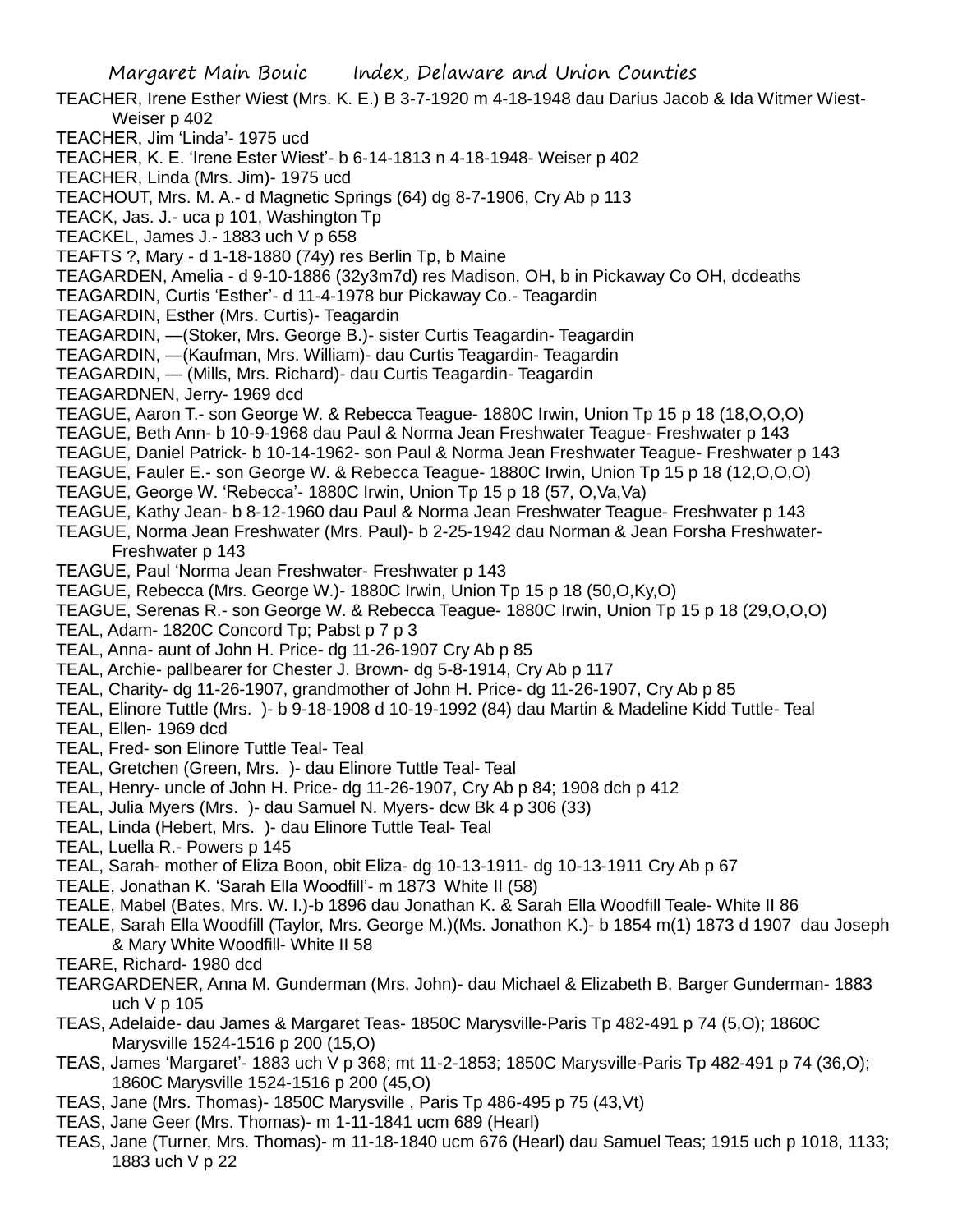- TEAS, Lydia Ann d 5-9-1853 (6y) Oakdale 1664 I Section E.
- TEAS, Margaret (Mrs. George)- d 1853 Oakdale I p 51Bl 1775(32-3R)
- TEAS, Margaret (Mrs. James)- mt 11-2-1853 d 10-26-1853; 1850C Marysville , Paris Tp 482-491 p 74 941,O)
- TEAS, Margaret ( Mrs. Samuel)- d 5-17-1847 (69y) Oakdale I p 51B 1666; 1883 uch V p 69
- TEAS, Mary J.- dau Thomas & Jane Teas- 1850C Marysville, Paris Tp 486-495 p 75 (6,O)
- TEAS, Olive A.- dau James & Margaret Teas- 1850C Marysville, Paris Tp 482-491 p 74 (13,O); 1860C Marysville 1524-1516 p 200 (23,O)
- TEAS, Samuel- intention- uccp p 20, 21 JB 2 p 217, 225 Natuarlized, p 21;
- TEAS, Samuel 'Margaret' d 3-8-1843 (74) 1883 uch V p 63
- TEAS, Samuel- son Thomas & Jane Teas- 1850C Marysville,Paris tp 486-495 p 75 (9,O)
- TEAS, Thomas 'Jane Geer'- m 1-11-1841 ucm 689 (Hearl); 1850C Marysville, Paris Tp 486-495 p 75 (46, Nova Scotia)
- TEASDALE, Joseph D. 'Mary E. Potter'- 1908 dch p 572
- TEASDALE, Mary E. Potter (Mrs. Joseph D.)- dau Christopher & Emily Moran Potter- 1908 dch p 572; dg 11- 10-1914, Cry Ab p 157
- TEASDALE, William Bernard- son Joseph D. & Mary E. Potter Teasdale- 1908 dch p 572
- TEASEL, Kavind- son Leland E. & Sandy Teasel- 1973 ucd
- TEASEL, Leland E. 'Sandy L.'- 1973 ucd
- TEASEL, Sandy L. (Mr. Leland E.)- 1973 ucd
- TEAT, Amy Shoemaker (Mrs. Harry)- Teat
- TEAT, Edward- son Harry & Amy Shoemaker Teat- Teat
- TEAR, Isabelle (Gibbons, Mrs. )- dau Harry & Amy Shoemakre Teat- Teat
- TEAT, Mabel (Cooney, Mrs. )- dau Harry & Amy Shoemaker Teat- Teat
- TEAT, Mary Esther (Shipman, Mrs. Kenneth)- b 9-3-1906 d 7-17-1993 bur Glendale Cem, Cardington- dau Harry & Amy Shoemaker Teat
- TEATER, Isiah- b 3-1843, brother-in-law of Frank & Corintha Ledley- 1900C Claibourne Tp 11-13 p 1B (57,O,O,O)
- TEATS, Emma (Lawver, Mrs. Lewis Anson) b 12-14-1873 m 10-1-1891- Weiser p 362
- TEAZEL, Earl D.- 1971 dcd
- TEBB, Elizabeth (Ell, Mrs. Frederick)- m 12-23-1838 ucm 518
- TEBOUT, Addie- dau Ecford Tebout dg 2-19-1915 Cry Ab p 18
- TEBOUT, Ecford d (82) brother Mrs. Hannah Waterman- father of Frank, Millie, Addie- dg 2-19-1915, Cry Ab p 18
- TEBOUT, Frank- son Ecford Tebout- dg 2-19-1915, Cry Ab p 18
- TEBOUT, Hannah (Waterman, Mrs. )- sister Ecford Tebout- dg 2-19-1915, Cry Ab p 19
- TEBOUT, Millie- dau Ecford Tebout- dg 2-19-1915, Cry Ab p 18
- TEBRICK, Glen 'Yolanda Jean Zeigler'- Maugans Anc p 215
- TEBRICK, Yolanda Jean Zeigler (Mrs. Glen)- b 8-28-1935 dau Woodrow Wilson & Evelyn Viola Langstaff Zeigler- Maugans Anc p 215
- TECUMSA- Powers Pat p 176
- TEDDER, Adam- b 1975 son Geoffrey & Elaine Tedder- 1991 ucd
- TEDDER, Amy- b 1979 dau Geoffrey & Elaine Tedder- 1991 ucd
- TEDDER, Elaine (Mrs. Geoffrey)- 1991 ucd
- TEDDER, Geoffrey 'Elaine'- 1991 ucd. Jerome Tp
- TEDESCHI, Joseph '—Cross'- son Tony Tedeschi- Tedeschi
- TEDESCHI, Joseph Anthony II- b 6-11-1982 son Joseph Tedeschi- Tedeschi
- TEDESCHI, Tony- Tedeschi
- TEDESCO, Arlo- son Rina Del Pezzutti Tedesco- Tedesco
- TEDESCO, Oscar- son Rina Del Pezzutti Tedesco
- TEDESCO, Rina Del Pezzutti (Mrs. )- b Italy 1911 d 9-30-1991 (80) Fla- bur Worthington- dau Giacomo & Elisa Fracas Pezzutti- Tedesco
- TEDFORD, Christopher- brother Russell W.Tedford- Tedford
- TEDFORD, Eliza (Tinney, Mrs. John)- McKitrick p 454, 458
- TEDFORD, Kandy (Callender, Mrs. )- sister Russell W. Tedford- Tedford
- TEDFORD, Russell W. d 7-1983 (15) son Faith & John Joint- Tedford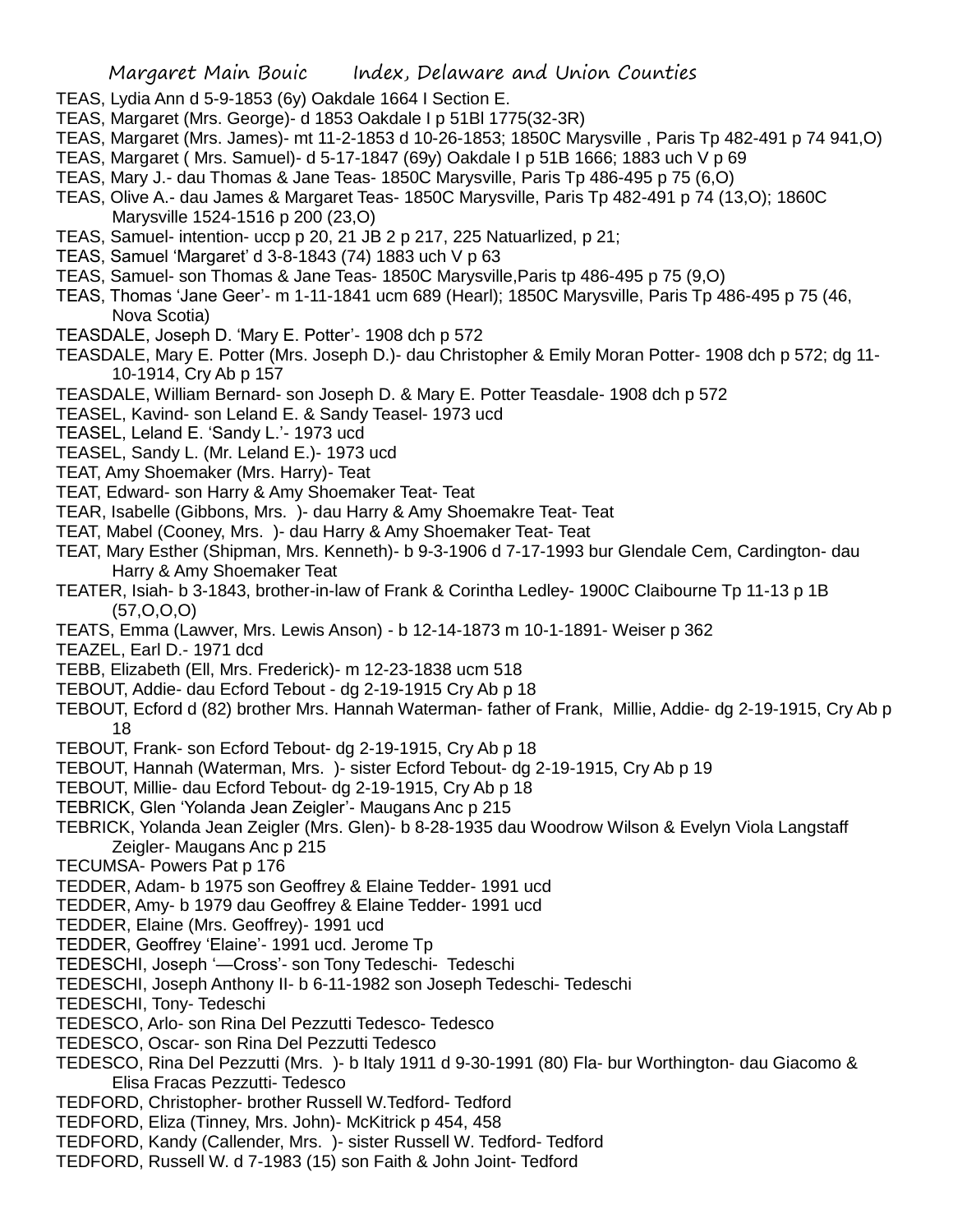- TEDFORD, Tina- sister Russell W. Tedford- Tedford
- TEDHAMS, Don 'Marge'- Tedhams
- TEDHAMS, Jenna Marie- b 6-24-1985 dau Randy & Sharon Gibson Tedhams
- TEDHAMS, Marge (Mrs. Don)- Tedhams
- TEDHAMS, Randy 'Sharon Gibson'- son Don & Marge Tedhams- Tedhams-
- TEDHAMS, Sharon Gibson (Mrs. Randy)- dau Roger & Nora Gibson- Tedhams
- TEDRICK, Edward I, 'Phyllis G. Patch''- b 8-6-1912 m 1939 d 5-12-1984 Forest Grove Cem- son Harley & Rowena Newton Tedrick- Tedrick; 1985 uch p 136, 137
- TEDRICK, Edward Richard 'Susie'- son Edward I. & Phyllis G. Patch Tedrick- Tedrick; 1985 uch p 137
- TEDRICK, Ernest V.- d 4-9-1975 (73) Green Mound Cem- Tedrick
- TEDRICK, Harley E.'Rowena Collins'- b 10-19-1888 d 1-7-1964 Forest Grove Cem- brother J. A. Tedrick-Tedrick; 1985 uch p 136, 137
- TEDRICK, Herbert- brother Ernest V. Tedrick- Tedrick
- TEDRICK, J. A.- brother Harley E. Tedrick- Tedrick; 1985 uch p 136
- TEDRICK, Joe- son Edward & Susie Tedrick- Tedrick
- TEDRICK, Lt. Col. Marvin- d 1-15---- (66) Forest Grove Cem- Tedrick
- TEDRICK, Paul- son Edward & Susie Tedrick- Tedrick
- TEDRICK, Phyllis G. Patch (Mrs. Edward I. )- Tedrick; 1985 uch p 137
- TEDRICK, Robert M. b 8-9-1914 d 3-17-1986 (71) Forest Grove Cem- son Harley E. & Rowena Newton Collins Tedrick- Tedrick; 1985 uch p 136, 137
- TEDRICK, Maj. Robert L. 'Vera Reynolds'- m 9-2-1961 son Lt. Col Marvin Tedrick- Tedrick
- TEDRICK, Rowena Newton Collins (Mrs. Harley E.) D 3-16-1971 Forest Grove Cem- dau Edward & Margaret Barnett Newton- Tedrick; 1985 uch p 136m 137
- TEDRICK, Sara Marie- dau Edward & Susie Tedrick- Tedrick
- TEDRICK, Steve- son Edward & Susie Tedrick- Tedrick
- TEDRICK, Thomas Ross- son Edward I. & Phyllis G. Patch Tedrick- Tedrick; 1985 uch p 137
- TEDRICK, Vera Reynolds (Mrs. Robert L.)- m 9-2-1961 dau Mrs. Lucille Reynolds- Tedrick
- TEDROW, Bridget Atwood (Mrs. Paul)- Tedrow- parents of Collin Ray Tedrow
- TEDROW, Collin Ray b 12-2-2000 son Paul & Bridget Atwood Tedrow- Tedrow
- TEDROW, Paul 'Bridget Atwood'- Tedrow- parents of Collin Ray Tedrow
- TEED. Andrew 'Rachel Pell'- b 1718/9 d 1763- son Samuel & Hannah Teed- dcc Christina Courter Ealy 264
- TEED, Christiana (Hubbard, Mrs. John W.)- b 11-26-1873 m 11-25-1890 dcm Vole 10-3- dau Moses & Margery **Miller**
- TEED, Cora- dau Mrs. Moses Teed- dg 8-2-1901, Cry Ab p 92
- TEED, Miss Cora- sister Mrs. William Kane- dg 8-12-1904, Cry Ab p 259
- TEED, Desire C. E. (Jones, Mrs. John) (Courter, Mrs. Henry M.)-b 1814 m 7-10-1836 dau Pell Teed- dcc Christina Courter Ealy 33; 1908 dch p 720
- TEED, —(Mrs. Cone)- dau Mrs. Moses Teed- dau Mrs. Moses Teed- dg 8-2-1901, Cry Ab p 259, 260
- TEED, Hannah (Mrs. Samuel)- dcc Christina Courter Ealy 529
- TEED, Jane Caroline Edwards (Mrs. Pell)- dau Moses & Catherine Cory Ogden Edwards- dcc Christina Courter Ealy 67
- TEED, John 'Mary Collins'- b 12-26-1753/5 m 2-11-1785 d 12-28-1833 son Andrew & Rachel Pell Teed- dcc Christina Courter Ealy 132
- TEED, John 'Mary Gennings'- b 1618 d 1683- dcc Christina Courter Ealy 1056
- TEED, Mary Collins (Mrs. John)- b 12-5-1750 m 2-11-1785 dau Ebenezer Collins- dcc Christina Courter Ealy 133
- TEED, Mary Gennings (Mrs. John)- dcc Christina Courter Ealy 1057
- TEED, Mary Jane (Kane, Mrs. Bartholomew)- b Powell 7-31-1874 m 7-18- ---- d 8-8-1904 Radnor Cem- dg 8- 23-1904, Cry Ab p 259
- TEED, Moses– d 12-10-1893 (71) Radnor vault-dg 12-19-1893 Cry Ab p 144; dg 5-28-1915 Cry Ab p 54
- TEED, ----(Mrs. Moses) d 7-25-1901, dg 8-2-1901, Cry Ab p 92
- TEED, Pell/Peel- son Mrs. Moses Teed- dg 8-2-1901 Cry Ab p 92; 1908 dch p 720; Powers p 124
- TEED, Rusha A. (Hoffman, Mrs. Frederick Max)- m 6-26-1868- Weiser p 213
- TEED, Samuel 'Hannah '- d 1719 son John & Mary Gennings Teed- dcc Christina Courter Ealy 528
- TEED, Tennie- dau Mrs. Moses Teed- dg 8-2-1901, Cry Ab p 92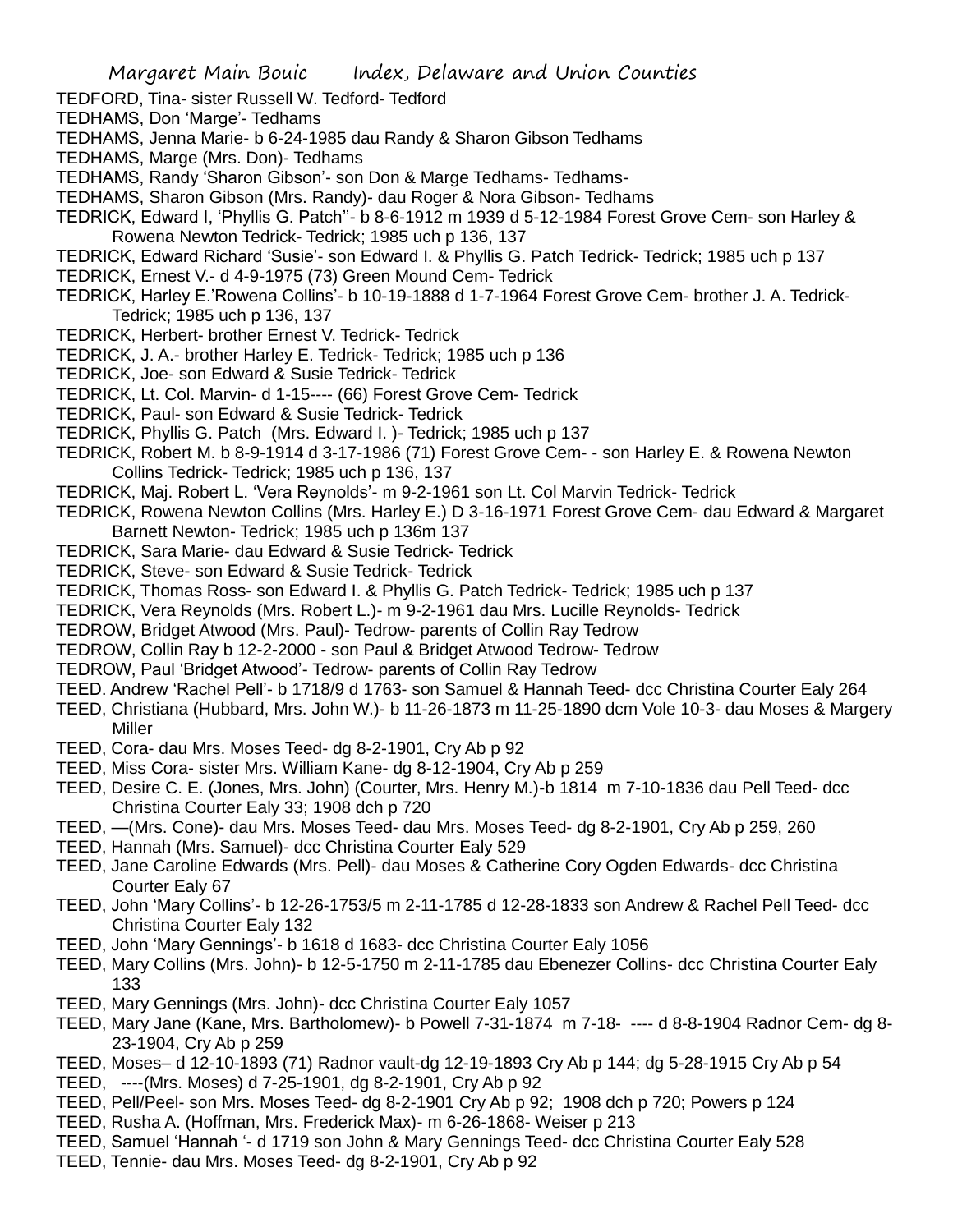TEEGARDIN, Sarah Louise (Stoker, Mrs. George B.)- d 8-31-1986 (87) bur Ashville- Teegardin

- TEEL, Aaron- pallbearer for Fred Johnson- dg 3-23-1917,m Cry Ab p 34
- TEEL, Amanda Watrous (Mrs. )- dau Ransome Watrouse- dg 7-113-1909, Cry Ab p 45
- TEEL, Charles H. 'Ethel J."- 1959 ucd
- TEEL, Ethel J. (Mrs. Charles H.)- 1959 ucd
- TEEL, Henry- 1835 men p 9 #219 p 9 Berkshire Tp
- TEEL, Ollie P.- 1983 ucd
- TEEL, Olive M.- 1964 dcd, Scioto Tp
- TEELE, Franklin B. 'Sylvia Grace'- b 9-20-1905 d 8-13-1989 (83) Glen Rest Cem-- Teele; dg 10-5-1983 1969, 1971, 1980 dcd
- TEELE, Helen- sister Franklin B. Teele- Teele
- TEELE, Mary J. (Madison, Mrs. )- dau Franklin B. Teele- Teele
- TEELE, Patricia J. (Smith, Mrs. )- dau Franklin B. Teele- Teele
- TEELE, Sylvia Grace (Mrs.Franklin)- b 8-20-1904 d 11-21-1989 (85) Glen Rest Cem, Columbus; Teele; 1969, 1971, 1980 dcd
- TEELER, Mary- 1830C Allen Tp 404 (80-90)
- TEEPLE, Alice Elizabeth- b 2-5-1905 dau Perry Nelson & Maud Agartha Stetson Teeple- dcbirths. Corrected
- TEEPLE,Catherine- sister Perry Teeple- drowned Upper Sandusky- dg 12-31-1907, Cry Ab p 93
- TEEPLE, Harry- dg 1918 p 85
- TEEPLE, Maud Agartha Stetson (Mrs. Perry Nelson)- dcbirths, corrected
- TEEPLE, Maud- b 2-11-1885 d 6-28-1924- Newhouse Cem p 11
- TEEPLE, Perry Nelson 'Maud Agartha Stetson' b Adams Co, Ind.- dcbirths, corrected
- TEEPLE, Perry- brother Catherine Teeple- dg 12-31-1907 Cry Ab p 93
- TEER, Julia (Freshwater, Mrs. Joseph)- Freshwater p 242
- TEER, William, Powers p 93, 104
- TEETER, ----1915 uch p 396
- TEETER. Rev. conducted funeral; dg 7-30-1897, dg 10-8-1897, Cry Ab p 131, 132
- TEETER, James- b 1954 son Rowland, Jr. & Roberta Teeter- 1961, 1969 dcd
- TEETER, Roberta (Mrs. Rowland, Jr.)- Teeter; Navy, WWII- Teeter; 1961, 1969, 1971, 1980 dcd
- TEETER, Rowland,Jr. 'Roberta'- d 4-6-1982 (60) Oak Hill Cem, Millersburg- Teeter; 1961, 1969, 1971, 1980 dcd
- TEETER, Sandra- dau Rowland,Jr. & Roberta Teeter-Teeter; 1961 (13), 1969 dcd
- TEETER, Sandy- dau Bert & Lucky Teeter- Teeter- engaged to John Kucheravy
- TEETERS, Charity (McDonald (Mrs. Thomas)- dumch p 155; 1883 uch V p 167
- TEETERS, H. R. 'Ida J.'- 1880C Jackson Tp 8 p (25,O,O,O)
- TEETERS, Ida J. (Mrs. H. R.)- 1880C Jackson Tp 8 p (25, O, NJ, Pa)
- TEETERS, Kristi (Mrs. Micah)- Teeters, parents of Nathan Allen
- TEETER'S, Micah 'Kristi'- Teeters, parents of Nathan Allen
- TEETERS, Nathan Allen- b 2-20-1998 son Micah & Kristi Teeters- Teeters
- TEETERS, Samuel- uccp p 2 estate- will book p 62
- TEETES, —d 4-20-1848 (5-6-12) dau of C. & C.- Morehouse Cem, Powell p 339
- TEETS, Abraham- 1835 men p 27 # 75 p 46 Genoa Tp
- TEETS, Agnes M. (Mrs. Walter R.)- 1900C Leesburg Tp 280-283 p 12A ((16,O,O,O) m 1y, 1ch
- TEETS, Anna M.- d 7-9-1975 (94) bur Marion- Teets
- TEETS, Arthur- son Elwood & Ida Mae Phipps Teets- Teets
- TEETS, Barbara (Minnick, Mrs. ) sister Neal D., dau Merrill & Mildred Mallott Teets- Teets
- TEETS, Ben- son Beverly Phillian- Teets, dg 12-10-1994 athlete
- TEETS, Betty (Bradfield, Mrs. )- dau Ralph B. & Irene Foster Teets- Teets
- TEETS, Bill- b 1948 son Claude L. & Teresa M. Teets- 1971 dcd
- TEETS, Blanche- b 1883 d 1961 Claibourne Cem p 85
- TEETS, Blanche Green (Mrs. O(r)dell)/Ardelle- b 1-3- 1876 m 12-13-1899 d 1-7-1958- Claibourne Cem p 64; dau Boamerges & Elizabeth Deeds Green- Teets; mt 9-13-1911 p8c5 Abs p 80; 1949 ucd; 1900C Leesburg Tp 223-226 (-,O,Va,Pa); 1910C Leesburg Tp 6971 p 3B (34,O,Va,Ger) m 10y, 2 ch
- TEETS, Charles 'Cornelia Morehouse'- m 12-1-1838 dcm
- TEETS, Chris- son Neal D. & Rebecca Holycross Teets- Teets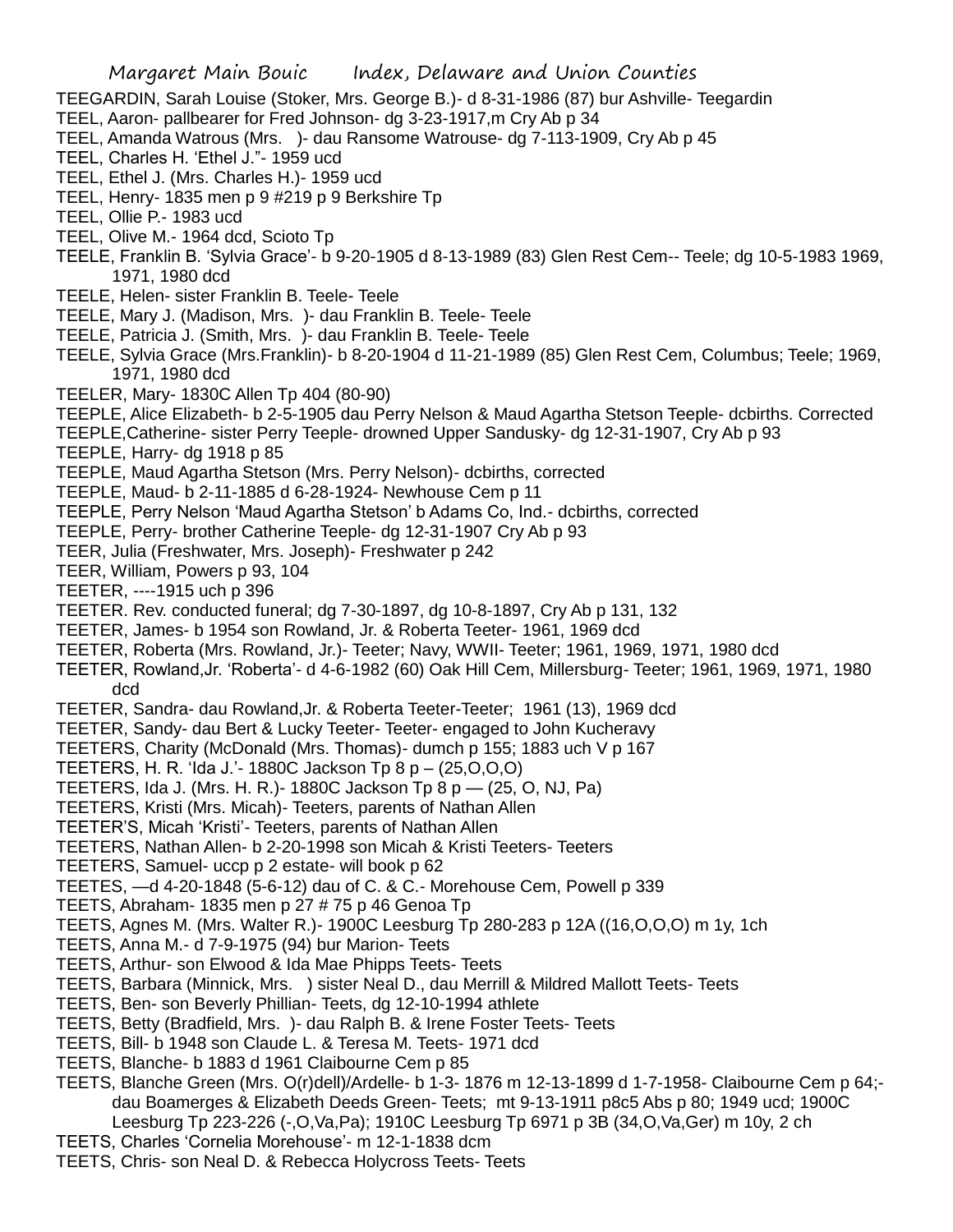- TEETS, Christopher- b 1983 son Roy E. & Joyce Teets- 1983 ucd
- TEETS, Cindy (Holbrook, Mrs. Paul)- dau Neal D. & Rebecca J. Holycross Teets- Teets
- TEETS, Claude L. 'Teresa'- 1971, 1980 dcd
- TEETS, Claudette (Goddard, Mrs. Eugene)- dau Ralph B. & Irene Foster Teets- Teets
- TEETS, Cornelia Morehouse (Mrs. Charles)- m 12-1-1838 dcm
- TEETS, David 'Sarah Jane Henry'- Teets; 1915 uch p 814; 1880C Leesburg Tp 223 p 22 (40,O,O,O); uca p 25
- TEETS, David- shot by Isaac White- mt 12-5-1883 Abs p 3; mt 5-7-1884 trial, Abs p 7; mt 3-25-1885, Abs p 13; mt 8-21-1901, Abs p 8
- TEETS, David- son Roy & Marie Teets- 1949 ucd
- TEETS, David 'Sarah Jane Henry'- b 1840 m 8-20-1862 d 11-28-1883- dcc William Carr 12;
- TEETS, Delores (Lee, Mrs. )- sister Neal D, son Merrill & Mildred Mallott Teets- Teets
- TEETS, Dessie D. (Mrs. Leo D.)- b 8-19-1908 m 7-12-1945 d 9-30-1995 (87) Claibourne Cem Claibourne Cem p 72- dau John & Hattie Almendinger Killian; Teets; 1949, 1959, 1962, 1967, 1971, 1975, 1977, 1979, 1981, 1983, 1991 ucd
- TEETS, Diana b 1972 dau Michael R. & Sharon L. Teets- 1980 dcd
- TEETS, Diane- dau Neal D. & Rebecca Holycross Teets- Teets
- TEETS, —( Green, Mrs. Bose)- mt 3-24-1909 p 7 Abs p 43
- TEETS, Donald- son Ralph B. & Irene Foster Teets, grandson Blanche Teets- Teets; 1949, 1979, 1981 ucd
- TEETS, Donald L. 'Judy D.'- Teets. 1983 ucd
- TEETS, Donald S.- Teets
- TEETS, Dorotha- b 1914 d 6-1-1916 (2y2m) Oakdale II p 32- dau Warren & Nellie W. Thompson Teets- Teets; sister Kenneth A. Teets
- TEETS, Edith (Wilson, Mrs. L. E.)- dau Jesse Rufus & Mary Nina Blackwell Teets- Teets
- TEETS, Edna May (Hammann, Mrs. )- dau Marion C. & Loula Teets- Teets
- TEETS, Effie J. (Romine, Mrs. George B.)- b 7-7-1873 d 3-19-1961 dau David & Sarah J. Henry Teets- 1915 uch p 814; Weaver (12542); 1900C Leesburg Tp 279-282 p 12A (26,O,O,O) teacher
- TEETS, Elizabeth (Ritter, Mrs. Gilbert B.)- dau Jesse Rufus & Mary Nina Blackwell Teets- Teets
- TEETS, Ella- dau David & Sarah Jane Henry Teets- 1880C Leesburg Tp 223 p 22 (7,O,O,O)
- TEETS, Elwood 'Ida Mae Phipps'- Teets
- TEETS, Emil Vance- b 10-30-1895 d 3-14-1977 Middleburg Cem- son William Teets- Teets
- TEETS, Estella L. (Gaston, Mrs J. C.)- d 6-1884 dau David & Sarah Henry Teets- 1915 uch p 814; 1900C Leesburg Tp 279-262 p 12A (15,O,O,O);1910C Leesburg Tp 78-80 p 2B (24,O,O,O) teacher
- TEETS, Ethel E. (Elliott, Mrs. Floyd )(Cook, Mrs. Charles B.)- b 6-11-1900 d 10-14-1987 (87) dau Elwood & Ida Mae Phipps Teets- Teets
- TEETS, R. Eugene 'Joyce'- 1977, 1979, 1981, 1983 ucd
- TEETS, Fannie E. (Mrs. Frank .)- b 1892 d 1977 Oakdale II Section K Row 8-15 p 124
- TEETS, Flora B. (Thompson, Mrs. J. Leonard)- m 10-21-1897 ucm (Hearl)- dau David & Sarah Henry Teets-1915 uch p 815; 1880C Leesburg Tp 223 p 22 (9,O,O,O)
- TEETS, Florence Ophal (Carr, Mrs. Arthur Glen)- b 6-11-1899 m 12-16-1920; dau Warren & Pearl Gast Teets, 1985 uch p 22; dcc William Carr 3; Teets; 1900C Claibourne Tp 63-68 p 3A (11/12,O,O,O)
- TEETS, Florence G. (Scott, Mrs. Samuel B.)- m 2-24-1937 d 4-8-1986 (69) Oakdale Cem- dau Ordell & Blanche Green Teets- Teets
- TEETS, Frank L. 'Fannie E.'- b 12-1893 d 1972 WW I Cpl HQ Co 49 ArtCAC Oakdale II p 124; son Oscar & Nettie Bellus Teets- 1900C Marysville 3rd ward 189-194 p 7B (6,O,O,O); 1910C Marysville 4th ward 319-275 p 11A, (16,O,O,O)
- TEETS, Garabel- nephew William M. & Edna C. Gast- 1910C Jackson tp 127-127 p 5A (9,O,O,O)
- TEETS, Gerald 'Hazel Thompson; '- d 1950; Teets; 1949 ucd
- TEETS, Grace (Fuson, Mrs. Hamer Brunner)- b 12-6-1897 m 1-3-1920 d 4-5-1984 dau Jesse Rufus & Mary Nona Blackwell Teets- Teets
- TEETS, Grace E. (Todd, Mrs. Frank W.)- dau Osker. R. & Nettie P. Teets- mt 2-13-1911 p3c3; Abs p 53; 1900C Marysville 3rd ward 189-194 p 7B (16,O,O,O)
- TEETS, Hazel (Mrs. Gerald)- 1949, 1981 ucd
- TEETS, Hazel Irva- b 11-21-1910 d 9-3-1911 (8m12d)-dau Ordell & Blanche Teets- Claibourne Cem p 64; mt 9-13-1911 p 8c5 Abs p 80
- TEETS, Hazel L.- 1975, 1977, 1979 ucd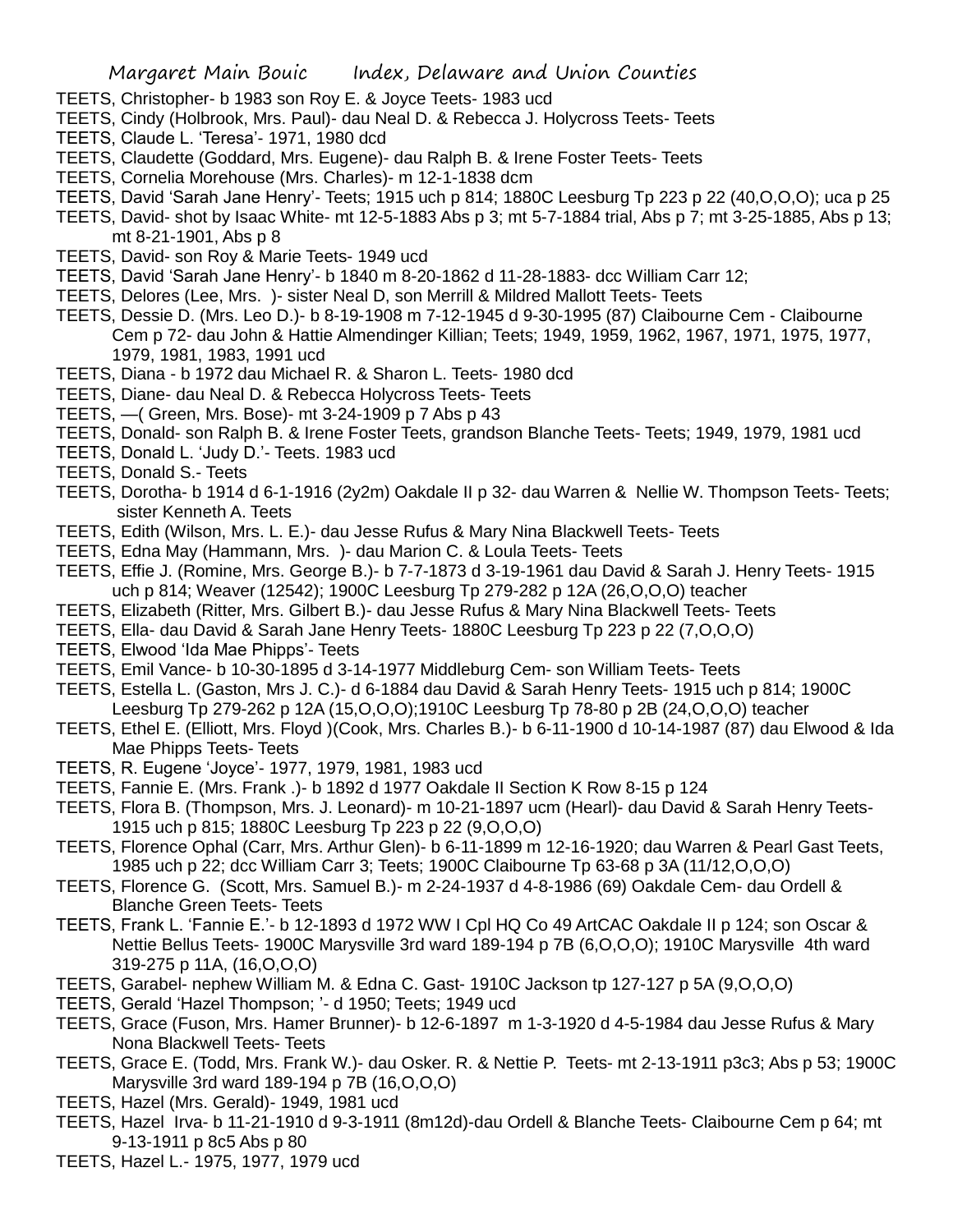- TEETS, Hazel L. Thompson (Mrs. Gerald)- b 7-3-1905 d 1-5-1984 (78) Oakdale Cem- dau Robert & Eva M. Shirk Thompson- Teets
- TEETS, Helen- 1973 ucd
- TEETS, Ida Mae Phipps (Mrs. Elwood)- Teets
- TEETS, Irene M. Foster (Mrs. Ralph B.)- b 4-10-1919 m 6-28-1947 d 4-17-1989 (70) Hopewell Cem dau William & Gertrude Peake Foster- Teets; 1961, 1964, 1969, 1971, 1981 dcd
- TEETS, Janet S.- 1983 ucd; Melvin F. & Alice Marie Rice Tennery- 1969 dcd
- TEETS, Janet Sue (Schofield, Mrs. Edward Ronald) m 6-8- dau Don & Judy Teets- mt 2-18-1983- Teets; mt 2-18-1983
- TEETS, Jeannette (Martino, Mrs. )(Watterson, Mrs. Fred)- dau Ralph B. & Irene M. Foster Teets- Teets
- TEETS, Jeff- b 1960 son Claude L. & Teresa M. Teets- 1971 dcd
- TEETS, Jesse Rufus 'Mary Nina Blackwell- Teets
- TEETS, Jim- b 1956 son Claude L. & Teresa M. Teets- 1971 dcd
- TEETS, Joan- dau Roy & Marie Teets- 1949 ucd
- TEETS, John A. 'Luella L. Trueblood'- m 10-26-1912- Weiser p 76
- TEETS, Joyce (Mrs. R. Eugene)- 1977, 1979, 1981, 1983, 1991 ucd
- TEETS, Judith Elaine Newmann (Mrs. Michael Allen)- m 2-6-1988 dau Robert L. Neumann- Teets
- TEETS, Judy D. (Mrs. Donald L.)- Teets; 1983 ucd
- TEETS, Kenneth A. b 7-15-1917 d 6-26-1998 (80) Oakdale- G-25-NE 1/4- son Warren & Nellie Thompson Teets- Teets
- TEETS, Kim- dau Donald S. Teets- Teets
- TEETS, Lee- b 1912— Claibourne Cem p 72
- TEETS, Leo- 1979 ucd
- TEETS, Leo Donald 'Dessie D, Killian'- b 2-24-1912 m 7-12-1945 d 3-27-1995 Claibourne Cem- son Oscar Wayne & Laverna Hall Teets- Teets; 1915 uch p 815; 1977, 1991 ucd
- TEETS, ----(Garner, Mrs. loree)- dau Oscar Wayne & Laverna Hall Teets- Teets
- TEETS, Laverna Le/overna Hall (Mrs. Oscar Wayne)- b 1889 m 1911 d 1925- Claibourne Cem p 72- dau J. H. & Clara Maple Hall- 1915 uch p 815; Teets
- TEETS, Leila Edna (Lemay, Mrs. Lloyd)- b 4-13-1918 dau John A. & Luella L. Trueblood Teets- Weiser p 76
- TEETS, Leo D. 'Dessie D. Killian'- m 7-12-1945 d 3-27-1995- Teets; 1949, 1959, 1962, 1967, 1971, 1973, 1979, 1981, 1983 ucd
- TEETS, Leroy- son Anna M. Teets- Teets
- TEETS, Lillian- b 3-30-1901 Pharisburg, dau Walter R. Teets, admitted 9-25-ILLegible mother and father separated, mother abandoned ch. Children's Home tape 50
- TEETS, Lilian M.- step dau Thomas M. & Nancy M. Kiley- 1910C Leesburg Tp 157-162 p 78 (27,O,O,O) m 10y
- TEETS, Linda- b 1965 dau Claude L. & Teresa Teets- 1971, 1980 dcd
- TEETS, (Brown, Mrs. Kenneth)- dau Anna M. Teets- Teets
- TEETS, Loree (Garner, Mrs. )- dau Wayne & Loverna Hall Teets- Teets
- TEETS, Louise (Wallace, Mrs. ) dau Ordell & Blanche Teets- Teets; mt 9-13-1911 p8c5, Abs p 80; 1910C Leesburg Tp 69-71 p 3B (7,O,O,O)
- TEETS, Loula (Mrs Marion D.)- d 1952- Teets
- TEETS, Lucille/Lucy V.- b 1907 d 4-19-1936 Mother. Oakdale II p 87
- TEETS, Luella L. Trueblood (Mrs. John A.)- b 10-29-1895 m 10-26-1912 dau Ransom & Mary Ellen Deppen Trueblood- Weiser p 76
- TEETS, Lydia (Harshfield, Mrs. Guy)- m 7-5-1912 d 7-31-1978- Teets
- TEETS, Lyle Leroy- b 8-5-1915 son John A. & Luella L. Trueblood Teets- Weiser p 76
- TEETS, Mae Jones (Mrs. )- b 1884 d 1910 Maskill Cem- lptw p 98
- TEETS, Mahala Jackson (Newhouse, Mrs. Isaac)(Mrs. )- m 1833- dau John & Eura Newhouse Jackson-Newhouse p 78, 96; (136); 1850C Scioto Tp 2449 p 248 (32,O)
- TEETS, Marian- 1959 ucd
- TEETS, Marie (Mrs. Roy)- 1949 ucd
- TEETS, Marion D.'Loula'- b 2-13-1900 d 5-30-1970/1978 Maskill Cem lptw p 100- son Walter & Mary Jones Teets- Teets; uninf p 32(2) 5-16-1955 , 7-6-1959, 10-12-1959- step grandson Thomas M. & Nancy M. Kiley- 1900C Leesburg Tp 280-283 ; 1910C Leesburg Tp 157-162 p 78 (10,O,O,O)
- TEETS, Mary Jones (Mrs. Walter)- Teets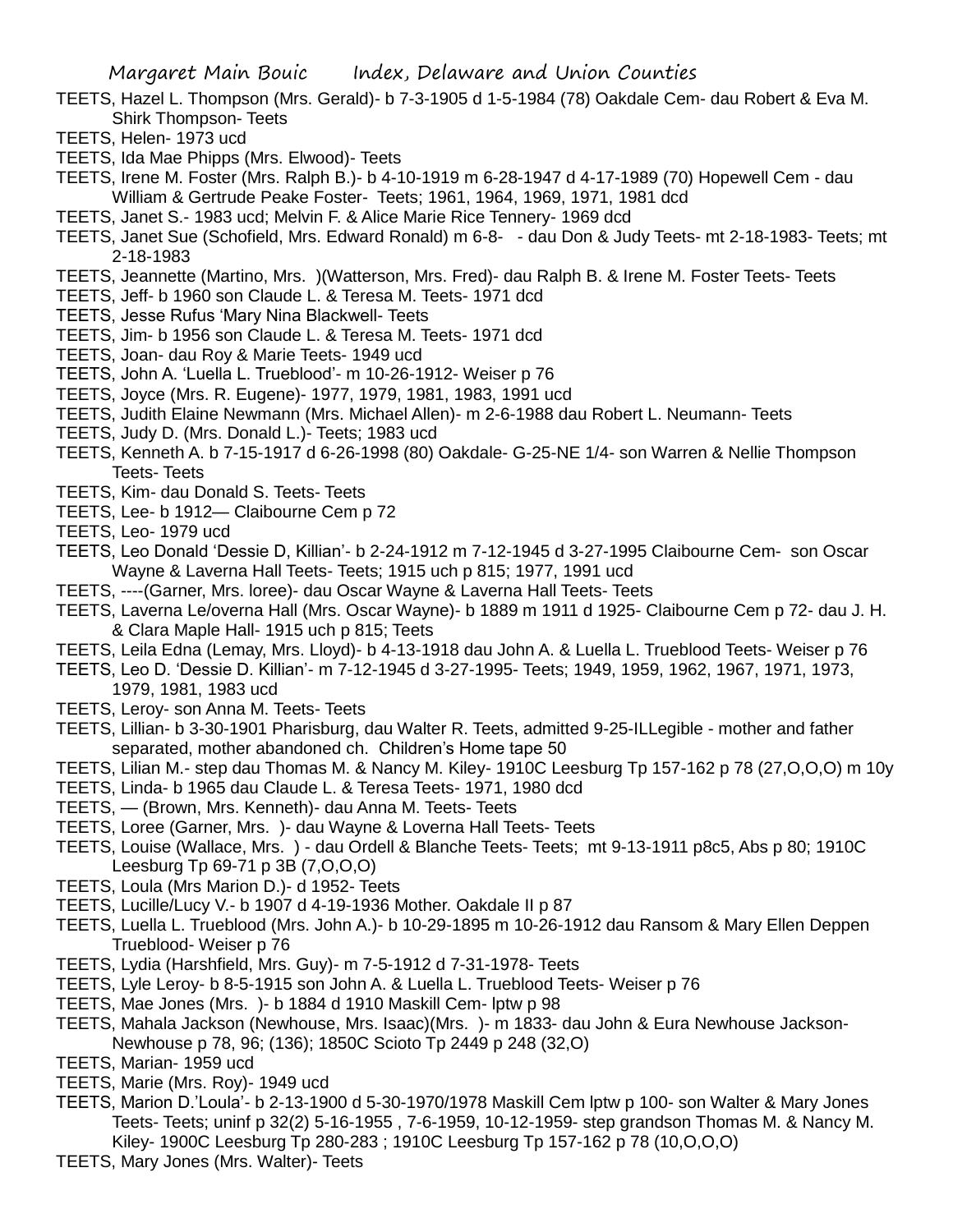- TEETS, Mary Knight (Mrs. )- sister Elizabeth Knight- dg 6-9-1908, Cry Ab p 138
- TEETS, Mary Nina Blackwell (Mrs. Jesse)- Teets
- TEETS, Merrill E., Jr.- brother Neal D. Teets- son Merrill & Mildred Mallott Teets- Teets
- TEETS, Michael Alan 'Judith Elaine Newmann'- m 2-6-1988 son Donald L. Teets- Teets
- TEETS, Michael- son Anna M. Teets- Teets
- TEETS, Michael R.'Sharon L.'- Teets 1980 dcd
- TEETS. Mildred O. (Greer, Mrs. Jerimiah "Jay")- b 4-6-1908 m 10-27-1928 Ky, d 1-5-1981 (72) Claibourne Cem dau Ordell & Blanche Green Teets- Teets; mt 9-13-1911 p8c5, Abs p 80; 1985 uch p 62; 1910C Leesburg Tp 69-71 p 3B (2,OO,O)
- TEETS, Neal D.'Rebecca J. Holycross' b 12-30-1935, Pa-m 6-15-1963 d 2-9-1990 (54) Maple Grove Cemson Merrill & Mildred Mallott Teets- Teets
- TEETS, Nellie Thompson (Mrs. Warren)- Teets
- TEETS, Nellie W. (Mrs. David W.)- b 4-20-1876 d 11-1959 Oakdale II p 32
- TEETS, Nettie Bellus (Mrs. Oscar)- b 1866 m 3-20-1883 ucm (Hearl) d 1959 Oakdale I p 74; 1900C Marysville 3rd ward 189-194 (34,O,O,O) m 17y, 2 ch; 1910C Marysville 4th ward 319 -275 p 11A (44,O,NY,O) m 27y, 2 ch
- TEETS, O(r)dell /Ardelle'Blanche E.Green'- b 3-1876 d 1947 Claibourne Cem p 64- son David & Sarah Henry Teets; 1915 uch p 815; Teets; mt 9-13-1911 p8c5 Abs p 80; 1880C Leesburg Tp 223 p 22 (3,O,O,O); 1900C Leesburg Tp 104-105 (24,O,O,O) farm laborer; 1910C Leesburg Tp 69-71 p 3B (34,O,O,O) m 10y, farmer
- TEETS, O. R.- parents of Grace Todd- mt 2-13-1911 p3c3 Abs p 53
- TEETS, Oscar 'Nettie Bellus'- b 2-1860 Logan Co m 3-20-1883 ucm (Hearl) d 8-26-1932 (72) Oakdale I 4461 p 74; 1900C Marysville 3rd ward 189-194 p 7B (40,O,O,O) m 17y; 1910C Marysville 319-275 p 11A (50,O,Pa,O) m 27y, salesman, hardware store
- TEETS, Osker- b 5-1880 or 9-1882 son David & Sarah Jane Henry Teets- 1880C Leesburg Tp 223 p 22 (21/30,O,O,O); 1900C Leesburg Tp 279-282 p 12A (17,O,O,O) day laborer; 1910C Leesburg Tp 78-80 3B (26,O,O,O) merchant, grocery store
- TEETS, Pam (Stidham, Mrs. Ron)- dau Ralph B. & Irene M. Foster Teets- Teets; 1961 (13), 1964 dcd
- TEETS, Patricia Ann- b 1963 dau Claude L. & Teresa Teets- Teets; 1971, 1980 dcd; engaged to George Rosekelly
- TEETS, Pearl Isabel Gast(Mrs. David Warren)- b 1-8-1874 m 10-1-1896 ucm (Hearl) d 9-26-1926 dau William Albert & Mary Ann Griffiths Gast- obit William Albert Gast- dau Willaim Albert & Mary Ann Griffiths Gastdg 1- p 7B (34,O,o,O) m 17y, 2 ch31-1911, Cry Ab p 6; mt 11-25-1911 p1c1, Abs p 49; 1985 uch p 22; 1900C Claibourne Tp 63-68 p A3 (26,O,O,O)
- TEETS, Rachel- dau Ordell & Blanche Green Teets- Teets; 1949, 1973, 1975, 1977, 1979, 1981, 1983, 1991 ucd
- TEETS, Ralph B. 'Irene M.'- b 7-4-1012 m 6-28-1947 d 5-29-1988 (75) Hopewell Cem- son Odell & Blanche Green Teets- Teets; 1961, 1964, 1969, 1971, 1980 dcd
- TEETS, Robert- son Anna M. Teets- Teets
- TEETS, Robert- son Gerald & Hazel Teets- 1949 ucd
- TEETS, Robin- b 1969 ch Donald L & Judy G. Teets- Teets; 1983 ucd
- TEETS, Roy 'Marie'- 1949 ucd
- TEETS, Roy 'Wilma'- d 6-9-1986 (76) son Ordell & Rachel Teets Teets
- TEETS, Sarah Jane Henry (Mrs. David)- b 8-29-1840/5 m 8-20-1862 d 12-20-1929 mother- Claibourne Cem p 73; dcc William Carr 13 ; Teets; 1915 uch p 814; 1985 uch p 22; 1880C Leesburg Tp 223 p 22 (36,O,O,O); 1900C Leesburg Tp 279-282 p 12A (54,O,Va,O) wid, 1910C Leesburg Tp 78-80 p 3B (67,O,Va,O) 8 ch
- TEETS, Sharon L. (Mrs. Michael R.)- Teets; 1980 dcd
- TEETS, Steve- b 1964 son Claude L. & Teresa Teets- 1971, 1980 dcd
- TEETS, Tehan M.- uca p 58, Allen Tp
- TEETS, Teresa (Mrs. Claude L.)- Teets; 1971, 1980 dcd
- TEETS, Terry Lee- son Emil Vance Teets- Teets
- TEETS, Walter R. 'Agnes M.' b 6-1880 d 1928 Claibourne Cem p 73- son David & Sarah Jane Henry Teets-1900C Leesburg Tp 279-282 (19,O,O,O); 1910C Leesburg Tp 78-80 p 3B (29,O,O,O) barber, own shop
- TEETS, Walter 'Mary Jones'- Teets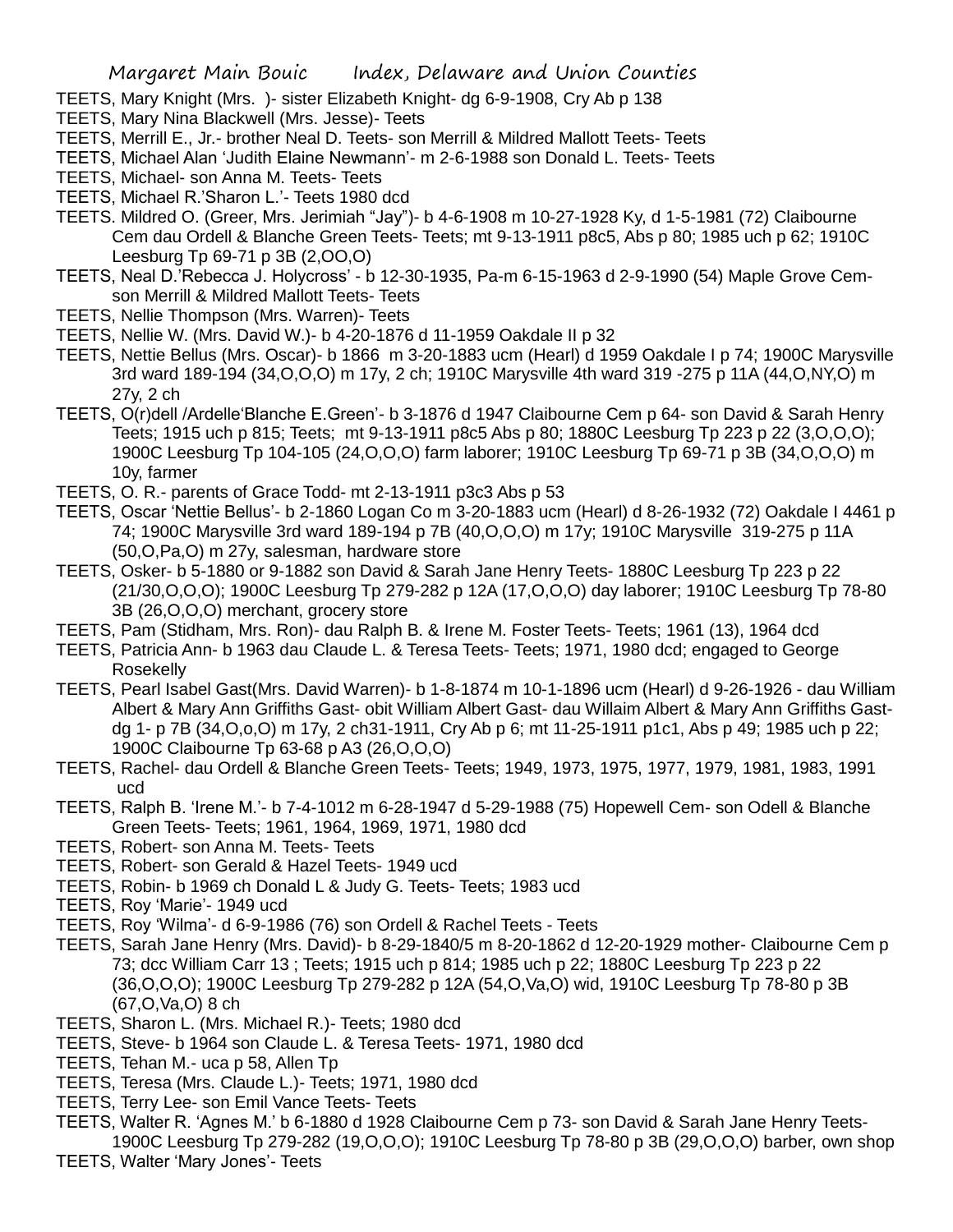- TEETS, Warren 'Pearl Gast;- b 10-1873 m 10-1-1896 ucm (Hearl) d 1941 Claibourne Cem p 85; son David & Sarah Jane Henry Teets- 1915 uch p 815; dcc William Carr 12
- TEETS, Oscar Wayne 'Le Vernna Hall'- b b 9-22-1882 m 3-24-1911 d 2-8-1963, Claibourne Cem p 72- son David & Sarah Jane Henry Teets- Teets; 1915 uch p 815; 1949, 1962 ucd
- TEETS, Warren 'Nellie Thompson'- Teets
- TEETS, Wilbur- b 1878 d 1954 Claibourne Cem p 85- son David & Sarah Jane Henry Teets- 1915 uch p 865; 1880C Leesburg Tp 223 p 22 (2,O,O,O)
- TEETS, Bill- son Neal D. & Rebecca J. Holycross Teets- Teets
- TEETS, William- Teets
- TEETS, William- b 1909 son Michael S. & Sharon L. Teets- 1980 dcd
- TEETS, William R.- son Michael & Sharon Teets- Teets- engaged to Stacey Ann Smith
- TEETS, Wilma (Mrs. Roy)- Teets
- TEFFT,Anna May Clark (Ms. Lloyd Charles)- d 5-3-1970 (76) Oak Grove Cem- sister of Charles Clerk- Tefft TEFFT, Hazel (Crowell, Mrs. )- sister Lloyd Charles Tefft- Tefft
- TEFFT, Lloyd Charles 'Anna May'- d 2-26-1970 (73) Oak Grove Cem- Tefft
- TEFFT. Richard Clark- son lloyd C. & Anna May Clark Tefft- Tefft
- TEHAN, Anna Cooney (Mrs. William)- Tehan
- TEHAN, Margaret- b 10-26-1905 d 2-21-1973 dau William & Anna Cooney Tehan- Tehan
- TEHAN, William 'Anna Cooney'- Tehan
- TEHELEY, Judy (Mrs. Walter J. Jr.)- 1973 ucd
- TEHELEY, Walter J.,Jr. 'Judy'- 1973 ucd
- TEICHERT, Louisa Marie (Springer, Mrs. Harold Franklin)- b 12–16-1917 m 12-4-1942- Weiser p 52
- TEIPE, Jane Ann (Nicol, Mrs. Michael Alan)- m 11-2-1991 dau Louis & Sally Teipe- Teipe
- TEIPE, Louis 'Sally'- Teipe
- TEIPE, Sally (Mrs. Louis)- Teipe
- TEITSWORTH, Alfred, D. D. S.- son Ira & Daisy Reimensnyder- Weiser p 794
- TEITSWORTH, Daisy Reimensnyder (Mrs. Ira)- b 1875 d 9-21-1956- dau Cornelius A. & Florence L. Fisher Reimensnyder- Weiser p 794
- TEITSWORTH, Ira, D.D.S. 'Daisy Reimensnyder'- Weiser p 794
- TELB, Elizabeth (Ell, Mrs. Frederick)- m 11-19-1838 ucm (Hearl)
- TELBAK, Mrs. J. Henderson- sister Lida Shahan Main- dg 6-16-1914, Cry Ab p 129
- TELEPHONE, Marysville new Switchboard- mt 7-6-1898, Abs p 4; 11-2-1898 Abs p 6
- TELFER, Ann (McKitrick , Mrs. Andrew James)- b 2-6-1863 m 10-9-1883 d 1-13-1938- McKitrick p 108, 111
- TELLEFSON, Barbara Jean (Hindley, Mrs. John Parsons)- b 6-1-1928 m 11-26-1949 son Rollins Mason & Hylda Pauline Rohr Tellefson- Weiser p 291
- TELLEFSON, Douglas Rollin 'Mae Marie Robel'- b 12-4-1929 m 9-6-1952 son Rollin Mason & Hulda Pauline Rohr Tellefson- Weiser p 292
- TELLEFSON, Gail Ann- b 10-5-1954 dau Jack Gail & Loris E. Fogelquist Tellefson- Weiser p 291
- TELLEFSON, George 'Ollie Bele Mason'- b 6-18-1875 m 10-14-1906 d 1-1946- Weiser p 291
- TELLEFSON, Hulda Pauline Rohr (Mrs. Rollin Mason)- b 10-11-1907 m 7-12-1925- Weiser p 291
- TELLEFSON, Jack Gail 'Loris E, Fogelquist'- 2-11-1927 m 9-20-1953 son Rollin Mason & Hulda Pauline Rohr Tellefson- Weiser p 291
- TELLEFSON, Joy Marie- b 2-29-1956 dau Jak Gail & Loris E; Fogelquist Tellefson- Weiser p 291
- TELLEFSON, Loris E. Fogelquist (Mrs. Jack Gail)- b 7-25-1930 m 9-20-1953- Weiser p 291
- TELLEFSON, Mark Douglas- b 4-6-1954 son Douglas Rollin & Rae Marie Robel Tellefson- Weiser p 292
- TELLEFSON, Ollie Bele Mason (Mrs. George)- b 3-19-1884 m 10-14-1906 d 12-20-1941 dau Richard Taswell & Emeline Fossinger Mason- Weiser p 291
- TELLEFSON, Rae Marie Robel (Mrs. Douglas Rollin)- b 5-11-1932 m 9-6-1952- Weiser p 292
- TELLEFSON, Rollin Mason 'Hulda Pauline Rohr'- b 7-17-1907 m 7-112-1925- son George & Ollie Bele Mason Tellefson- Weiser p 291
- TELLEFSON, Terri Lynn- b 4-24-1957 dau Douglas Rollin & Mae Marie Rebel Tellefson- Weiser p 292
- TELLER, Addie M. (Nagus, Mrs. George Uri)- m 1-13-1885- Asp (1330)
- TELLER, Cathy (6-1968)- dau Rev. Richard & Janice Mackenzie Teller- Teller
- TELLER, Ida E. (Mrs. Milo A.)- shot herself Thursday- dg 4-18-1918, Cry Ab p 53
- TELLER, Janice Mackenzie (Mrs. Rev. Richard)- Teller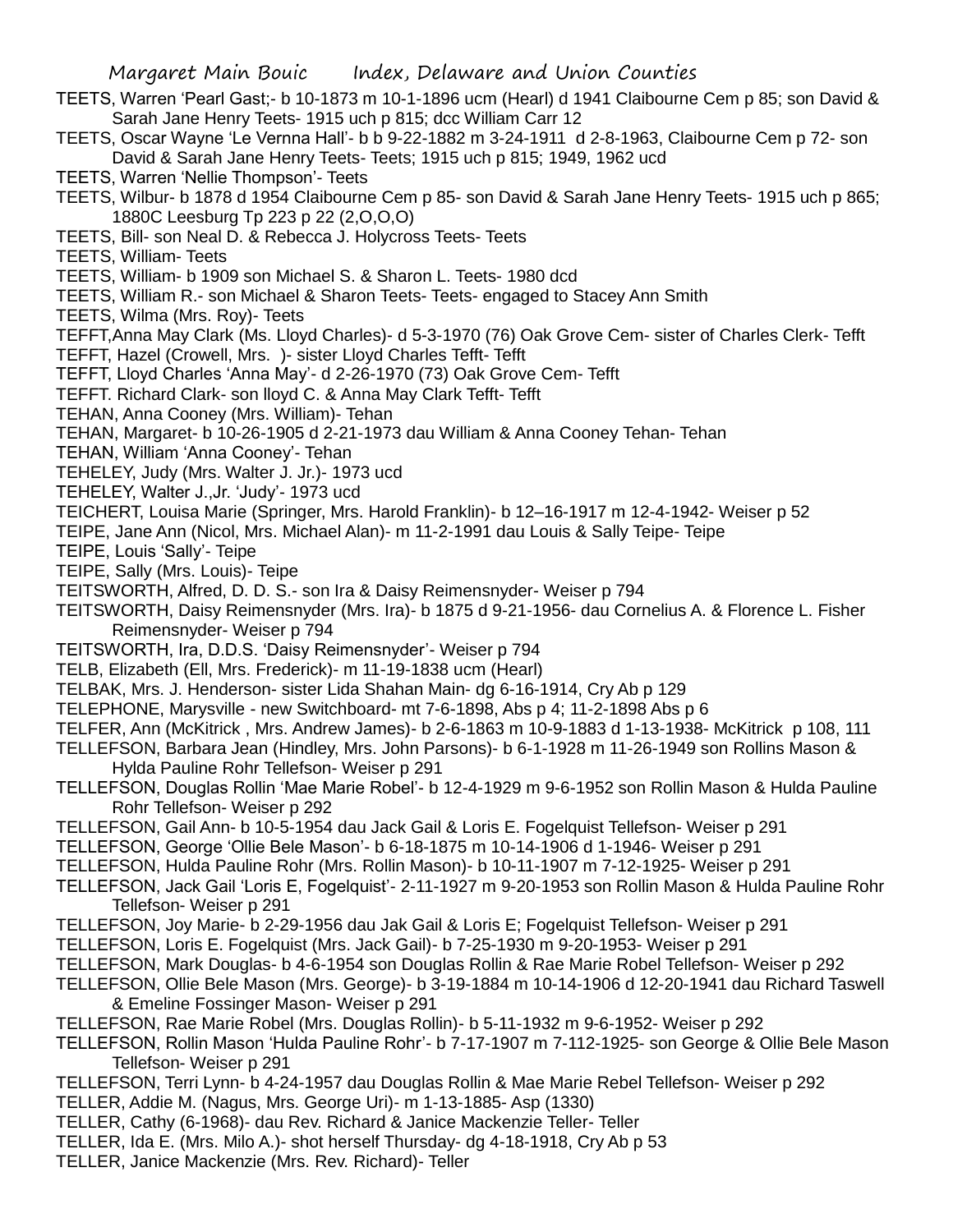- TELLER, Milo A. 'Ida E.'- dg 4-18-1918, Cry Ab p 53
- TELLER, Rev. Richard 'Janice Mackenzie'- Teller
- TELLER, Timmy (5-1968) son Rev. Richard & Janice Mackenzie Teller- Teller
- TELTHORSTER, Dorothy Schalip (Mrs. Paul A.)- Telthorster
- TELTHORSTER, Henry 'Muriel Amanda Freshwater- Freshwater p 121
- TELTHORSTER, Janet (5-1964) dau Paul A. & Dorothy Schalip Telthorster- Telthorster
- TELTHORSTER, Mark A.(11-1964) son Paul A. & Dorothy Schalip Telthorster- Telthorster- enaged to Veronice Annette Clarke
- TELTHORSTER, Michale Ann- b 5-30-1978 dau Paul A. Telthorster- Telthorster
- TELTHORSTER, Muriel Amanda Freshwater (Mrs. Henry)- b 8-24-1890 dau David Miles & Elizabeth Phillips Freshwater- Freshwater p 121
- TELTHORSTER, Paul A. 'Dorothy Schalip'- son Paul W. Telthorster- Telthorster
- TELTHORSTER, Paul A. '----Toppins'- son Paul F. Telthorster- Telthorster
- TELTHORSTER, Paul, Jr. (15-1964) son Paul A. & Dorothy Schalip Telthorster- Telthorster
- TELTHORSTER, Paul F.- son Paul W. & Sena Johanna Baumann Telthorster- Telthorster
- TELTHORSTER, Paul W. 'Sena J. Baumann'- b 1898 d 1959- Oakdale II p 138
- TELTHORSTER, Pearl (Rupright, Mrs. Philip)- b 3-23-1921 m 6-2-1938 d 1-13-1998 (76) Oakdale Cem.- dau Paul W. & Sena Johanna Telthorster- Telthorster
- TELTHORSTER, Sena Johanna. Baumann (Mrs. Paul W.)- b 8-5-1898 Ill d 12-2-1938 Oakdale II p 138- **Telthorster**
- TEMPLAR, Ida (Babcock, Mrs. John Franklin)- Asp (492-4)
- TEMPLE, –hjt p 46
- TEMPLE, A 'A'- lptw p 105
- TEMPLE, Abby- dau Jacob & Mary McWade Temple- 1860C Jackson Tp 1109-1122 p 147 (8,O)
- TEMPLE, Abigail- b 1971 dau Tony & Candy Temple- 1973 ycd
- TEMPLE, Abraham 'Arwilda Bosart'- b 5-13-1842 m 10-24-1862 ucm 3369 (Hearl) d 8-1881 Byhalia Cemson Joseph & Margaret Washburn Temple; Jenson p 18, 27; 1850C Jackson Tp 27 p 5 (8,O); 1870C Jackson Tp 1103-1117 p 146 (18,O); 1880C Jackson Tp 3 p 223 (38,O,O,O)
- TEMPLE, Abraham 'Maria Boyer'- b ca 1819 m 12-27-1840 son Thomas & Jane Britton Temple- Temple; 1985 uch p 137; Jensen p 8. 18. 27. 32
- TEMPLE, Ada- b 2-1887 d 3-31-1899 at home of Powells in Radnor- dg 1899 Cry Ab p 195
- TEMPLE, Addie Hunter (Mrs. John)- b 1-11-1878 d 9-23-1934 dau Charles & Sarah Hunter- Jensen p 22 TEMPLE, Agnes- Pabst p 3 p 5
- TEMPLE, Agnes (Comstock, Mrs. )- sister Richrd E. Temple- Temple
- TEMPLE, Agnes (Mrs. W. J.)- d Saturday- dg 7-3-1894 Cry Ab p 172
- TEMPLE, Alan "Lynn"'Brenda'- b 5-5-1947 son Loyal "Lester" & lola "Fern" McConnel; Jensen p 50
- TEMPLE, Alan Lynn, Jr.- b 7-27-1969 son Alan & Brenda Temple- Jensen p 50
- TEMPLE, Albert- b ca 1854 Franklin Co son David & Susan Denoon Temple- Jensen p 16
- TEMPLE, Albert- b ca 1855 'Jennie Wilson- son Colwell Temple- Jensen p 29
- TEMPLE, Albert R.- researched Temple- Jensen p 4
- TEMPLE, Allena Sarah (Madison/Matteson, Mrs. Jacob)- b 1854 m 12-11-1870 ucm 4834 (Hearl) d 1854 dau Joseph,Jr. & Lucy Ann Andrews Temple- Temple; Jensen p 10; 1985 uch p 96, 123, 137; 1870C Jackson Tp 30 p5 (16,O)
- TEMPLE, Alex- b ca 1856 son David & Susan Denoon Temple- Jensen p 16
- TEMPLE, Alice M. Ross (Mrs. Granville Henry.)- b 8-1861 m 12-4-1878 ucm 6380 (Hearl); lptw p 105- dau Matilda Dysert Ross- Jensen p 10, 16 1985 uch p 98, 137;1880C Jackson Tp 7 p 230A (19,O,O,O); 1900C Jackson Tp 242-245 (38,O,O,O) m 22y, 4 ch, 3 living; 1910C Jackson Tp 93-93 (48,O,O,O) m 31y 4 ch 2 living
- TEMPLE, Alice (O'Connor, Mrs. Robert)- dau Charles Temple- Jensen p 21
- TEMPLE, Allie (Mrs. George)- mt 2-21-1900 p3c1 Broadway, Abs p 2
- TEMPLE, Alma- b 5-8-1862 d 8-20-1863 (1-3-12) bur Richwood- dau George & Matilda Dysert Temple- Jensen p 30
- TEMPLE, Alpharetta Cahill (Mrs. George D.)- b 2-1870 or 12-1866 m 12-25-1895 ucm (Hearl) d 1949- Jensen p 14; 1900C Washington Tp 269-269 p 12A (33,O,O,O) m 4y, 2 ch, 1 living
- TEMPLE, Alta Slinker (Mrs. Avery)- b ca 1898 m Maumee, Oohio- Jensen p 18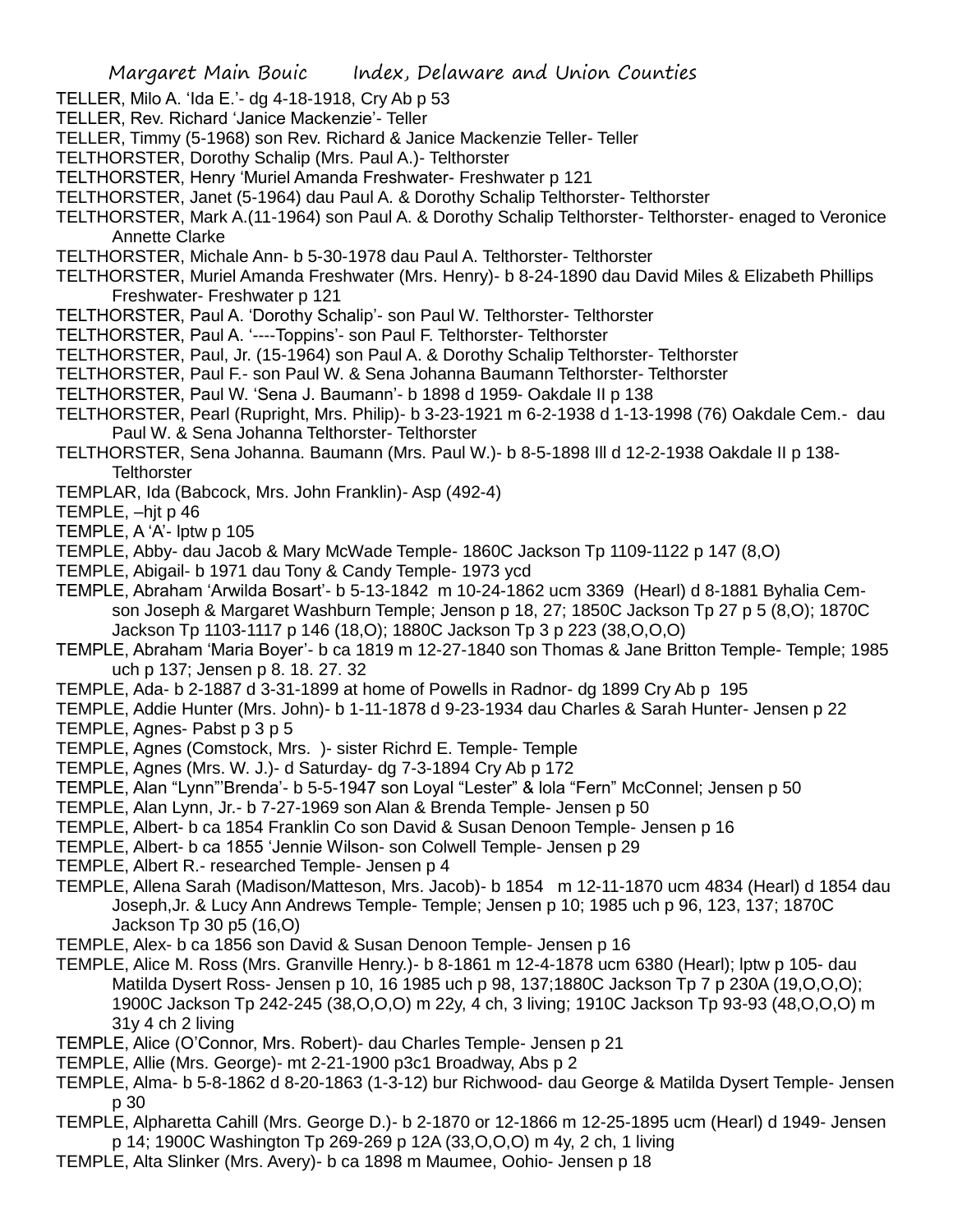- TEMPLE, Alvin "Ray"'Charity "Blanche" Adkins'- b 1-24-1883 NE m 11-24-1907 d 1-27-1978 (95) son David & Louisa Melvina Partch Temple- Jensen p 43, 49
- TEMPLE, Alvin "Doyle"'Joy Marquadt'- b 12-31-1923 m 1-1-1946 Lives Ks. Jensen p 62
- TEMPLE, Angela Kay- b 8-2-1967 dau Loyal Clark & Roberta Richards Temple- Jensen p 71
- TEMPLE, Angela Marie "Angie"- b 1977 dau Roger G. & Tina Temple- 1985 uch p 137; Melvin F. & Alice Marie Rice Tennery- 1969 dcd; 1979, 1981, 1983 ucd
- TEMPLE, Angeline- b 5-1-1875 dau George & Martha Dysert Temple- Jensen p 30 in 1880 was in household of James & Betsey Corbin Temple
- TEMPLE, Anita L.- 1971, 1975, 1977 ucd
- TEMPLE, Anna Clayton (Mrs. William Harrison)- 1985 uch p 137
- TEMPLE, Anna (Mrs. David)- 1850C Trenton Tp 776 p 66 (34,O)
- TEMPLE, Anna Deer (Mrs. Sylvester)- b 2-1868 m 10-4-1883 ucm (Hearl); 1900C Washington Tp 103-104 p 5A (32,O,Ger,Ger) m 17y, 7 ch
- TEMPLE, Anna May Clark (Mrs. Lloyd C.)- d 5-3-1970 (76) Oak Grove Cem- sister Charles Clark- Temple
- TEMPLE, Anna (Mrs. Harry)- 1910C Jackson Tp 53-53 (22,O,O,O) m 2y, no ch
- TEMPLE, Anna (Mrs. William Harry)- Temple
- TEMPLE, Archie 'Bernice Denison'- b 8-7-1917 m 3-10-1939 son harry & Malissa Judson Temple- Jensen p 22
- TEMPLE, Archie Gale 'Doris Elizabeth Caveness'- b 2-14-1945 Ks m 12-18-1865 son Lewis Edward & Mars. Elizabeth Galletine McChesney- Jensen p 56
- TEMPLE, Arwilda Bosart (Mrs. Abraham)- b 1-29-184- m 10-24-1862 ucm 3369 (Hearl) d 4-7-1899- Jensen p 18, 27; Temple; 1880C Jackson Tp 3 p 223 (33,O,O,O)
- TEMPLE, Arwilda R. (Scott, Mrs. Isaac K.) m 9-3-1893 ucm (Hearl)
- TEMPLE, Avery 'Alta Slinker'- b 11-4-1898 York Tp m Maumee d 1971 bur Toledo- Jensen p 18
- TEMPLE, Avery- b 11-1898 son Ella Z. Mosier Temple, 1900C York Tp 64-64 p 3B (1,O,O,O) boarder- family of Samuel Burnsides- 1910C Washington Tp 189-191 p 8 B (11)
- TEMPLE, Barbara Elaine- b 3-8-1949, Grad OWU 1971.- dau Harold Leslie & Iola "Elaine" Nicholas Jensen p 48
- TEMPLE , Barbara Loiuse (Smith, Mrs. )- dau Richard E. & Dorothy E. Temple- Temple
- TEMPLE, Barbara "Sharon" Chambers (Mrs. Donald)- b 7-11-1941 m 8-18-1957- Jensen p 49
- TEMPLE, Lewis Benjamin 'Emeline E. Van Buskirk'- b 4-19-1844 m 10-11-1862 d ca 1866- Jensen p 19- son Joseph & Margaret Washburn Temple- 1883 uch V p 497; 1860C Jackson Tp 1103-1117 p 146 (16,O)
- TEMPLE, Benjamin- b 1978 son Michael D. & Bethel L. Temple- 1979, 1981, 1983 ucd
- TEMPLE, Benjamin Nelson- b 11-15-1978 son Michael & —Boggs Temple- Temple
- TEMPLE, Oliver "Berlyn"'Erma Cochran'- b 4-16-1901 Ks m 5-24-1925 son Robert William & Effie Florence Morris Temple- Jensen p 80, 81
- TEMPLE, Bernice Ottober (Mrs. Donald L.)- Jensen p 13; Temple
- TEMPLE, Bernice C. Ralston (Mrs. Roy Clayton.)- b 2-20-1896 m 12-12-1916 d 3-22/19-1958 York Cem, p 63 dau John A. & Priscilla Jane Knox Ralston- Jensen p 30;; Temple; 1949 ucd
- TEMPLE, Bernice (Fuller, Mrs. )- dau Frank O. Temple, sister John Lowell Temple- Temple
- TEMPLE, Berth- 1962 ucd, Jackson Tp
- TEMPLE, Bertha M. Robinson (Mrs. Leonard L.)- b 1879 d 1964- 1985 uch p 137; Jensen p 13; 1910C Jackson Tp 36-36 (30,O,O,O) m 8y, no ch
- TEMPLE, Bertha Preston (Mrs. Samuel)- Iowa- Jensen p 16
- TEMPLE, Bertha M. Torley (McCurdy, Mrs. James Zigler)(Smith, Mrs. Alex) (Mrs. David)- b 8-11-1853 IL. D 1928 Ks- Temple; Jensen p 33, 43
- TEMPLE, Bessie (Rowe, Mrs. )- dau Samuel M. "Mack" & Bertha Preston Temple- Jensen p 16
- TEMPLE, Beth (Smith, Mrs. Wilburn)(Walker, Mrs. Richard)(Prestie, Mrs. William Robert)- b 12-24-1928- m(3) 2-9-1962- Jensen p 70
- TEMPLE, Bethel L. (Mrs. Michael D.)- 1975, 1977, 1979, 1981, 1983, 1991 ucd
- TEMPLE, Betsey Elizabeth Corbin (Mrs. James)- b 9-12-1811 Va m 1-25-1844 Franklin Co d 1-30-1894 Jensen p 26, 30
- TEMPLE, Elizabeth "Betsey" Wright Konney (Mrs. William "Bill" Nicholas- Jensen p 47
- TEMPLE, Betty (Branyan, Mrs. )- dau Roy G. Temple- Temple
- TEMPLE, Betty Gibson (Mrs.Donald L.)- m 8-25-1951- Gibson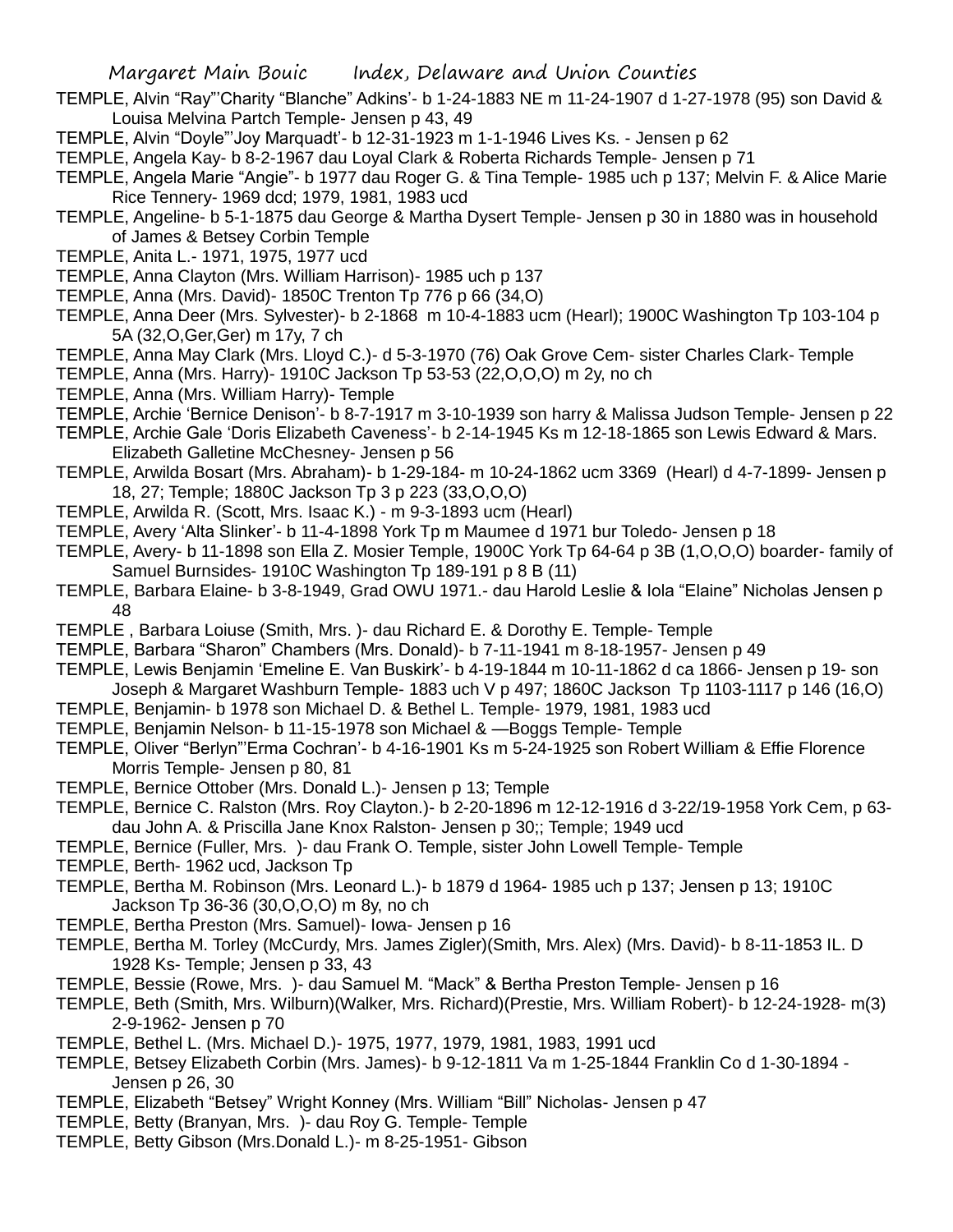- TEMPLE, Betty Jean (Taylor, Mrs. John B.)- b 12-18-1935 Ks m 7-25-1959 dau Dallas & Willa Faulkner Temple- Jensen p 84
- TEMPLE, Betty Jo Kuckleman (Mrs. Tommy Doyle)- m 9-3-1977- Jensen p 63
- TEMPLE, Betty M. (Mrs. Earl R.)- 1959, 1983, 1991 ucd
- TEMPLE, Beverly A.- 1964 dcd Genoa Tp
- TEMPLE, Beverly Gregory (Mrs. Clarence, Jr.)- b 5-31-1934 m 2-7-1952 dau Mr. and Mrs. Lee Gregory-Jensen p 69
- TEMPLE, Beverly Janice Nelson (Mrs. Elwood Leslie)- b 7-29-1914 m 9-1931 dau Charles A. & Mary Sinclair Nelson- Jensen p 48
- TEMPLE, Beverly- ch Margaret Temple- 1961 (15) dcd
- TEMPLE, "Bill"Leland L. 'Donna Ruth Shears'- b 9-8-1903 m 1930 d 3-21-1980 son Lewis "Jacob" & Blanche R. Baker Temple- Jensen p 15
- TEMPLE, William "Bill" Nicholas 'Nancy Clarie Meyers''Elizabeth "Betsey" Wroigjt Konney' b 11-5-1940 NYC m(1) 8-22-1964 div 1978 m(2) 6-28-1980- Jensen p 47
- TEMPLE, Charity "Blanche" Adkins (Mrs. Alvin "Ray" b 4-2-1890 m 11-24-1907 d 6-4-1977, Jensen p 49
- TRMPLE, Blanche Eva (Marsh, Mrs. Frank B.)- b 7-30-1903-- dau Nathan "Marion" & Mary E. Robertson Temple- 1985 uch p 87, 92, 137; Jensen p 11; 1910C Jackson Tp 115 p 5B (6,O,O,O)
- TEMPLE, Blanche Rosetta Baker (Mrs. Lewis "Jacob")- m 3-14-1889 ucm (Hearl); dau David A- Temple; Jensen p 14; 1900C Washington Tp 271-271 p 12B (34,O,O,O) m 11y, no ch; 1910C Washington Tp 153-155 p 7A (43,O,O,O) m 21y, 2 ch
- TEMPLE, Blanche R. (Rockhold, Mrs. John Henry) . (Mrs. Lewis J. )- b 1865 d 1954 Byhalia Cem, lptw p 127; children died, no dates Burnside Cem R8, lptw p 105; 1949 ucd
- TEMPLE, Bonnie Jean (Stults, Mrs. )- dau Richard E. & Dorothy E. Temple- Temple; 1961 (12) dcd
- TEMPLE, Bradley Kent- b 3-4-1958 son Donald & Barbara "Sharon" Chambers Temple- Jensen p 49 TEMPLE, Brenda (Mrs. Alan Lynn Temple)- Jensen p 50
- TEMPLE, Brenda B Sue Bowman (Mrs. Ralph W.)- 1985 uch p 137; 1971, 1973, 1975, 1977, 1979, 1981, 1983, 1991 ucd
- TEMPLE, Brenda Jo- b 11-29-1959 dau Donald & Barbara "Sharon" Chambers Temple- Jensen p 49
- TEMPLE, Brian/Bryan- b 1964 son Thomas E. & Carolyn S. Temple- 1964 (5 ½ mo), 1969 dcd
- TEMPLE, Bryan- b 1970 son Ralph R. & Brenda B. Sue BowmanTemple- 1985 uch p 137; 1971, 1973, 1975, 1977, 1979, 1981, 1983 ucd
- TEMPLE, Byron- b 4-4-1944 m. div- son Jay R. & Vera Davis Temple- Jensen p 71
- TEMPLE, Candy (Mrs. Tony)- 1973 ucd
- TEMPLE, Caroline (Hall, Mrs. Calvin)- dau Joseph & Margaet Washburn Temple- 1850C Jackson Tp 27 p 5 (13,O); mt 3-18-1857
- TEMPLE, Caroline "Carol" Wallace Inman (Mrs. Gary Ray)- m 8-31-1975- Jensen p 62
- TEMPLE, Carolyn (Schaeffer, Mrs. Herbert Harvey)- b 10-2-1933 Ks m 7-26-1956 Ne- Jensen p 65
- TEMPLE, Carolyn S. (Mrs. Thomas E.)- 1964, 1969 dcd
- TEMPLE, Carrie Frost (Mrs. James Brown)- Jensen p 83
- TEMPLE, Carroll Leland 'Janice E.Hines'- b 1940 m 11-16-1958 son Leland L. & Donna Ruth Shears Temple-Temple, 1985 uch p 126; Jensen p 14; 1949, 1959, 1962, 1967, 1971, 1973, 1975, 1977, 1979, 1981, 1983, 1991 ucd
- TEMPLE, Cathryn Rapp (Mrs. Robert L.)- m 1979, no ch, Jensen p 16
- TEMPLE, Chalmer U.- b 8-8-1864 d 10-21-1867 (3-2-13) Burnside Cem, lptw p 105. Choked- ch Abraham & Arwilda Bosart Temple- Jensen p 18
- TEMPLE, Charles- son George & Louisa Temple- 1880C. Washington Tp 21-22 p 3 (10,O,O,O)
- TEMPLE, Charles H.'Lulu L.- b 9-12-1874 d 1949 Price Cem- son Joseph, Jr. & Lucy Ann Andrews Temple-1985 uch p 137;Jensen p 10; 1880C Jackson Tp 5 p 2270 (-,O,O,O)
- TEMPLE, Charles H. Jr.- b 1908 d 1956 Price Cem- Jensen p 16
- TEMPLE, Charles R. 'Mary E.'- 1969, 1971 dcd
- TEMPLE, Charlotte "Lottie" (Bailey, Mrs. Wayne) Groves, Mrs. David)- b 3-13-1849 m 3-31-1866 ucm 3943 (Hearl) dau Joseph & Margaret Washburn Temple- Jensen p 18, 19, 21; 1850C Jackson Tp 27 p 5 (2,O); 1860C Jackson Tp 1103-1117 p 146 (11,O)
- TEMPLE, Charlotte (Fox, Mrs. Lewis- 1985 uch p 53
- TEMPLE, Charles- son Wayland & Mildred Temple- 1985 uch p 23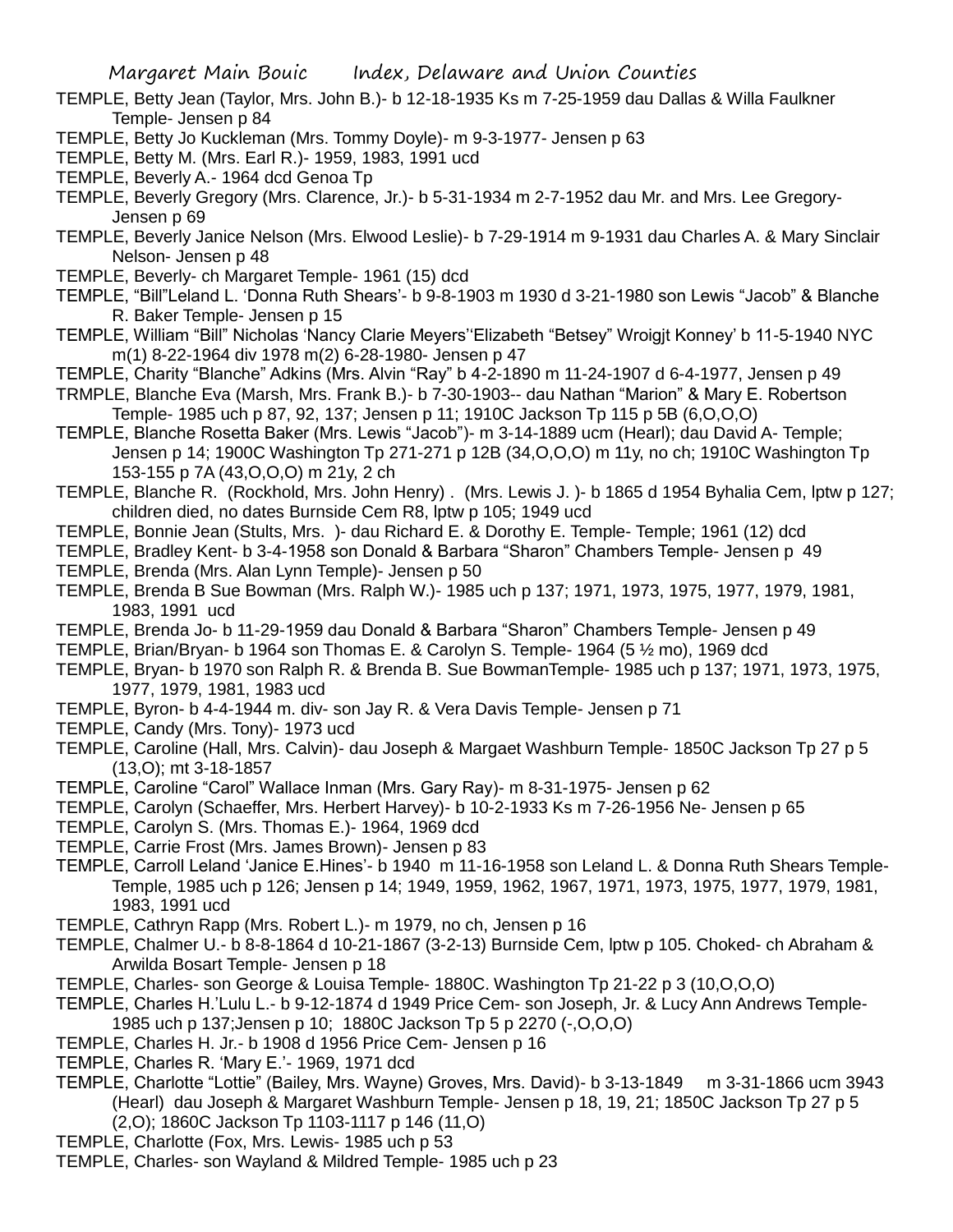- TEMPLE, Cheryl Kay (Cope, Mrs. James L.)(Conaway, Mrs. Craig)- b 9-25-1945 m(1) 7-12-1969 (2) 7-1973 dau Ray Vernon & Roma M. Hartman- Jensen p 62
- TEMPLE, Christin Anne- b 7-5-1967 NYC dau William "Bill" Nicholas & Nancy Claire Meyers Temple- Jensen p 47
- TEMPLE, Christina Ruth- b 10-27-1978 dau Wayne B. & Kathleen Fisher Temple- 1985 uch p 126; Jensen p 15
- TEMPLE, Christopher- son Lloyd R. & Phyllis E. Temple- Temple
- TEMPLE, Cindy Lee (Cowgill, Mrs. Kevin Joseph)- b 10-19-1959 m 11-28-1981 dau Carroll Leland & Janice E. Hines Temple- 1985 uch p 34, 126; Jensen p 15; 1962, 1967, 1971, 1973, 1975, 1977, 1979, 1981 ucd TEMPLE, Clara E. Forest (Mrs. David A.)- m 5-1-1895 ucm (Hearl)
- TEMPLE, Clara E. Reed (Mrs. Wilbert)- b 8-1873 m 11-9-1895 ucm (Hearl) ; 1900C Jackson Tp 201-203 (26,O,O,O) m 4y, no ch; 1910C Leesburg Tp West 124-129 p 5B (36,O,O,(Ger),O) m 14y 1ch
- TEMPLE, Clara J. Paul (Mrs. William F.)- m 11-19-1862 ucm 3377 (Hearl)
- TEMPLE, Clara Kelly- dau Leonard & Berth Temple- 1949 ucd
- TEMPLE, Clara Laverne (Edwards, Mrs. )- b ca 1932 dau Avery & Alta Slinker Temple- Jensen p 18
- TEMPLE, Clarence 'Lillie Kieffer'- b 2-18-1905 m 1-5-1939 son Harvey & Malissa Judson Temple- Jensen p 22
- TEMPLE, Clarence 'Edith Eunice Higgins'- b 1-20-1894 m 1-23-1916 d 5-13-1979 Ks- son Nathaniel & Etta Harris Temple- Jensen p 65, 67
- TEMPLE, Claude 'Velma McCampbell'- b 10-8-1896 Ks m 5-14-1924 Ks d 9-3-1961 WWI Navy son Wade & Effie May Miller Temple- Jensen p 64
- TEMPLE, Clay 'Anna Scheiderer'- b 5-30-1876 Darby Tp m 19113 son John Temple d Eve Trib 10-10-1939 p2 Chuckery Cem
- TEMPLE, Clement 'Mary Ann Knight'- dcbirths, corrected
- TEMPLE, Clyde"Oral" 'Nina Dale Carney'- son John & Eliza Olwine Mayfield Temple- Jensen p 60, 61
- TEMPLE, Col(d)well 'Mary Miller''Sarah E. Andrich'- b ca 1831 Franklin Co O. m (1) 3-13-1853 (2) 8-27-1861 son Thomas & Jane Britton Temple- Temple; 1985 uch p 137; Jensen p 29
- TEMPLE, Colleen Lorane- b 9-29-1966 Ks dau Loren Kenneth & Janet Kay Holsapple Tyler- Jensen p 8
- TEMPLE, Cora Bell- b 6-25-1871 d 9-4-1872 bur Casey, ILL dau Abraham & Arwilda Bosart Teple- Jensen p 18 TEMPLE, Cora (Morris, Mrs. John)- b 9-15-1865 m abt 1894 d 12-12-1898 bur Axtell Ks-. dau Lewis & Priscilla
- McNulty Temple- Temple; Jensen p 33, 71
- TEMPLE, Cornelia A. (Hawkins, Mrs. Johnny)- dau Jacob & Mary McWade Temple- Jensen p 15; 1860C Jackson Tp 1109-1122 (13,O)
- TEMPLE, D. A. 'Flory C.'- 1915 uch p 267; 1880C Jackson Tp 7 p 228B (26,O,O,O)
- TEMPLE, "Dale" Orel (Rundle, Mrs. John M.)(Huffman, Mrs. Ralph LaVerne)- b 11-12-1917 Ks m(1) 8-6-1934- Jensen p 60, 61
- TEMPLE, Dallas 'Willa Faulkner'- b 9-4-1907 Ks m 3-20-1934 son Robert & Effie Temple- Jensen p 81, 84
- TEMPLE, Danny- son Paul L. & Virginia Temple- Temple
- TEMPLE, Darlene Sue Garringer Green (Mrs. Loren Kenneth)- m 2-14-1977- Jensen p 81
- TEMPLE, Daryl 'Berlyn 'Louise Tooley'- b 9-4-1940 m 6-24-1962 Air Force- div. Son Oliver "Berlyn" & Erma Cochran Temple- Jensen p 82
- TEMPLE, David 'Anna'- 1850C Trenton Tp 776 p 66 (56,Pa)
- TEMPLE, David A. 'Clara E. Forest'- m 5-1-1895 ucm (Hearl)
- TEMPLE, David A.'Jean Rieger' 'Tina C.'- b 4-21-1854 d Monday bur LaRue- Eve Trib. 12-19-1940 p 2- son Jacob & Mary McWade.McQuade Temple- Jensen p 14; 1860C Jackson Tp 1109-1122 p 147 (6,O); 1870C Jackson Tp 20 p 4 (15,O); 1910C Jackson tp 122-`22 p 5B (56,O,O,O) m2 15y, farmer
- TEMPLE, David Doyle- b 10-12-1977 son Tommy Doyle & Betty Jo Kuckleman Temple- Jensen p 63
- TEMPLE, David Edward- b 4-12-1967 son Arche Gale & Doris Elizabeth Caveness Temple- Jensen p 56
- TEMPLE, David 'Louisa Melvina Partch''Bertha M. (Torley) Smith- b 7-26-1855 m (1)10-31-1878 (2) 1909 d 10- 8-1919 Kansas- son Lewis & Priscilla McNulty Temple- Temple; Jensen p 43
- TEMPLE, David 'Susan Denoon'- b 2-17-1832 Adams Co O. m 6-26-1853 son Joseph & Margaret Washburn Temple- mt 3-18-1857; Jensen p 16; 1850C Jackson Tp 27 p 5 (20,O)
- TEMPLE, David- b 5-1891 son Sylvester & Anna Deer Temple- 1900C Washington Tp 103-104 p 5A (9,O,O,O) TEMPLE, DeAnna- b 1983 dau Larry W. & Donna L. Temple- 1991 ucd
- TEMPLE, Donald 'Barbara "Sharon" Chambers'- b 9-27-1937 m 8-18-1957- Jensen p 49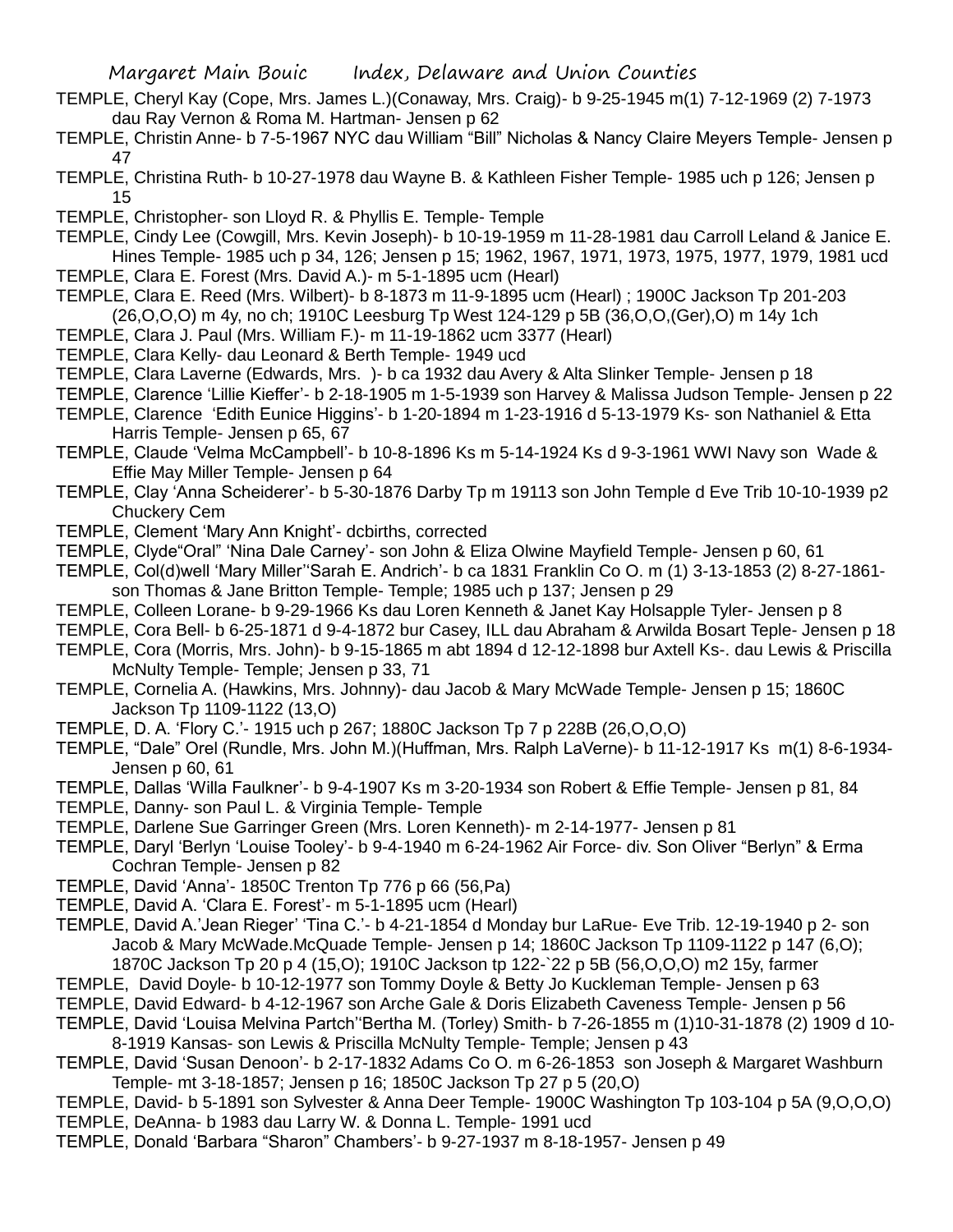- TEMPLE, Donald L.'Bernice Ottober''Betty Gibson'- b 10-10-1910 m(2) 8-25-1951 d 10-16-1984 Grove Cemson William Harrison & Rhoda Ann Guyton/Clayton Temple- Temple; 1985 uch p 137; Jensen p 13
- TEMPLE, Donald- b 2-26-1931 Ks d ca 1975 son Melvin & Leta Patrick Temple- Jensen p 80
- TEMPLE, Donald- son Perry L. Temple- Temple
- TEMPLE, Donna L. (Mrs. Larry W.)- 1975, 1977, 1991 ucd
- TEMPLE, Donna Ruth Shears (Mrs. Leland L.)- b 1903 m 1930 -Byhalia Cem, lptw p 123; Temple;; 1985 uch p 126; 1962, 1977 ucd; Jensen p 15
- TEMPLE, Dora Ada (Wagner, Mrs. Charles m. Sr.)- b 5-17-1865 Cols. O. m 3-29-1883 d 5-25-1929 bur Wesley Chapel Cem- Jensen p 23
- TEMPLE, Doris Elizabeth Caveness (Mrs. Archie Gale)- b 1-7-1948 m 12-18-1965- Jensen p 56
- TEMPLE, Doris D. (Kale, Mrs.David E.)- b 1-1882 dau of George B. & Ellen C Temple- Jensen p 26; 1900C Washington T 241-241 p 11A (18,O,O,O)
- TEMPLE, Doris- b 9-1-1927 d 9-1-1927 Dublin Cem- dau Raymond L. & Elsie E. Finch Temple- Jensen p 22
- THOMPSON, Dorus- b 6-19-1914 son "Bob"Robert William & Effie Florence Morris- Jensen p 32, 81, 85 TEMPLE, Dorothy L. (Mrs. William H.)- 1949, 1959, 1962, 1971, 1973, 1975, 1977, 1979, 1981, 1983, 1991
- ucd TEMPLE, Dorothy E. (Mrs. Richard E.)- d 7-26-1984 (66) Trenton Cerm- Temple; 1961, 1964, 1969, 1971 dcd
- TEMPLE, Alvin "Doyle" 'Joy Marquadt'- b 12-31-1923 m 1-1-1946 son Floyd Ray & Mary "Mabel" Newland Temple- Jensen p 62
- TEMPLE, Dustin- b 1981 son Larry W. & Donna L. Temple- 1991 ucd
- TEMPLE, Earl E. 'Betty M.'- 1959, 1977, 1983, 1991 ucd
- TEMPLE, Eda C.- b 6-1863 d 6-28-1864 Burnside Cem,(9mos) lptw p 105- dau Joseph, Jr. & Lucy Ann Andrews Temple- Temple; 1985 uch p 137; Jensen p 11
- TEMPLE, Edith C.- dau Joseph & Lucy A. Andrews- 1883 uch V p 512
- THOMPSON, Edith Elizabeth (Mrs. Ralph Morris)- b 4-13-1903 m 2-26-1931 dau James Brown & Carrie Frost Temple- Jensen p 81, 83
- TEMPLE, Edith Eunice Higgins (Mrs. Clarence Nathaniel)- b 2-26-1897 d 4-17-1967 Va- Jensen p 65, 67
- TEMPLE, Edith L. Noggle (Mrs. Richard)- d 6-2-1984 (57) Oak Grove Cem- sister Ralph & Willard Noggle-**Temple**
- TEMPLE, Edna Belle Patrick (Mrs. William Harrison)(Bell, Mrs. Harry)- Temple; 1985 uch p 137; Jensen p 13
- TEMPLE, Lewis Edward "Ed"'Kittie Bertha Smith''MaryElizabeth Galletine McChesney'- b 6-22-1890 Ks m(1) 4-16-1912 (2) 11-11-1934 d 2-5-1976- Jensen p 56
- TEMPLE, Edward 'Margaret Gibson'- ped Wayne C. Temple 16
- TEMPLE, James "Edward"'Zora Boggs'- b 9-19-1898 m 8-13-1919 son Nathaniel & Etta Harris Temple- Jensen p 65, 70
- TEMPLE, Effie Florence Morris (Mrs. Robert William)- b 9-13-1875 m 3-14-1900 d 5-25-1952 Ks-- Temple; Jensen p 80, 85
- TEMPLE, Effie Mae Miller (Mrs. Wade)- b 7-22-1866 ILL m 2-17-1891 d 3-10-1950 bur Axtell, Ks.- Temple; Jensen p 64
- TEMPLE, Effie (Nusser, Mrs. Miles)- b 1-28-1895 dau Charles & Ofa Paulsell Temple- Jensen p 21, 32
- TEMPLE, Eileen F. Roseberry (Mrs. John Lowell)- d 5-12-1985 (66) Ashley Union Cem- dau Opal Roseberry-**Temple**
- TEMPLE, Karen Elaine (Landon, Mrs. )- dau Leland L. & Donna Ruth Shears Temple- Temple; 1949, 1959 (15), 1962 ucd
- TEMPLE, Iola "Elaine" Nicholas (Mrs. Harold Leslie)- b 9-7-1910 Ne dau Arthur C. & Francena Campbell Nicholas- Jensen p 47
- TEMPLE, Elda A. (Deeter, Mrs. Watson R.)- b 10-3-1887 m 5-27-1907 dau David & Louise Melvin Partch Temple- Jensen p 44, 53
- TEMPLE, Eldon Francis 'Maxine Herman'- b 2-21-1934 Ks m 7-3-1954- Vietnam; Jensen p 81
- TEMPLE, Eleanor- dau Ethan, Sr. & Mary Carter Temple- 1985 uch p 23
- TEMPLE, Eleanor "Ellen (Henning, Mrs. William R.)- b 9-14-1823 m 8-21-1841 ucm 733 (Hearl) dau Joseph,Sr. & Margaret Washburn Temple- Temple; Jensen p 9
- TEMPLE, Elick- son David Temple- 1850C Trenton Tp 776 p 66 (5,O)
- TEMPLE, Eliza (Elliott, Mrs. Gabriel)- m 3-18-1841 ucm 709 (Hearl) Union Echoes 3-1883 p 14; prob dau Thomas Temple- Jensen p 8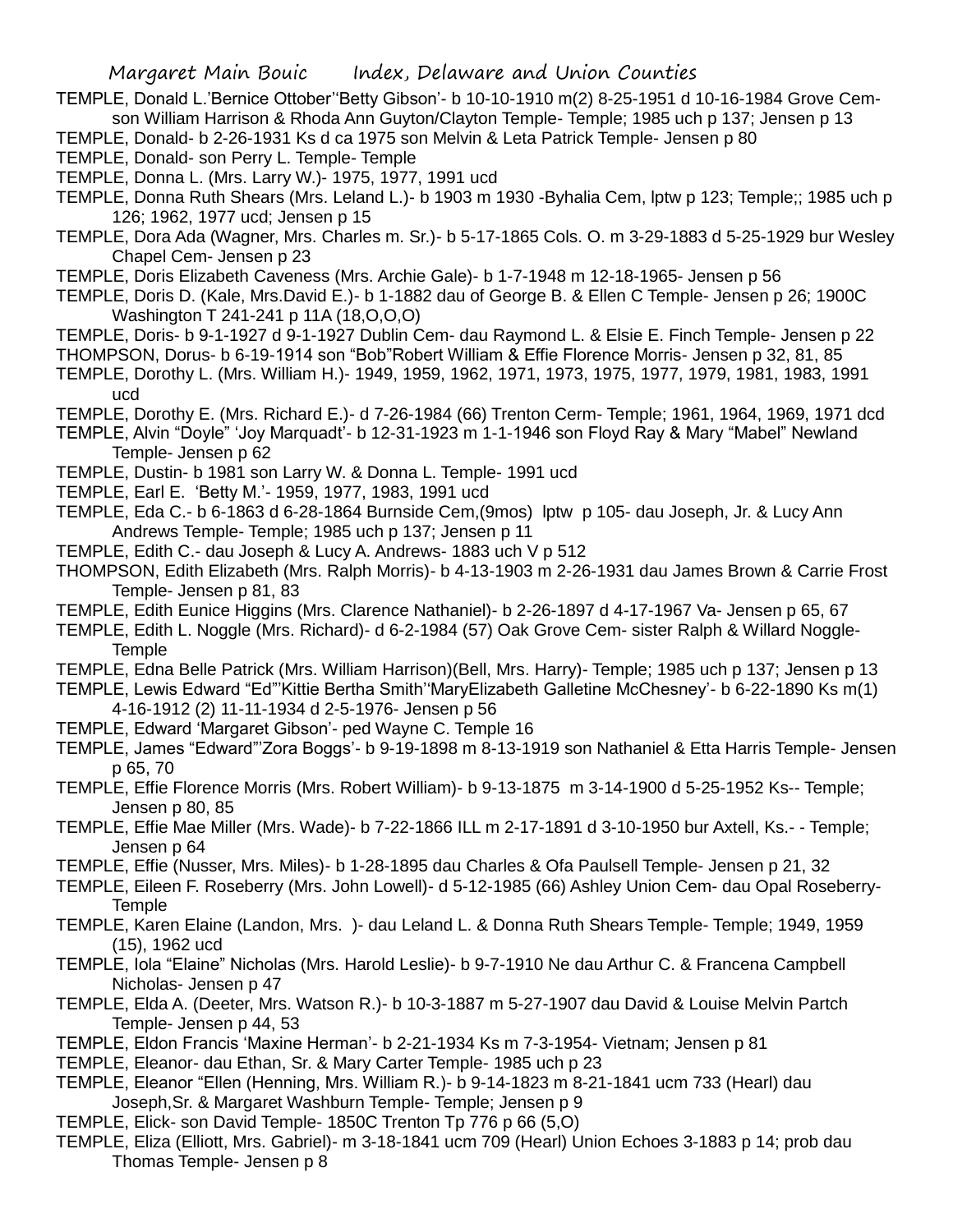- TEMPLE, Eliza Olivine Mayfield (Mrs. John)- b 11-25-1862 Ind m 9-1883- dau Francis & Elizabeth "Lizzie" Boatman Mayfield- Temple; Jensen p 60
- TEMPLE, Eliza- dau Thomas & Jane Britton Temple- 1985 uch p 137
- TEMPLE, Elizabeth A. (Brinkerhoff, Mrs. Henry R.)- m 10-3-1860 ucm 3072 (Hearl)
- TEMPLE, Elizabeth A. (Casklie, Mrs. Simeon)- m 11-28-1871 ucm 5017 (Hearl)
- TEMPLE, Elizabeth "Lizzie" Ann (Hoppes, Mrs. Josiah, Sr.)- b 12-5- 1849 lic m 2-17-1871 d 2 wks after marriage- dau Lewis & Priscilla McNulty Temple- Temple; Jensen p 33, 94, 95
- TEMPLE, Elizabeth "Betsey" Corbin (Mrs. James)- m 1-25-1944 Franklin Co-Temple; Jensen p 21
- TEMPLE, Elizabeth (Mrs. George)- 1860C Liberty Tp 1034-1044 p 141 (30,Pa)
- TEMPLE, Elizabeth- dau Gilbert & Rebecca Temple- 1850C Orange Tp 1659 p 109 (10,O); 1860C Jerome Tp 66-65 p 9 (20,O)
- TEMPLE, Elizabeth Jerew (Mrs. George G.)- m 4-18-1883 ucm (Hearl)
- TEMPLE, Elizabeth "Betsey" Wright Konney (Mrs.William "Bill" Nicholas- m 6-28-1980, Jensen p 47
- TEMPLE, Ella Mae (Walters, Mrs. )- b ca 1930- dau Avery & Alta Slunker Temple- Jensen p 18
- TEMPLE, Ella Viola Mosher (Mrs. Sheridan)- b 7-1874 m 10-25-1892 ucm (Hearl) dau George & Emily L. Lampson Mosher- 1915 uch p 855; Jensen p 18; 1900C York Tp 64-64 p 3B (25,O,O,O) wid, housekeeper
- TEMPLE, Ella (Sager, Mrs. Marquis L.)- m 7-26-1885 ucm (Hearl)
- TEMPLE, Ellen C. (Mrs. George B.) 1910C Washington Tp 190-192 (58,O,o,O) m 36y, 3 ch
- TEMPLE, Ellen- b 1869 dau John Harry & Mariah Morrison Temple- 1880C Washington Tp 16 (11,O,O,O)
- TEMPLE, Elmer- Powell p 377
- TEMPLE, Elmer E.- son George & Louisa Temple- 1860C Washington Tp 21-22 p 3 (12,O,O,Del)
- TEMPLE, Elmer W. 'Hazel Campbell'- b 1-1-1902/9 Jensen p 18
- TEMPLE, Elmer W.- son Wilbert & Clara E.Temple- Temple; 1910C Leesburg Tp West 124-129 p 5B (8,O,ILL,O)
- TEMPLE, Elmore C. (Mrs. Joseph)- 1910C Jackson Tp 170-171 p 7B (39,O,O,O) m 13y 3 ch
- TEMPLE, Elnora "Nora" (Stiffler, Mrs. Clarence)- b 4-8-1889 m 3-4-1906 d 11-21-1972 Michigan- dau Joseph Morrison & Jennie Limes Temple- Temple
- TEMPLE, L. Elsie 1883 dau John & Prudence Osborn Temple- 1985 uch p 137
- TEMPLE, Elsie E. Finch (Mrs. Raymond L.)- b 5-15-1905 m 6-19-1926 dau Joseph & Effie R. Harper Finch-Jensen p 22
- TEMPLE, Elsie (Norris, Mrs. Perry)- b ca 1897 m 10-1916 d 5-21-1918 Ks- dau James "Jim" & Maud Secrist Temple- Jensen p 79, 80
- TEMPLE, Elwood Leslie 'Beverly Janice Nelson'-m 9-1931- Merchant Marine- Jensen p 48
- TEMPLE, Emeline E. Van Buskirk (Mrs. Lewis Benjamin)-b 1844 m 10-11-1862 ucm 3364 (Hearl) d 11-28- 1871, Jensen p 19; div; mt 8-3-1870 Abs 2- 23
- TEMPLE, Emma D. Blue (Mrs. Samuel M.)- m 9-30-1886 ucm (Hearl); Jensen p 16
- TEMPLE, Emmel- d (24) crushed by falling tree- dg 4-7-1903, Cry Ab p 178
- TEMPLE, Eric Scott- b 11-1-1961 son Carroll Leland & Janice E. Hines Temple- 1985 uch p 126; Jensen p 15; 1962, 1967, 1971, 1973, 1975, 1977, 1979, 1981, 1983, 1991 ucd
- TEMPLE, Keith "Eric"- b 4-28-1977 son Gary Ray & Caroline Wallace Inman Temple- Jensen p 62
- TEMPLE, Erma Cochren (Mrs. Oliver "Berlyn")- b 1-13-1905 m 5-24-1925 d 3-13-1970- Jensen p 80, 81
- TEMPLE, Esther Marie (Walton, Mrs. )- b ca 1935 dau Avery & Alta Slinker Temple- Jensen p 18
- TEMPLE, Esther- sister Richard E. Temple- Temple
- TEMPLE, Etha E.- dau George & Martha A. Dysert Temple- 1880C Jackson Tp 5 p 228C (9,O,O,O)
- TEMPLE, Ethan H. "Ozetta Fields''Mary Carter'- b 2-14-1880 d 1949 Price Cem- son Joseph Jr. & Leonora C. Eastman Temple- Temple; 1949 ucd; 1985 uch 23, 137; Jensen p 13; 1880C Jackson Tp 10 p 228B (4/12,O,O,O); 1900C Jackson Tp 244-247 (20,O,O,O); 1910C York Tp 266-266 p 11B (30,O,O,O) m 6/12 y, farmer
- TEMPLE, Ethan, Jr.-'Naomi' b 1923- son Ethan H. & Mary Carter Temple- 1985 uch p 23, 137; Jensen p 13 TEMPLE, Ethel- Sbc p 46
- TEMPLE, Ethel Bernadine Clark (Mrs. Paul Dale "Fox")- b 12-1-1909 Ks dau Walter Leon & Mary Lodema Irvin Clark- b 1-7-1964 Ks- Jensen p 65, 71
- TEMPLE, Ethel Estella "Stella" (Fuller, Mrs. Ira)- b 12-1-1870 , 11-28-1895 Jackson Tp Jensen p 30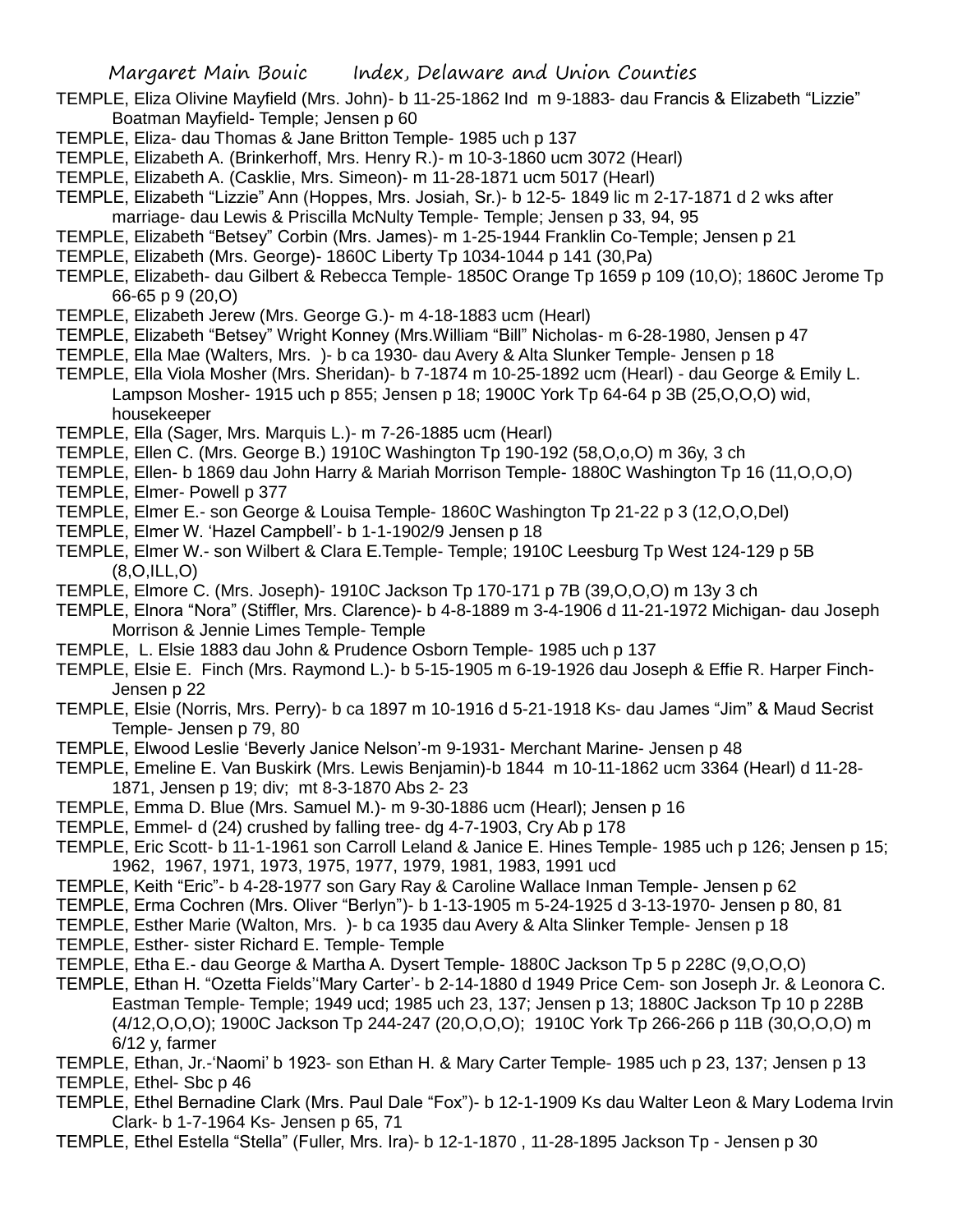- TEMPLE, Ethel Pearl (Jenson, Mrs. Clifford. S.) b 12-22-1913 m 6-29-1940 dau William Leslie & Sarah J. Bell Temple- ped Ethel P. Jenson 1 she provided Temple information; Jensen book p 48
- TEMPLE, Ethel "Pearle"(James Zigler McCurdy II)(Reed, Mrs. Adelbert "Dell") b 2-11-1885 m(1) 7-21-1897 (2) 6-1-1911, d 11-20-1966 dau David & Louisa Melvina Partch Temple- Jensen p 43, 50, 51. 52
- TEMPLE, Etna (Hoover, Mrs. William)- b ca 1862 dau Colwell Temple- Jensen p 29
- TEMPLE, Etta Harris (Mrs. Nathaniel)-b 5-4-1871 Ne m 2-24-1889 d 1-6-1941 Ks- Temple; Jensen p 33, 65
- TEMPLE, Eugene 'Olive Green'- son Colwell Temple- Jensen p 29
- TEMPLE, Eva- b 10-1884 d 1904 dau Granville Henry & Alice Ross Temple-1985 uch p 137; 1900C Jackson Tp 242-245 (15,O,O,O)
- TEMPLE, Eva Florence Lane (Mrs. Nathan Marion)- m 1910; 1985 uch p 87, 92, 137; 1949, 1959 ucd; Jensen p 11
- TEMPLE, Evah Viola- d 2-11-1900 (1y3m) dau George & Allie Temple- mt 2-21-1900 p8c1 Abs p 2, Broadway
- TEMPLE, Fay- b 6-4-1905 d 1-26-1923 Norcatur, Ks. Twin of Jay R., son Nathaniel & Etta Harris Temple-Jensen p 65, 71
- TEMPLE, Lola "Fern" McConnel (Mrs. Loyal "Lester")- b 4-24-1916- Jensen p 49
- TEMPLE, Florence (Mrs. Lowell B.)- b1915 d 1953 Byhalia Cem, lptw p 124; 1949 ucd
- TEMPLE, Florence L/R. (Monson, Mrs. Theodore M. )- b 3-15-1879 m 6-13-1901/4 d 12-14-1968 (89) Price Cem- dau Granville Henry & Alice Ross Temple- Temple; 1985 uch p 98, 137; 1880C Jackson Tp 7 p 230A (1,O,O,O); Jensen p 10; 1900C Jackson Tp p 242-245 (21,O,O,O) teacher
- TEMPLE, Florence Parthmore (Mrs. Lowell Baker)- d 1953, Jensen p 15
- TEMPLE, Florence- b 1-1889- dau Sylvester & Anna Deer Temple- 1900C Washington Tp 103,104 p 5B  $(11, 0, 0, 0)$
- TEMPLE, Floy C. (Mrs. D. A.)- 1880C Jackson Tp 7 p 228B (19,O,O,O)
- TEMPLE, Floyd R., Sr. 'Mary "Mabel" Newland'- b 7-6-1888 m 6-28-1916 son John & Eliza Olivine Mayfield Temple- Jensen p 60, 62
- TEMPLE, Floyd Junior- b 1-16-1922 d 2-13-1923 son Floyd R., sr. & Mary "Mabel" Newland- Jensen p 62
- TEMPLE, Frances (Thrash, Mrs. )- sister Richard E. Temple- Temple
- TEMPLE, Francis- dau Gilbert & Rebecca Temple- 1850C Orange Tp 1659 p 109 (8,O); 1860C Jerome Tp 66- 65 p 9 (18,O)
- TEMPLE, Francis- b 7-2-1911 WWII Engeineers State of Kansas- in Italy, Africa, southern France, Germanyson Robert & Effie Morris Temple Jensen p 32, 81, 85
- TEMPLE, Frank 'Elizabeth Babcock'- b 11-17-1863 d 1948 Hancock Co, O.- son William "Ned" & Rebecca Wilcox Temple- Jensen p 21
- TEMPLE, Frank- son George & Martha Dysert Temple- 1870C Jackson Tp 35 )(3,O); 1880C Jackson Tp 5 p 228C (13,O,O,O)
- TEMPLE, Frank L.- son Marion & Mary Martha Hines Temple- Temple; Jensen p 30; 1910C York Tp 23-223 p 1B (4,O,O,O)
- TEMPLE, Frank O.- d (79) Ashley Union Cem- son John & Maria Morrison Temple- Temple; 1883 uch V p 673
- TEMPLE, Frank S.- b ca 1939 son Avery & Alta Slinker Temple- Jensen p 18
- TEMPLE, Fred- son Wayland & Mildred Temple- 1985 uch p 23
- TEMPLE, Frederick- Archbishop of Canterbury- Powers Pat p 103
- TEMPLE, Fusing W. Atherton (Mrs. Lewis Edward II) b 4-11-1939 m 11-15-1971- Jensen p 56
- TEMPLE, G.- Pvt. Co I 80th OVI 1862-1865- uca o 107
- TEMPLE, Garret- son George & Elizabeth Temple- 1860C Liberty Tp Un Co 1034-1044 p 141 (6,Pa)
- TEMPLE, Gary Rex 'Caroline Wallace Inman'- b 11-10-1946 m 8-31-1975- Jensen p 62
- TEMPLE, Genevieve (Fosnaught, Mrs. )- dau Frank O. Temple- sister John Lowell Temple-Temple
- TEMPLE, George- d Saturday, Richwood- mt 2-24-1897 p1c5
- TEMPLE, George- 1883 uch IV p 464, 488, V p 496
- TEMPLE, George- pvt. Co D. 19th Reg 64-65; uca p 107 TEMPLE, George- uca p 103, 107
- TEMPLE, George- his 9 mos old son d Wednesday- mt 4-13-1904 p8c1 Abs p 11
- TEMPLE, George 'Allie'- parents of Evah Viola- mt 2-21-1900 p8c1 Abs p 2
- TEMPLE, George B.- son George & Elizabeth Temple- 1860C Liberty Tp Un Co 1034-1044 p 141 (2,O)
- TEMPLE, George B. 'Martha "Ellen"Casey'- b 12-25-1851 m 3-30-1873 d 5-24-1926; Jenson p 26, 30; 1900C Washington Tp 241-241 p 11A (48,O,O,Va)- m 28y; 1910C Washington Tp 190-192 (58 O,O,O) m 36y, farmer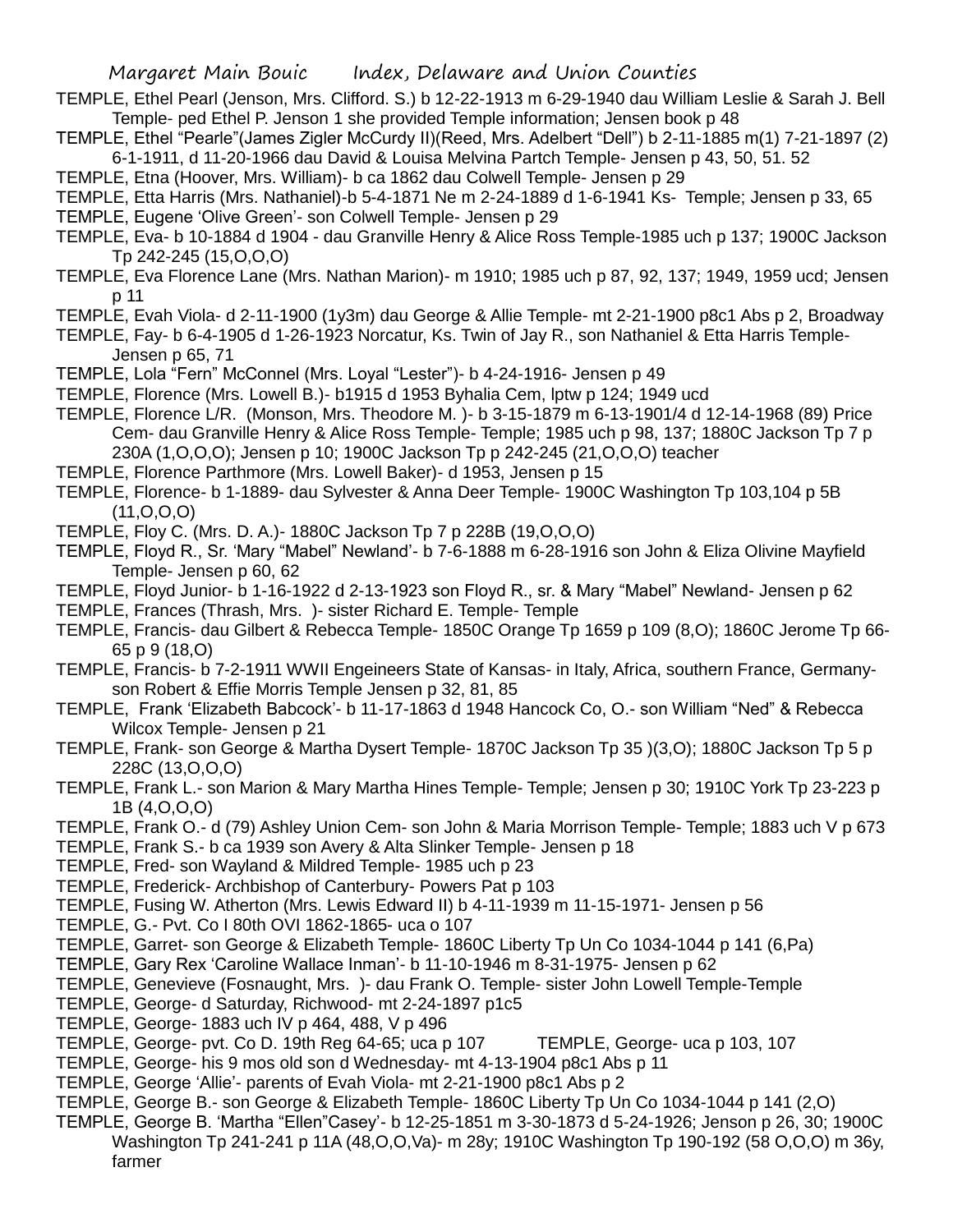- TEMPLE, George D. 'Alpharetta Cahill'- b 2-1870 m m 12-25-1895 ucm (Hearl) Byhalia Cem, Jensen p 14; 1900C Washington Tp 269-269 p 12A (30,O,O,O) m 4y
- TEMPLE, George D.- son John H. & Lydia L. Temple- 1880C Washington Tp 148-154 (10,O,O,O)
- TEMPLE, George 'Elizabeth'- 1860C Liberty Tp 1034-1044 p 141 (30,Pa)
- TEMPLE, George G. 'Elizabeth Jerew'- m 4-18-1883 ucm (Hearl)
- TEMPLE, George- son George & Louisa Temple- 1880C Washington Tp 21-22 p 3 (16, O,O,Del)
- TEMPLE, George 'Louisa'- m 1847; mt 5-30-1888 Abs p 46; lptw p 113; 1880C Washington Tp 21-22 p 3 (55,O,Del,Va)
- TEMPLE, George 'Martha A. Dysert'(Martha Eastman?)- b 6-3-1834 m 6-15-1861 ucm 3193 (Hearl) d 12-20- 1914/3 son Thomas & Jane Britton Temple- 1915 uch p 508; 1985 uch p 137; 1870C Jackson Tp 35 p 32 (38,O); 1880C Jackson Tp 5 p 228C (46,O,O,NJ); 1900C Washington Tp 222-222 p 10B (65,O,O,O) wid; 1910C Washington Tp 56-56 p 38 (75,O,O,O) wid, Own Income; 19th Reg. O.V.I.; Jensen
- TEMPLE, George 'Martha E. Casey'- m 3-30-1873 ucm 5244 (Hearl)
- TEMPLE, George T.- b 11-1893 son Sylvester & Anna Deer Temple- 1900C Washington Tp 103-104 p 5B (6,O,O O)
- TEMPLE, George W.- b 1-15-1908 d 1943 son George D. & Alpha Cahill Temple- Jensen p 14
- TEMPLE, Georgia Cart (Mr. Richard)- b 10-7-1939 m 3-21-1959- Jensen p 69
- TEMPLE, Gerald 'Marguerite Mapes'- b 9-18-1908 Ks m 12-21-1929 son Alvin "Ray" & Charity "Blanche" Adkins Temple- Jensen p 49
- TEMPLE, Geraldine Peters (Mrs. Ronald)- m 11-12-1953- Jensen p 49
- THOMPSON, Gertrude- b ca 1866 d young- dau Colwell Temple- Jensen p 29
- TEMPLE, G. H. 'Alice M.'- their infant son- Burnside Cem R7- lptw p 105
- TEMPLE, Gilbert 'Rebecca'- d 4-6-1863 (59) Africa Cem- Powers p 181; Pabst p 6 p 62, 70, 71; 1850C Orange Tp 1659 p 109 (44,NY); 1860C Jerome Tp 66-65 p 9 (56,NY)
- TEMPLE, G. L.- son Gilbert & Rebecca Temple- 1860C Jerome Tp 66-65 p 9 (7,O)
- TEMPLE, , Gladys Bitler (Mrs. Roy Cayton)- ca 1908-1911- Jensen p 30
- TEMPLE, Glenna Winegarner (Mrs. William J.)- b 9-1-1890 d 1-6-1943, Jensen p 22
- TEMPLE, Gloria (Starr, Mrs. Allan Hawley)- 11-1-1936 Kas. M 7-23-1957 dau Claude & Velma M. Campbell Temple- Jenses p 65
- TEMPLE, Golden Ernest "Lista" Pearl I. Robinson Stewart'- d 2-13-1968 Ks, Jensen p 61
- TEMPLE, Golden Leroy- b 12-2-1919 d (2 days) son Clarence Nathaniel & Edith Eunice Higgins Temple-Jensen p 67
- TEMPLE, Goldie "Dot" b 2-23-1887 d 4-1-1975 Milford Center Cem, Union Allen p 67- dau Isaac N,. & Letitia Brake Temple- Temple; 1900C Darby Tp 131-137 (13,O,O,O)
- TEMPLE, Grace Dorothy (Clear, Mrs. Clarence)- b 11-12-1902 Ks- dau Robert William & Effie Florence Morris Temple- Jensen p 80, 82
- TEMPLE, Grace H. (Mrs. Wilbur C.)- 1910C Washington Tp 197-199 [ 8B (36,Pa,Pa,Pa) no ch
- TEMPLE, Grant- b ca 1866 son David & Susan Denoon Temple- Jensen p 16
- TEMPLE, Granville Henry 'Alice M. Ross'- b 4-1858 m 12-4-1878 ucm 6380 (Hearl) d 1935 Price Cem- son Joseph,Jr. & Lucy Ann Andrews Temple- Temple; 1985 ch p 137; Jensen p 10, 16; 1860C Jackson Tp 1107-1121 p 147 (2,O); 1870C Jackson Tp 30 p 5 (12,O);1880C Jackson Tp 7 p 230A (22,O,O,O); 1900C Jackson Tp 241-243 (42,O,O,O) m 22y, farmer; 1910C Jackson Tp 93-93 (52,O,O,O) m 31y, farmer
- TEMPLE, Hannah (Mrs. )- 1915 uch p 219; 1883 uch V p 680
- TEMPLE, Harle W.- d 1875 (7) Jackson Tp mt 3 p 29
- TEMPLE, Harley Hearke W.illis b 5-11-1874 d 2-3-1876 (1-8-22) Burnside Cem, lptw p 106- son Jacob & Matilda Dysert Temple- Jensen p 16
- TEMPLE, Harold M.- son David A. Temple- Jensen p 14; 1910C Jackson Tp 122-122 p 5B (11,O,O,Ger)
- TEMPLE, Harold- b 12-2-1918 d 12-24-1921 (3) Ks son Clarence Nathaniel & Edith Eunice Higgins Temple-Jensen p 67
- TEMPLE, Harold C.- b ca 1937 bur Perrysburg- son Avery & Alta Slinker Temple- Jensen p 18
- TEMPLE, Harold Leslie 'Iola "Elaine" Nicholas'- b 8-22-1911 m 7-14-1935 son William "Leslie" & Sarah "Sadie" Bell Tejmple- Jensen p 47
- TEMPLE, Harriet Stockwell (Mrs. Jacob)- m 12-24-1854- Temple; Jensen p 8, 27; 1860C Jackson Tp 1102- 1116 p 146 (25,O)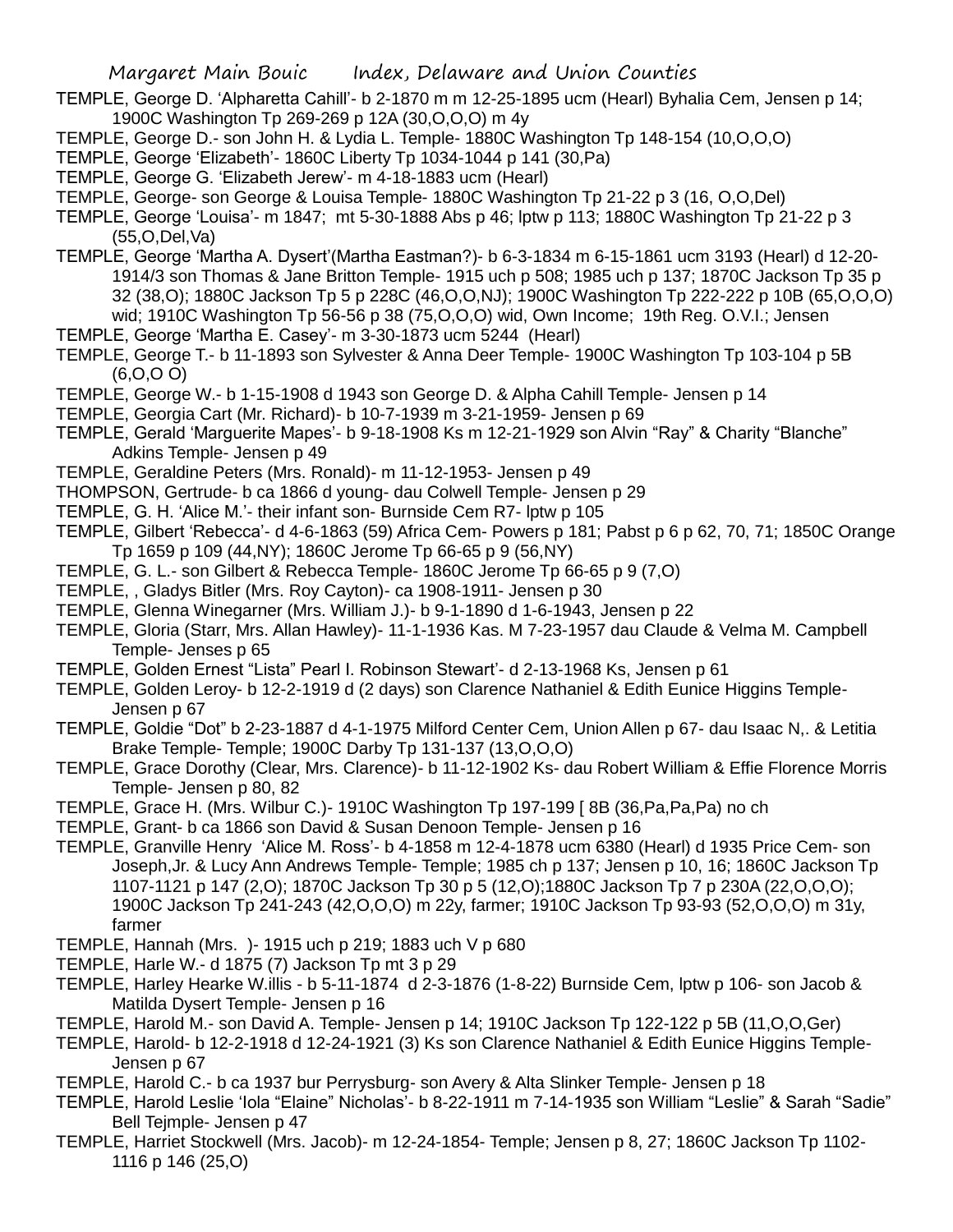- TEMPLE, Harry 'Anna'- 1910C Jackson Tp 336-36 (28,O,O,O) m 2y, farmer
- TEMPLE, Harry E.- b 1878 son John Harry & Mariah Morrison Temple- 1880C Washington Tp 146-152 p 16  $(2,0,0,0)$
- TEMPLE, Harry- b 4-1885 son/uncle Joseph Jr. & Leonora Eastman Temple- 1985 ucd p 137; 1900C Liberty Tp Un Co 177-181 p 8B (15,O,O,O)
- TEMPLE, William "Harry" Harison 'Rhoda "Anna"Caton''Edna Patrick- d 1959 Price Cem; Jensen p 13
- TEMPLE, Harry- b 7-3-1902 son Harvey & Malissa Judson Temple- Jensen p 22
- TEMPLE, Harvey 'Malissa Judson'- b 5-14-1868 m 10-9-1895 d 3-12-1952 Washington Tp Cem- son J. William "Ned" & Rebecca Wilcox- Jensen p 22
- TEMPLE, Harvey W.- d 11-9-1872 (9m3d) Burnside Cem, lptw p 106 son Jacob & Mary J. Temple; Jensen p 16
- TEMPLE, Hazel Campbell (Mrs. Elmer W.)- Jensen p 18
- TEMPLE, Hazel Berneice (Brown, Mrs. Ray) b 11-17-1898 m 5-26-1917 dau Oral Clyde & Nina Dale Carney Temple- Jensen p 63
- TEMPLE, Helen (Columber, Mrs. Vern )- dau Nellie E. Temple- Temple
- TEMPLE, Helen (Ferson, Mrs. Edwin)- m 3-28-1852 dcm
- TEMPLE, Hellen- dau Gilbert & Rebecca Temple- 1850C Orange Tp 1659 p 109 (16,O)
- TEMPLE, Helen Hanawalt (Montgomery, Mrs. Charles, div)(Mrs. Lowell, div) (Hockett, Mrs. Howard)- m(3) 2- 1963- dau John Samuel & Lotta Daniels Hanwalt- Freshwater p 207; Temple
- TEMPLE, Helen Ruth (Vanderhorst, Mrs. )- b ca 1940 dau Avery & Alta Slinker Temple- Jensen p 18
- TEMPLE, , Henrietta (Lockwood, Mrs. George T.)- m 8-22-1857 ucm 2586 (Hearl) ; mt 8-26-1857; 1883 uch V p 387
- TEMPLE, Henry- son Jacob & Matilda Dysert Temple- dg 2-12-1912, Cry Ab p 93 ?
- TEMPLE, Henry d 11-9-1872 (9m0d) son Jacob & Matilda Dysert Temple- Jensen p 16 ????
- TEMPLE, Henry- son Joseph, Jr.& Lucy Ann Andrews Temple- 1985 uch p 137, 159
- TEMPLE, Herbert R.- son David A. Temple- Jensen p 14- 1910C Jackson Tp 122-122 p 5B (12,O,O,Ger)
- TEMPLE, Herbert Alden- b 6-24-1901 son Clement & Mary Ann Knight Temple- dcbirths, correct
- TEMPLE, Henry G.- son Joseph & Lucy A. Andrews Temple- 1883 uch V p 512; 1985 uch p137, 159
- TEMPLE, Herbert A.- d 7-23-1975 (74) Oak Grove Cem- Temple
- TEMPLE, Hiram A.- b ca 1866 son Lewis Benjamin & Emiline E. Van Buskirk Temple- Jensen 19
- TEMPLE, Hiram H.- step-son Simon Caskey (& Enekube)- 1880C Washington Tp 181-188 p 20,. (12,O,O,O)
- TEMPLE, Howard- b 11-6-1900 Byhalia- son Marion & Mary Martha Hines Temple- Temple; Jensen p 30; 1910C York Tp 23-23 p 1B (9,O,O,O)
- TEMPLE, Howard Milton 'Ruby March Calhoun'- b 12-12-1886 m 6-15-1912 d 2-14-1971/2 Prospect Cem- son Joseph Morrison & Jennie Limes Temple- Maugans Anc p 100; 1961, 1964 1969 dcd; 1971, 1973 ucd
- TEMPLE, Howard W. 'Marlene Reimer'- b 5-16-1926 NE m 7-16-1952, Jensen p 64
- TEMPLE, Ida D.- b 1876 dau John Harry & Mariah Morrison Temple- 1880C Washington Tp 146-152 p 16 (4,O,O,O)
- TEMPLE, Iola "Elaine" Nicholas (Mrs. Harold Leslie)- b 9-7-1910 dau Arthur C. & Francina Campbell Nicholas-Jensen p 47
- TEMPLE, Isaac N. 'Letitia Brake' b 1-1855/7 d 1931 Milford Cem Sec 54 Row 21, Un Al p 67; Temple; 1900C Darby Tp 131 -137 (43,O,O,Pa) m 18y, farmer
- TEMPLE, Isabel (Houchard, Mrs. Oren)- m 11-4-1876 ucm 5964 (Hearl)
- TEMPLE, , Isabelle Alberta- b ca 1945 bur Perrysburg, Ohio dau Avery & Alta Slinker Temple- Jensen p 18
- TEMPLE, Jac.- uca p 101, Washington Tp
- TEMPLE, "Jack" Royce-son Charles & Ofa Paulsell Temple- Jensen p 21
- TEMPLE, Jacob- 1870C Delaware Town p 336 (50); dg 2-12-1912, Cry Ab p 93
- TEMPLE, Jacob,Sr. 'Arbela- d Saturday- mt 4-19-1899 p8c2 Ab p
- TEMPLE, Jacob 'Harriet Stockwell'- m 12-24-1854; son Jacob Temple Temple; 1860C Jackson Tp 1102-1116 p 146 (37,O); Jensen p 5, 6, 8. 27
- TEMPLE, Jacob Lewis 'Blanche R. Baker' b 11-1861 m 1889 d 1952 son Jacob & Mary Jane McWade Temple- Jensen p 15, 16; 1870C Jackson Tp 20 p 4 (9,O); 1880C Jackson Tp 4 p 228C (18,O,O,O)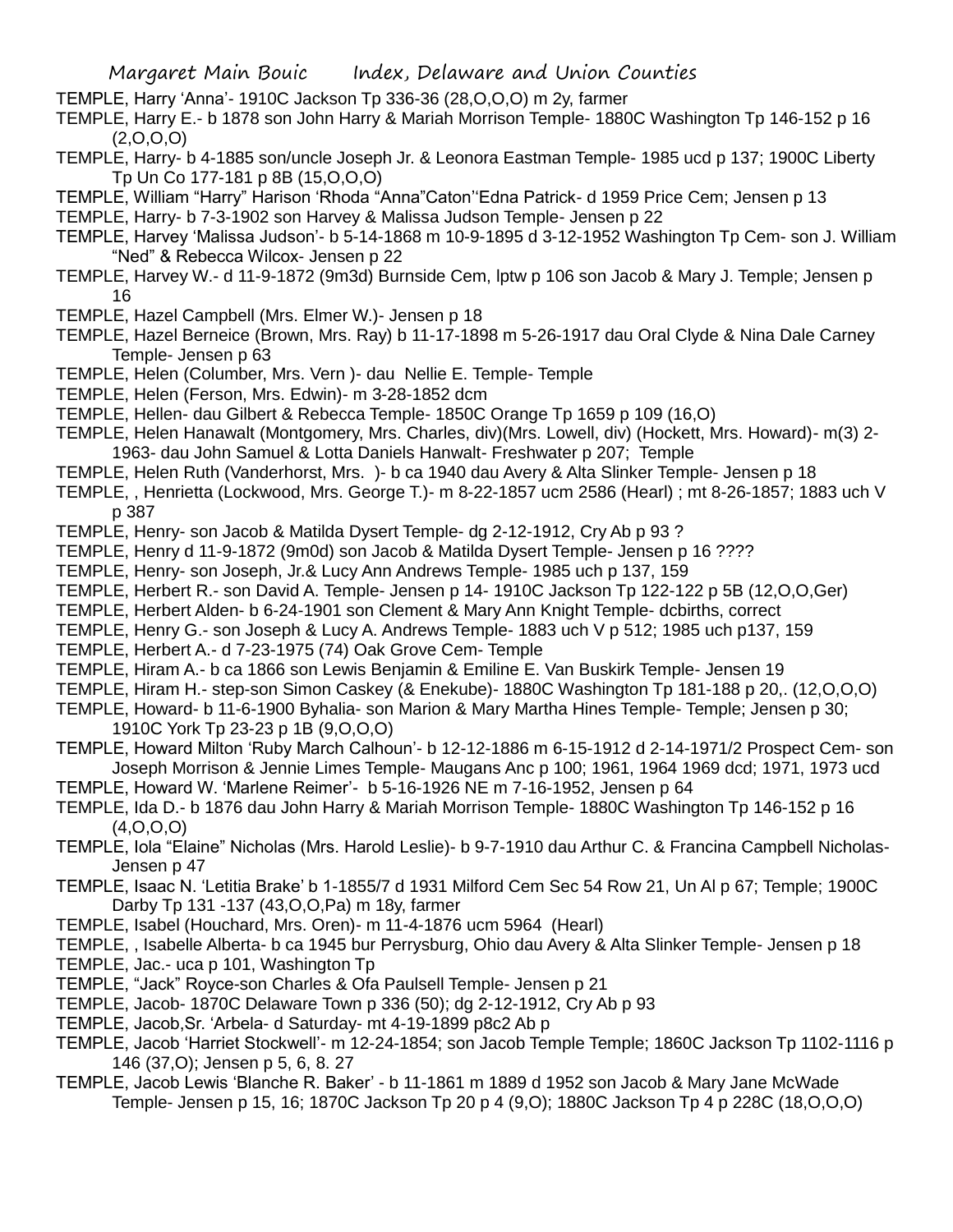- TEMPLE, Jacob 'Mary Jane McWade''Matilda Dysert Ross- b 9-19-1830 m 10-19-1851 ucm 1724 (Hearl)- m 4-20-1871 ucm 4919 (Hearl) d 4-15-1899 Burnside Cem, lptw p 106- son Joseph & Margaret Washburn Temple- uca p 103; 1850C Jackson Tp 27 p 5 (20,O); 1860V Jackson Tp 1109-1122 p 147 (30,O); 1870C Jackson Tp 20 p 4 (39,O); 1880C Jackson Tp 4 p 228C (48,O,O,O); Eve Trib 12-19-1940 p 2; Jensen p 10, 14
- TEMPLE, Jacob- son Thomas & Jane Britton Temple- father Leland Temple; 1985 uch p 126, 137
- TEMPLE, Jacob- b 5-11-1875 d 2-9-1888 (12) Dublin Cem- son William "Ned" & Rebecca Wilcox Temple-Jensen p 22
- TEMPLE, James Brown 'Carrie Frost'- son William Temple- Jensen p 83
- TEMPLE, James- son David Temple- 1850C Trenton Tp 776 p 66 (12,O)
- 'TEMPLE, James "Edward"'Zora Boggs'- b 9-19-1898 m 8-13-1919 son Nathaniel & Etta Harris Temple-Jensen p 65, 70
- TEMPLE, James "Jim"- son Donald L. Temple- Temple
- TEMPLE, James F.- b 1868 d 1870 diphtheria, bur Wesley Chapel, Columbus- Jensen p 25
- TEMPLE, James Lowell 'Terri Ann Fairchild'- m 6-10-1978 son John Lowell & Eileen Roseberry Temple-**Temple**
- TEMPLE, James 'Maud Secrist'- b 3-6-1869 m 1-6-1895 d 1-23-1955 Kansas- son Lewis & Priscilla McNulty Temple- Temple; Jensen p 33, 34, 79
- TEMPLE, James R.- b 1847 d 2-1-1864 Civil War O. V. I. Co A. 60th Reg; Dublin Cem
- TEMPLE, James Robert 'Eva Elizabeth Sol;Britt Lindgren;0 b 7-15-1937 Ks m 7-14-1960 Spain- Jensen p 83
- TEMPLE, James 'Sarah Watts''Elizabeth Corbin'- b 1-18-1816 m(1) 8-10-1816 (2) 1-25-1844 d 6-9-1896 bur Dublin- son Thomas & Jane Britton Temple- Temple; 1985 uch p 137; Jensen p 6,8,21,26, 28, 30
- TEMPLE, James T.- b 1874 son Thomas & Edith Dodge Temple- Jensen p 23
- TEMPLE, Jamie Jo- b 9-8-1978 Marysville, Kansas dau Tommy Doyle & Betty Jo Kuckleman- Jensen p 63
- TEMPLE, Jane Britton (Mrs. Thomas)- b 1796 d 1864 Franklin Co; mt 7-31-1852; uccp p 32, wid, JB 3 p 345 or b 1797 d 1-17-1862 Jensen p 5, 6, 8, 20
- TEMPLE, Mary "Jane"(Hunter, Mrs. James)- b 1837 m 9-12-1858 d 1920 dau James & Sarah Temple- Jensen p 22
- TEMPLE, Jane (Peasley, Mrs. John A.)- m 10-19-1847 ucm 1264 (Hearl) dau Thomas & Jane Britton Temple-Temple; 1985 uch p 137; 1860C Jackson Tp 1101-1151 p 146 (33,O); widow, Columbus- Jensen p 28
- TEMPLE, Jane (Mrs. William A.)- Temple
- TEMPLE, Janet Kay Holsapple Tyler (Mrs Loren Kenneth)- m 3-12-1966m 1st wife, Jensen p 81
- TEMPLE, Janice E. Hines (Mrs. Carroll Leland)- b 8-12-1940 m 11-16-1958 -1985 uch p 34,
- Jensen p 15 126; 1959, 1962, 1967, 1971, 1973, 1975, 1977, 1979, 1981, 1983, 1991 ucd
- TEMPLE, Janice (Fathbruckner, Mrs. )- dau John Lowell & Eileen Temple- Temple
- TEMPLE, Jason- b 9-24-1978 (Ca) son Mark Randall & Kathy Ann Taylor Temple- Jensen p 48
- TEMPLE, Jay N. 'Dera Davis'- twin-Fay- b 6-4-1905 m 5-6-1929, son Nathaniel & Etta Harris Temple- Jensen p 65, 71
- TEMPLE, Jean Rieger (Mrs. David)- Un Co Journal 12-19-1940 p 2
- TEMPLE, Jeffery Don- b 9-1-1957 son Clarence & Beverly Gregory Temple- Jensen p 69
- TEMPLE, Jennie Limes (Mrs. Joseph Morrison)- b 8-4-1862 d 9-9-1899- Ashley Cem- dau Milton & Margaret Watson Temple- Temple; ped W. G. Temple 5
- TEMPLE, Jennifer Kay- b 11-29-1971, Ks. Dau Loren Kenneth & Janet Kay Holsapple Temple- Jensen p 81
- TEMPLE, Jeri Joy (Hertzel, mrs. Robert Wayne)- b 8-7-1948 m 1-25-1959 dau Alvin Doyle & Joy Marquadt Temple- Jensen p 63
- TEMPLE, Jerri- 1959 ucd
- TEMPLE, Jerry- son Paul L. & Virginia Temple- Temple
- TEMPLE, Jerry R. 'Linda Willis'- b 9-1-1939 son Lowell Baker & Florence Parthmore Temple- Jensen p 15; 1949, 1971, 1973, 1975, 1977, 1979, 1981, 1983, 1991 ucd
- TEMPLE, Jerry 'Sharon K. Chapman'- m 10-27-1962, div 12-1965- Temple
- TEMPLE, Jessica- b 1980 dau William H. III & Regina K. Temple- 1983, 1991 ucd
- TEMPLE, Jessie (Engle, Mrs. Raymond) b ca 1864 dau Colwell Temple- Jensen p 29
- TEMPLE, J. H. 'Maria'- parents of Sadie E.- lptw p 118
- TEMPLE, J. M. 'B'- their infant dau d 7-20-1877 Burnside Cem- lptw p 105
- TEMPLE, Joe- new house, mt 10-25-1899 p8c3 Abs p 64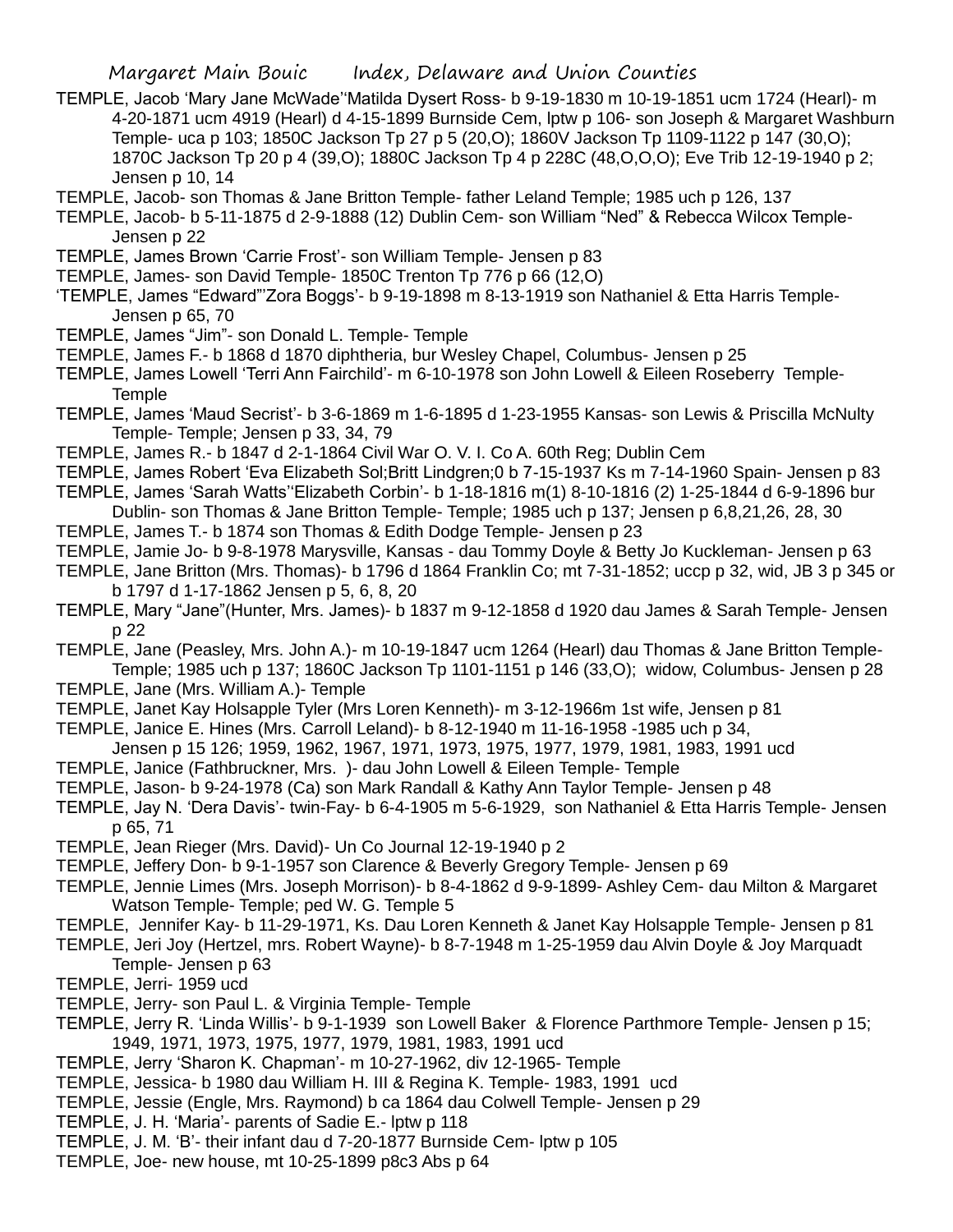TEMPLE, Joe H., 'Reva Ruth Drake.'- b 1-12-1922 m 12-24-1950 son Nathan "Marion" & Mary Eva Robertson Temple; 1985 uch p 87, 92, 137. 159, 160; 1949, 1959, 1962, 1967, 1971, 1973, 1975, 1977, 1979, 1981, 1983, 1991 ucd; Jensen p 12; no ch, raised 4 children

TEMPLE, Joel D.- b 8-20-1962 son Donald & Barbara "Sharon" Chambers- Jensen p 49

TEMPLE, John- quit claim- Jensen p 5

- TEMPLE, John- b 3-24-1827 d 7-2-1901 (74-3-9) Byhalia Cem- mt 7-17-1901 p8c1
- TEMPLE, John 'Addie Hunter'- b 4-22-1873 d 9-18-1950 Dublin Cem- son William "Ned" & Rebecca Wilcox Temple- Jensen p 22
- TEMPLE, John Andrews- b ca 1845 son Joseph, Jr. & Lucy Ann Andrews Temple- Temple
- TEMPLE, John David- b 1-6-1956 son Clarence & Beverly Gregory Temple- Jensen p 69
- TEMPLE, John C.- b 7-9-1903 Un Co son George D. & Alpha Cahill Temple- Jensen p 14
- TEMPLE, John E.- d 1875 (2); mt 3 p 30
- TEMPLE, John 'Eliza Olivine Mayfield'- b 12-28-1857 m 9-1883 d 2-1949 son Lewis & Priscilla McNulty Temple- Temple
- TEMPLE, John Harry 'Mariah Morrison'- b 7-1-1839 m 6-1848 d 9-9-1923 Ashley Cem- son Edward & Margaret Gibson Temple- 1870C Washington Tp 76-72 p 11 (30,O); 1880C Washington Tp 146-152 p 16 (40,O,Pa,Pa); ped W. C. Temple 8; 1883 uch V p 672, 673
- TEMPLE, John Jacob- b 6-18-19840 son Wayland B. & Kathleen Fisher Temple- 1985 uch p 126
- TEMPLE, John- son John Harry & Mariah Morrison Temple- 1883 uch V p 673
- TEMPLE, John 'Eliza O. Mayfield'- b 12-28-1857 Neb m 9-1883 d 2-1949 bur Axtell, Kas- son Lewis & Priscilla McNulty Temple- Jensen p 32, 33, 43, 60;
- TEMPLE John Lowell 'Eileen'- d 2-5-1985 (66) Ashley Union Cem.- WWII; son Frank O. Temple- Temple
- TEMPLE, John 'Mary E. Nelson'- b 1840/1 d 1870 diptheria- son James & Sarah Watts Temple- Jensen p 23, 25
- TEMPLE, John M. 'Prudence Orsbern/Osborn'- b 5-1850 m 4-2-1871 ucm 4906 (Hearl)son Joseph,Jr. & Lucy Ann Andrews Temple- Temple; 1883 uch V p 512; 1985 uch p 137; Jensen p 9 1850C Jackson Tp 29 p5 (1/12,O); 1860C Jackson Tp 1107-1121 p 147 (10,O); 1870C Jackson Tp 30 p 5 (20,O); 1880C Jackson Tp 5 p 227D (30,O,O,O); 1910C Jackson Tp 53-53 (59,O,O,O) m 38y, farmer
- TEMPLE, John M. Jr.- son John M. Temple- b 7-20-1877 ; WWI; Jensen p 10 ; 1910C Jackson Tp 53-53 (20,O,O,O) farmer, home farm
- TEMPLE, John N.- b 1863 d 1870 bur Wesley Chapel- son John & Mary E. Nelson Temple- Jensen p 23
- TEMPLE, John P.- d 8-13-1867 (1y1m) Burnside Cem, lptw p 106; son Jacob & M. J.
- TEMPLE, John Raymond- b ca 1868 d 7-21-1884 (16-8-24) Byhalia Cem, lptw p 109 son John W. & Lydia L. Smith Temple- Jensen p 14
- TEMPLE, John R.- son John W/H & Lydia L.Temple-1880C Washington Tp 148-154 (12,O,O,O)
- TEMPLE, John Wiley 'Lydia L. Smith' b 3-23-1829 m 1-18-1853 d 7-2-1901 Byhalia Cem lptw p 109- 4th ch of Joseph,Sr. & Margaret Washburn Temple- mt 3-18-1857; Temple; uca p 25, 101; Jensen p 14; 1880C Washington Tp 148-154 (50,O,O,O)
- TEMPLE, Jonathan- son David Temple- 1850C Trenton Tp 776 p 66 (18,O)
- TEMPLE, Joseph- uca p 103
- TEMPLE, Joseph- mt 11-18-1868, 3-31-1869, Abs 2-3, 8
- TEMPLE, Joseph 'Elnore C.'- 1910C Jackson Tp 170-171 p 7B (38,O,O,O) m 13y farmer
- TEMPLE, Joseph H.- b 1-1897 son George & Alpharetta Cahill Temple- 1900C Washington Tp 269-269 p 12A  $(3,0,0,0)$
- TEMPLE, Joseph J.- d 5-10-1894 (67y) Burnside Cem lptw p 105; 1880C Jackson Tp 10 p 228B (53,O,O,O)
- TEMPLE, Joseph Lewis ' Nancy Elmira Green'- m 8-28-1855 ucm (Hearl); mt 9-19-1855
- TEMPLE, Joseph, Jr. 'Lucy Ann Andrews''Lenora C. Eastman'- b 5-6-1827 m 7-6-1849 ucm 1435 (Hearl) m (2) 7-3-1872 ucm 5113 (Hearl) d 1894, 3rd ch of Joseph Sr. & Margaret Washburn Temple- mt 11-19- 1856, 11-18-1868, 3-31-1869; 1985 uch p 137; Jensen p 9, 11; 1850C Jackson Tp 29 p 5 (23,O); 1860C Jackson Tp 1107-1121 p 147 (35,O); 1870C Jackson Tp 30 p 5 (43,O)
- TEMPLE, Joseph Sr. 'Margaret Washburn'- b 2-23-1801 m 4-22/18-1822 d 8-10-1856 family graveyard near Richwood- son Thomas & Sarah Wright/Britton Temple- 1883 uch V p 493, 497, 512; 1985 uch p 137; Jensen p 8, 9, 27, 33, 87; mt 11-19-1856, 3-18-1857; 1850C Jackson Tp 27 p 5 (50,Pa)
- TEMPLE, Joseph M. 'Lorie "Clyle" Robinson'- b 3-27-1872 m 3-17-1897 ucm (Hearl)- son John M. & Prudence Osborn Temple- Jensen p 10 - 1880C Jackson Tp 5 p 227D (8,O,O,O); 1900C Liberty Tp un Co 177-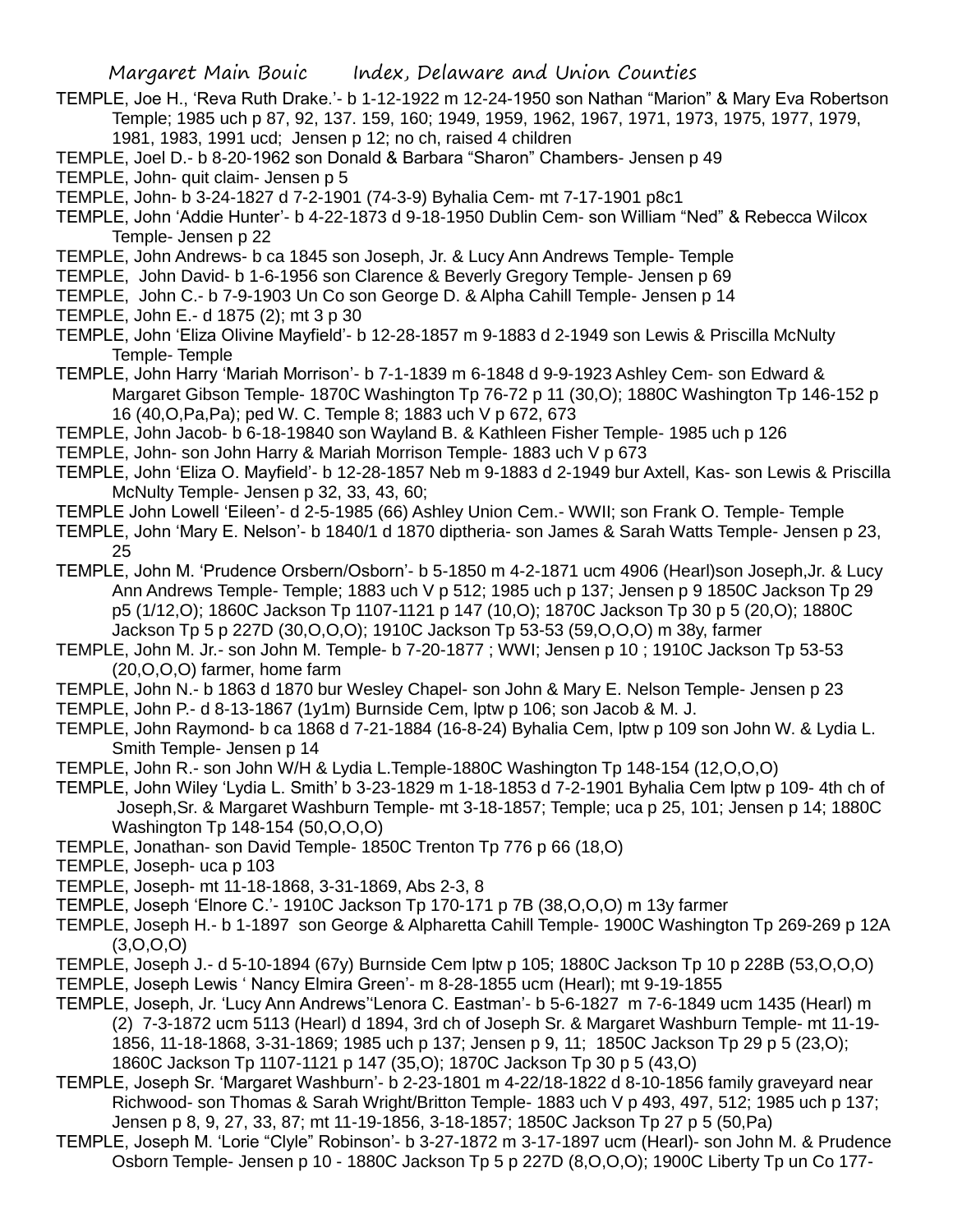181 p 8B (28,O,O,O) m 3y

- TEMPLE, Joseph Morrison 'Jennie Limes'- b 11-23-1861 m 12-24-1883 d 9-8-1911 Ashley Cem- son John Harry & Mariah Morrison Temple- 1883 uch V p 673; ped WG Temple 4; 1870C Washington Tp 76-72 p 11 (9,O)l 1880C Washington Tp 146-152 p 16 (19,O,O,O)
- TEMPLE, Joseph W.- son Joseph & Elnore C. Temple- 1910C Jackson tp 170-171 p 7B (12,O,O,O)
- TEMPLE, Josiah, Jr.- mt 3-18-1857
- TEMPLE, Josie (Logan, Mrs. Clifton)- M 1-14-1896 ucm (Hearl)- Jensen p 30
- TEMPLE, Joy Marquadt (Mrs. Alvin :Doyle" b 9-25-1927 dau Charles Marquadt- Jensen p 62
- TEMPLE, Julia M.- sister Russell McClelland Willey- dau Israel Bert & Rebecca Willey- dg 10-18-1918, Cry Ab p 78
- TEMPLE, Julia Patterson (Mrs. Martin)- m 4-24-1851 dcm
- TEMPLE, June Elizabeth- b 10-28-1965 adopted 1969 dau Eldon Francis & Maxine Herman Temple- Jensen p 81
- TEMPLE, Floyd Junior- b 1-16-1922 d 2-13-1923 son Floyd Ray & Mary "Mabel" Nowland Temple- Jensen p 62
- TEMPLE, Karen (Adams, Mrs. )- dau John Lowell & Eileen Temple- Temple
- TEMPLE, Karen Elaine (Creamer, Mrs. William) (Landon, Mrs. )- b 1944 m 1962- dau Leland L. & Donna E. Shears Temple- Temple; 1985 uch p 126; Jensen p 15
- TEMPLE, Karmen Diane- b 7-9-1968 dau Charles R. & Mary Temple- 1969, 1971 dcd
- TEMPLE, Kathleen- dau Lowell B. & Florence Temple- 1949, 1959 (13) ucd
- TEMPLE, Kathleen E. Fisher (Mrs. Wayne B)- m 3-8-1873- 1985 uch p 126; 1973, 1975 ucd
- TEMPLE, Kathryn Louise (Shaw, Mrs. John E. Jr.)- m 8-21-1982 dau Richard E. & Edith L. Noggle Temple-**Temple**
- TEMPLE, Kathy Ann Taylor (Mrs. Mark Randall)- b 2-21-1958 m 12-30-1977- Jensen p 48
- TEMPLE, Kathy B.- 1967 ucd
- TEMPLE, Kathy (King, Mrs. Robert)- dau Jerry R. & Linda Willis Temple- Jensen p 16
- TEMPLE, Keith "Eric"- b 4-28-1977 son Gary Ray & Caroline "Carol" Wallace Inman- Jensen p 62
- TEMPLE, Kelly Jean- b 2-10-1966 Omaha- dau Daryl Berlyn & Louise Tooley Temple- Jensen p 82
- TEMPLE, Kenneth- son Perry L. Temple- Temple
- TEMPLE, Kenneth William- b 6-16-1971 NYC- son William "Bill" Nicholas Temple- Jensen p 47
- TEMPLE, Kevin Dewaine- b 12-14-1971 son Alan "Lynn" & Brenda Temple- Jensen p 50
- TEMPLE, Kim "Missy"- b 4-1-1963 Korea- adopted dau Eldon Francis & Maxine Herman Temple- Jensen p 81
- TEMPLE, Kimberly- b 1962/3 dau Jerry & Linda Temple- 1971, 1973, 1975, 1977, 1979 ucd
- TEMPLE, Krista- b 1965 dau C. R. & Mary Temple- 1969, 1971 dcd
- TEMPLE, Larry- son Earl & Betty Temple- 1959 (7) ucd
- TEMPLE, Larry J.- b 1941 d 1950 son Donald & Bernice Temple- Jensen p 13
- TEMPLE, Larry son Lloyd R. & Phyllis E. Temple- Temple
- TEMPLE, Larry W. 'Donna L.'- 1975, 1977, 1983, 1991 ucd
- TEMPLE, La Rue (Lewis, Mrs. Edwin N.)- b 2-26-1908 Ks m 9-28-1926 dau William "Leslie" & Sarah "Sadie"Bell- Jensen p 45
- TEMPLE, Laura (Adams, Mrs. Dr. Loney)- dau John Morrison & Jennie limes Temple- Temple
- TEMPLE, Laura- b 1864 d 1870 diphtheria- bur Wesley Chapel- dau John & Mary E. Nelson Temple- Jensen p 23
- TEMPLE, Laurice Elizabeth- b 3-27-1965 adopted dau Lewis Edward & Mary Beth Gaumer- Jensen p 56
- TEMPLE, L. B.- 1883 uch IV p 523
- TEMPLE, L. B. B. (Mrs. T.)- infant dau Burnside Cem, lptw p 106
- TEMPLE, Leland L."Bill" 'Donna Ruth Shears'- b 9-8-1903 m 1930 d 3-21-1980 Byhalia Cem, lptw p 123- son Lewis "Jacob" & Blanche R. Baker Temple-; 1985 uch p 126; Jensen p 15; 1949, 1959, 1962, 1971, 1973, 1975, 1979 ucd; 1910C Washington Tp 153-155 p 7A (6,O,O,O)
- TEMPLE, Lena- dau John Morrison & Jennie Limes Temple- Temple
- TEMPLE, ----(Mrs. Leonard)- dau Mrs. William Robinson- dg 7-19-1910- Cry Ab p 139
- TEMPLE, Lenora A.- b 7-8-1883 Un Co dau John M. & Prudence Osborn Temple- Jensen p 10
- TEMPLE, Lenora/Leona C. Eastman (Mrs. Joseph, Jr.)- m 7-3-1872 ucm 5113 (Hearl) dau Theron & Nancy Eastman- 1883 uch V p 512; 1985 uch p 137; mt 4-13-1910 p5c3 Abs p 11; Jensen p 9; 1880C Jackson Tp 10 p 228B (32,O,O,O); 1900C Jackson Tp 244-247 (53,O,Vt,O) wid, 5 ch; 1910C Jackson Tp 115-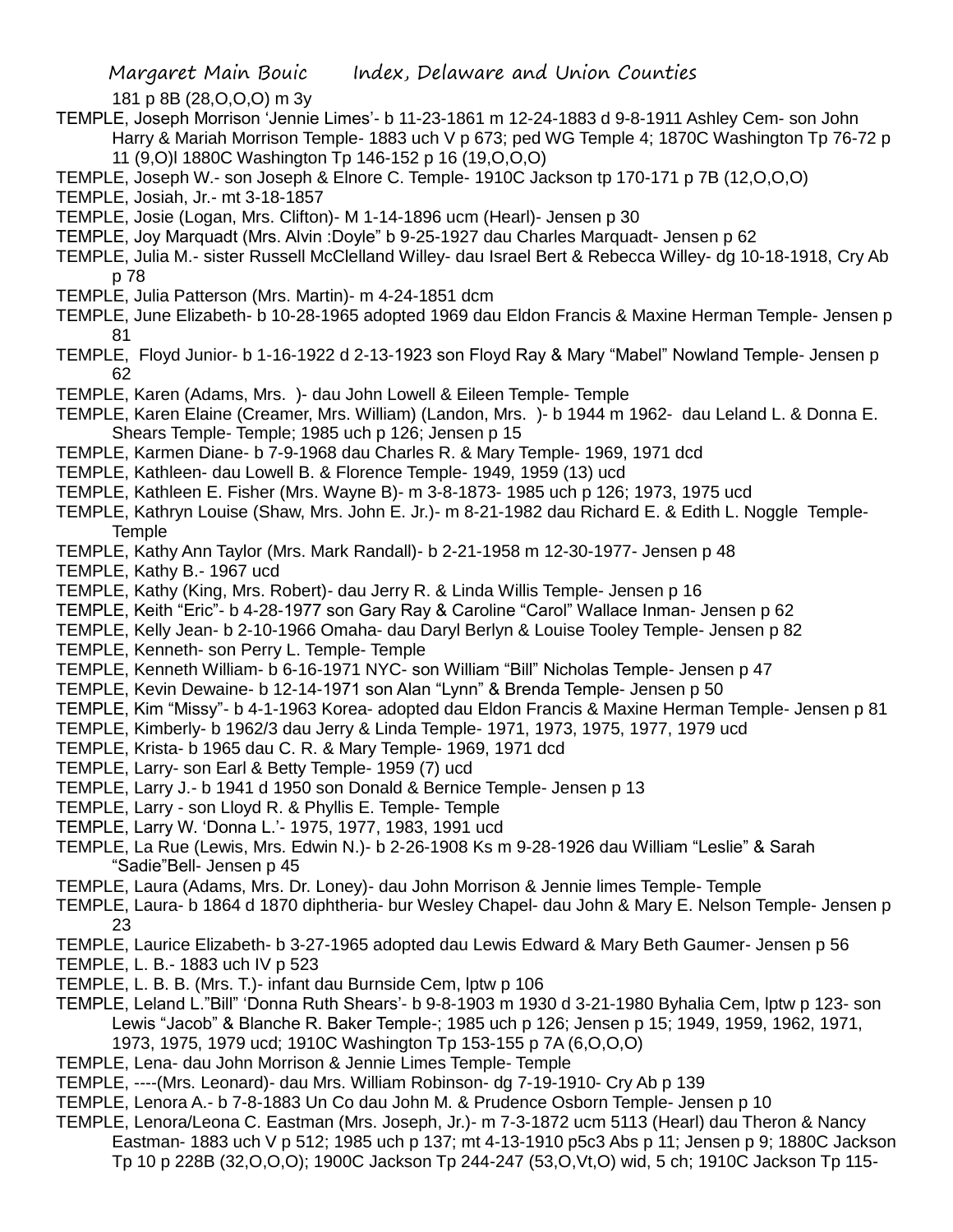115 p 5A (61,O,Vt,O)

- TEMPLE, Lenora- dau John M.Sr. & Prudence Temple- 1910C Jackson Tp 53-53 (26,O,O,O) teacher
- TEMPLE, Leona (Fisher, Mrs. John)- b 2-28-1901 d 1976 dau Charles & Ofa Paulsell Temple- Jensen p 10 TEMPLE, Leonard L.'Bertha M. Robinson'- b 6-23-1876 Un Co d 1955 Price Cem- son Joseph,Jr. & Leonora
- Eastman Temple- Temple; no ch; 1985 uch p 137; Jensen p 131; 880C Jackson Tp 10 p 228B (4,O,O,O); 1900C Jackson Tp 244-247 (23,O,O,O) farmer; 1910C Jackson Tp 36-36 (33,O,O,O) m 8y, farmer
- TEMPLE, Leonard 'Martha'- 1949 ucd
- TEMPLE, LeRoy "Roy" 'Mildred Schratz'- b 9-20-1899 Findlay m 8-13-1927 son Charles & Ofa Paulsell Temple- Jensen p 21
- TEMPLE William "Leslie''Sarah "Sadie" J. Bell- b 3-23-1881 Neb. m 3-5-1907 d 3-23-1964 Omaha- son David & Louisa Melvina Partch Temple- Jensen p 45
- TEMPLE, Letitia Brake (Mrs. Isaac N.)- b 9-1859- Temple; 1900C Darby Tp 131-137 (40,O,O,Pa); m 18y, 3 ch
- TEMPLE, Letitia M.- b 1859 d 1920 Milford Cem, Sec 5 Row 21 UnAl p 67
- TEMPLE, Lewis Benjamin 'Emeline Van Buskirk'- b 4-19-1844 m 10-11-1862 ucm 3364 (Hearl), div- son Joseph,Sr. & Margaret Washburn Temple- mt 3-18-1857, mt 8-3-1870 Abs 2-23; 1850C Jackson Tp 27 p 5 (6,O)
- TEMPLE, Lewis Jacob 'Blanche Rosetta Baker'- b 11-1861 m 3-14-1889 ucm (Hearl) d 1952 Byhalia Cem, lptw p 127; 1900C Washington Tp 271-271 p 12B (38,O,O,O) m 11y; 1910C Washington Tp 153-155 p 7A (47,O,O,O) m 21y, farmer
- TEMPLE, T. Lewis 'Nancy A. Greene'- 1883 uch V p 677
- TEMPLE, ----Green (Mrs. Lewis)- b 1855 NY m 1855 d 9-28-1910 (75) mt 10-26-1910 p 8 c1 Abs p 35
- TEMPLE, Lewis 'Priscilla McNulty'- b 4-29-1827 d 4-2-1912 Kansas- son Thomas & Jane Britton Temple- ped E. T. Jensen 8; 1985 uch p 137
- TEMPLE, L. (Mrs. I)- infant son d 4-2-1854 (21d) Burnside Cem, lptw p 105
- TEMPLE. Lillie (Gamble, Mrs. Robert, Jr.)- m 12-16-1879 ucm 6616 (Hearl); mt 12-24-1879 Abs p 8
- TEMPLE, Lillie- b 9-1887- dau Sylvester & Anna Deer Temple- 1900C Washington Tp 103-104 p 5B  $(12,0,0,0)$
- TEMPLE, Linda (Mrs. Jerry)- 1971, 1973, 1975, 1977, 1979, 1981, 1983, 1991 ucd
- TEMPLE, Linda (Nettelhorst , Mrs. -)dau Richard E. & Dorothy E. Temple- Temple;1961 (17) ucd
- TEMPLE, Linn- ch David Temple- 1850C Trenton Tp 66 (8,O)
- TEMPLE, Lisa Rae- b 9-16-1960 dau Ronald & Geraldine Peters Temple- Jensen p 49
- TEMPLE, Lista (Mrs. Golden Ernest)- b 6-1-1887 m 6-8-1910 d 10-4-1952- Jensen p 61
- TEMPLE, Eliabeth "Lizzie" Ann (Hoppes, Mrs. Josiah "Si"- b ca 1850 m 2-17-1871 d 1871dau Lewis & Priscilla McNulty Temple- Jensen p 33, 64, 95
- TEMPLE, L. J. 'Blanche'- 1915 uch p 146; 1949 ucd
- TEMPLE, Lloyd 'Olga Clara Heldberg'- Temple
- TEMPLE, Lloyd- son Frank O., brother John Lowell Temple- Temple
- TEMPLE, Lloyd G.'Anna May Clark'- d 2-26-1970 (73) Oak Grove Cem- Temple
- TEMPLE, Lloyd- son Nellie B. Temple- Temple
- TEMPLE, Lloyd R. 'Phyllis E.'-d -8-1983(49) brother Paul, Wayne Temple- Temple
- TEMPLE, Lois Bridges (Mrs.Wayne Calhoun)- b 2-1---- dau George & Ida Bridges- Maugans Anc p 100; **Temple**
- TEMPLE, Lola "Fern" McConnel (Mrs. Loyal "Lester")- b 4-24-1916, Jensen p 49
- TEMPLE, Loren Kenneth 'Janet Kay Holsapple Tyler (2) Darlene Sue Garringer Green (3) Patricia J. Miller'- b 2-1-1939 Kas m(1) 3-12-1966 (2) 2-14-1977 (3) 9-20-1979 son Oliver "Berlyn" & Erma Cochran Temple- Jensen p 81
- TEMPLE, Lorie Clyle Robinson (Mrs. Joseph M.)- b 8-1870 m 3-17-1897 ucm (Hearl) 1900C Liberty Tp un Co 177-181 p 8B (29,O,O,O) m 3y, 1 ch
- TEMPLE, Charlotte "Lottie" D. (Bailey, Mrs. Wayne)(Groves, Mrs. David)- dau Joseph,Sr. & Margaret Washburn Temple- Jensen p 19
- TEMPLE, Louisa (Mrs. George) b Delaware state 1828 m 1847 d 5-12-1888 (60) Byhalia Cem, lptw p 113; mt 5-30-1888 Abs p 46; 1880C Washington Tp 21-22 p 3 (51,Del,Del,Del)
- TEMPLE, Louisa- b 10-9-1836 Adams Co d 9-1837(1) -9th child of Joseph & Margaret Washburn Temple-Temple; Jensen p 17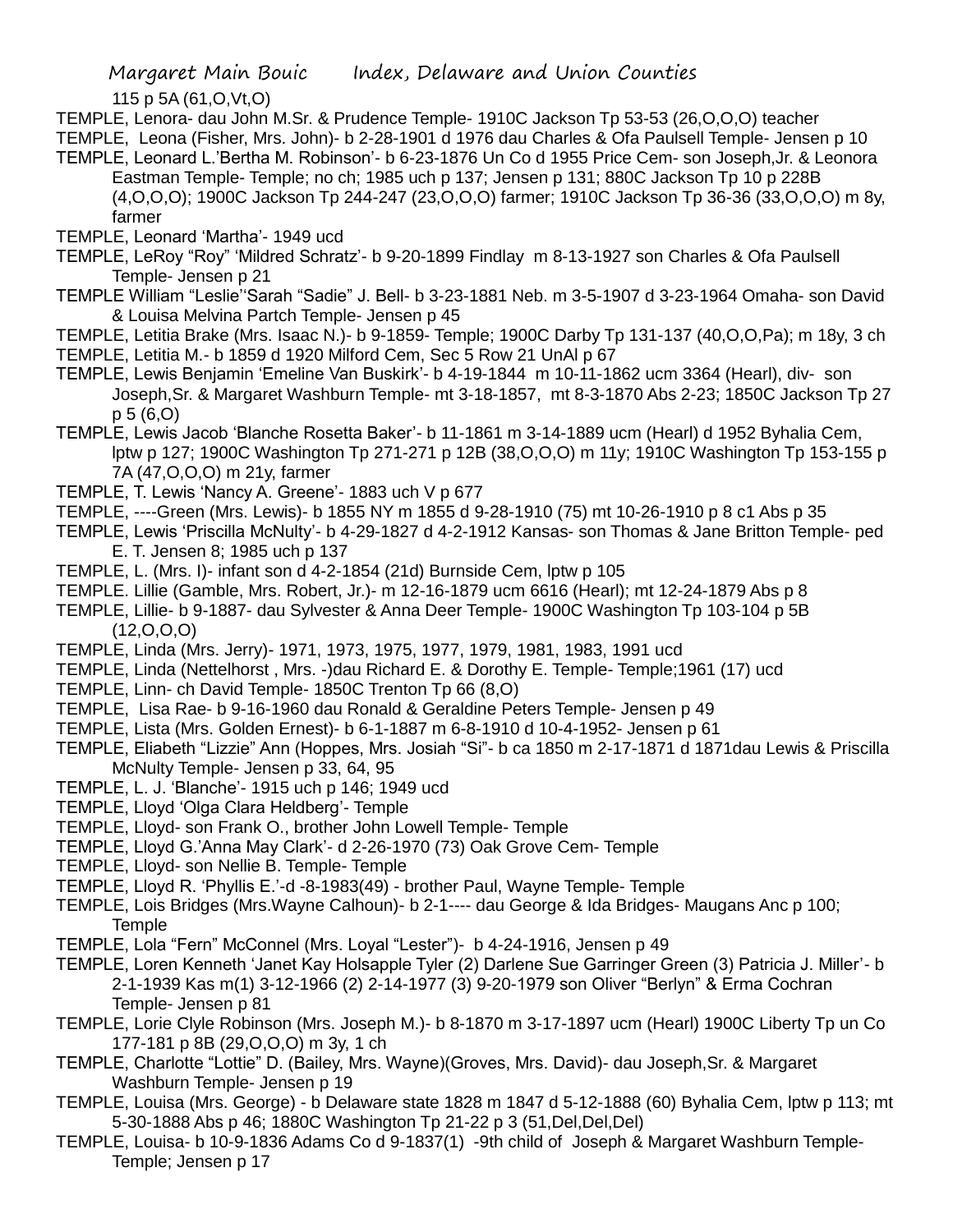- TEMPLE, Louisa J. (Sparks, Mrs. Charles F.)- b 1852 m 11-20-1871 dau Joseph & Lucy Ann Andrews Temple-Jensen p 11
- TEMPLE, Louisa Melvina Partch (Mrs. David)- b 4-14-1860 m 10-31-1878- d 7-19-1904 buried Norton Co Ks.- 10th ch of Henry & Eliza Irish Partch- Temple
- TEMPLE, Louisa Jane. (Sparks, Mrs. Charles F.)- b 1852 m 11-20-1870/1 ucm 4826 (Hearl) d 1930 dau Joseph,Jr. & Lucy Ann Andrews Temple- 1883 uch V p 512; 1985 uch p 137, 143; Jensen p 11; 1860C Jackson Tp 1107-1121 p 147 (8,O); 1870C Jackson Tp 30 p 5 (18,O)
- TEMPLE, Louisa- b ca 1859 d ca 1870/1 5th ch Lewis & Priscilla McNulty Temple- Jensen p 33
- TEMPLE, Louise Tooley (Mrs.Daryl Berlyn)- b 3-30-1943 Mo m 6-24-1962, div- Jensen p 82
- TEMPLE, Lowell Baker 'Florence Parthmore'- b 11-11-1905 Byhalia Cem, lptw p 124- son Frank O. Temple- or Lewis "Jacob" & Blanche R. Baker Temple- Jensen p 15; Temple; 1985 uch p 126, 1949, 1959, 1967, 1971, 1973, 1975, 1977, 1979, 1981, 1983, 1991 ucd; 1910C Washington Tp 153-155 p 7A (4,O,O,O)
- TEMPLE, Lowell 'Helen Hanwalt'- m 12-1956, div. son Lewis Jacob Temple- Freshwater p 207
- TEMPLE, Lowell- son Jacob & Blanche Baker Temple- Temple
- TEMPLE, Loyal Clark 'Roberta Richards'- b 8-18-1940 Ks m 9-2-1960 son Paul Cale "Fox" & Ethel Bernadine Clark Temple- Jensen p 71
- TEMPLE, Loyal "Lester" 'Lola "Fern" McConnel- b 10-1-1914 Ks m 12-25-1934 son Alvin "Ray" & Charity "Blanche" Adkins- Jensen p 49
- TEMPLE, Lucinda Jerew (Mrs. Marcus/Mark/Marquis)- m 1-1-1851 Madison Co, O. Jensen p 8, 29; Temple
- TEMPLE, Lucy Ann Andrews (Mrs. Joseph, Jr,.)-b 8-19/20-1825 m 7-6-1849 ucm 1435 (Hearl) d 7-1-1871 (45- 10-11) Burnside Cem. lptw p 105- dau John A. & A. Abndrews- 1883 uch V p 512; 1985 uch p 137; 1850C Jackson Tp 29 p 5 (25,Vt);1860C Jackson 1107-1121 p 147 (34,O); 1870C Jackson Tp 30 (44,O)
- TEMPLE, Lucy Cassie(Godfrey, Mrs. Isaac)- b 1866 m 6-2-1881 -dau Joseph, Jr. & Lucy Ann Andrews Temple- 1883 uch V p 512; 1985 uch p 137; Jensen p 11; 1870C Jackson Tp 30 p 5 (4,O); 1880C Jackson Tp 10 p 228B (15,O,O,O)
- TEMPLE, Lucy (Godfrey, Mrs. Isaac)- m 6-2-1881 ucm 6969 (Hearl)
- TEMPLE, Lulu Irene (Baker, Mrs. Fred L.)- b 8-13-1905 m ca 1919-1925 dau Joseph M. & Lorie "Clyle" Robinson Temple- Jensen p 10; 1910C Jackson Tp 170-171 p 7B (4,O,O,O)
- TEMPLE, Lulu L. (Mrs. Charles H.)- b 1886 d 1968 Price Cem p 10
- TEMPLE, Lulu S. (Darst, Mrs. Francis Marion)- m 1-29-1911- Giffen 16846
- TEMPLE, Lydia A.- dau John Harry & Mariah Morrison Temple- 1870C Washington To 76-72 p 11 (5,O)
- TEMPLE, Lydia L. (Mrs. John W/H.)- b 4-16-1832 d 10-2-1901 Byhalia Cem, lptw p 109; mt 10-9-1901, Abs p 12; Temple; 1880C Washington Tp 148-154 (48,O,O,O)
- TEMPLE, Alan "Lynn" 'Brenda'- b 5-5-1947 sonLoyal "Lester" & Lola "Fern" McConnel- Jensen p 50
- TEMPLE, Mabel Barnhart (Mrs. Urton M.)- s 11-16-1969 (76) bur Johnstown- Temple
- TEMPLE, —(Edwards, Mrs. Robert)- dau Urton M. & Mabel Barnhart Temple- Temple
- TEMPLE, Mabel Irene (Vanover, Mrs. William Gy)- b 10-17-1896 Kas m 3-7-1915 dau David & Louisa Melvina Partch Temple- Jensen p 44, 58
- TEMPLE, Madalyn (Fosnaught, Mrs. )- dau Frank O. Temple- Temple
- TEMPLE, Maggie Speese (Mrs. )- funeral Byhalia, mt 1-28-1903 p 4 Abs p 2
- TEMPLE, Maggie (Tobey, Mrs. Charlie)- m 10-4-1877 ucm (Hearl)
- TEMPLE, Malen- son Ethan & Mary E. Carter Temple- Temple; 1985 uch p 23, 137
- TEMPLE, Malissa Judson (Mrs. Harvey)- b 1-15-1877 m 1-9-1905 d 11-22-1925 dau Charles & Arwilda Van Schoik Judson- Jensen p 22
- TEMPLE, Mamie Hines (Mrs. Marion)- b 11-1869 1869 m 12-16-1891 ucm (Hearl) d 11-13-1954 York Cem p 58; 1949 ucd; 1900C Washington Tp 222-222 p 10B (30,O,O,O)
- TEMPLE, Marcella (Riegle, Mrs. )- sister Richard E. Temple- Temple
- TEMPLE, Samuel M. "Mack"'Emma D. Blue'- b ca 1865 m 9-30-1886 son Jacob & Mary McWade Temple-Jensen p 16
- TEMPLE, Margaret C. "Maggie'(Ballinger, Mrs. Wingfield S.)- b 1859 m 6-2-1877 ucm 6073 (Hearl) dau Jacob & Mary Jane McWade Temple- Jensen p 15
- TEMPLE, Margaret- dau George & Louisa Temple- 1880C Washington Tp 21-22 p 3 (7,O,O,Del)
- TEMPLE, Margaret- dau Jacob & Mary McWade Temple- 1860C Jackson Tp 1109-1122 p 147 (2,O); 1870C Jackson Tp 20 p 4 (11,O)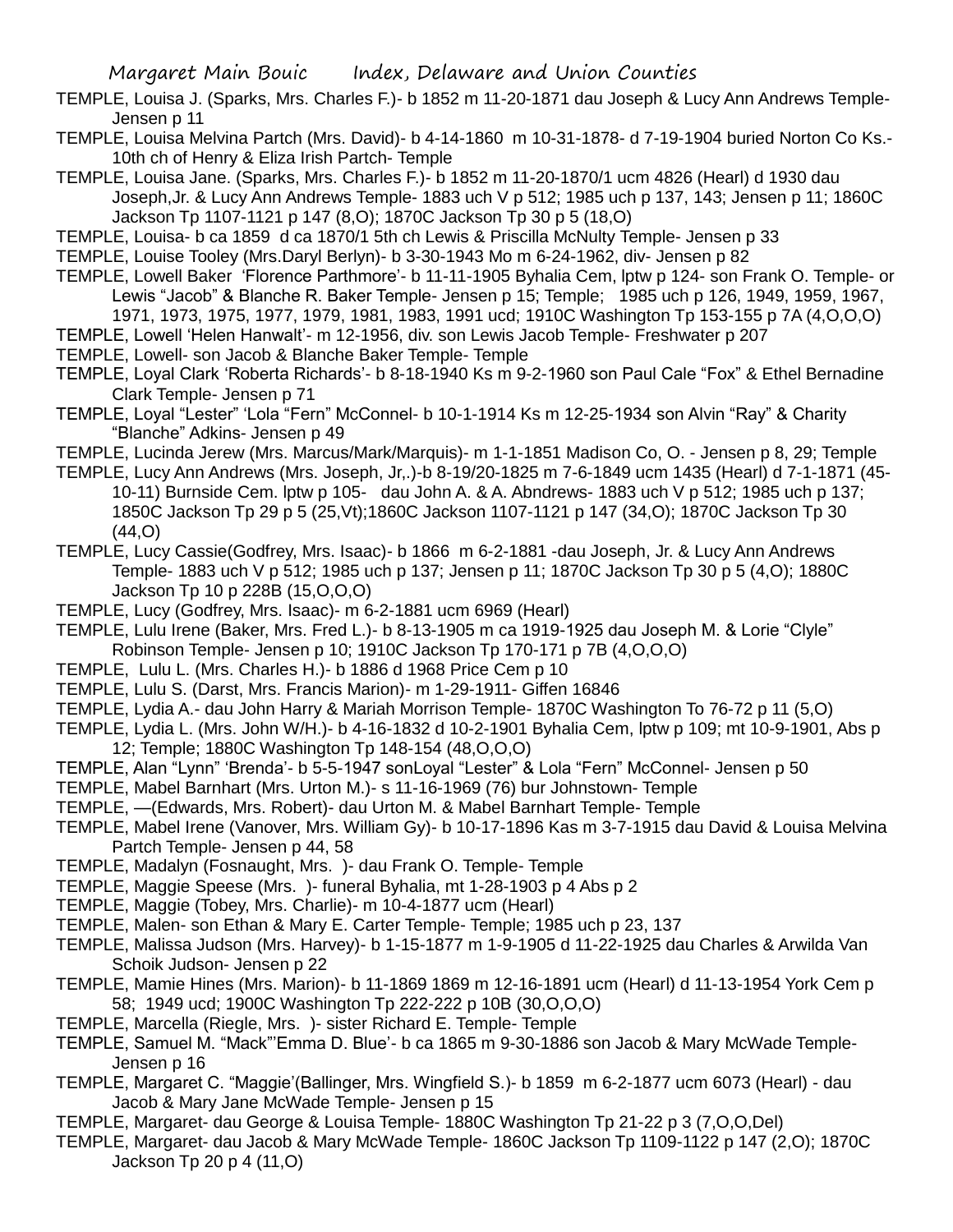- TEMPLE, Margaret- dau John Harry & Mariah Morrison Temple- 1883 uch V p 673; 1870C Washington Tp 76- 72 p 11 (11,O)
- TEMPLE, Margaret (Long, Mrs. Orin)- m 10-27-1889 ucm (Hearl)
- TEMPEL, Mary "Mable" Nowland (Mrs. Floye Ray)- b 5-31-1894- m 6-28-1916 Kas- Jensen p 62
- TEMPLE, Margaret (Merritt, Mrs. John Gilbert)- b 10-12-1834 m 1-12-1851 ucm 1619 (Hearl) dau Joseph Sr.
- & Margaret Washburn Temple- mt 3-18-1857; Jensen p 17; 1850C Jackson Tp 27 p 5 (16,O)
- TEMPLE, Margaret (Tobey, Mrs. Charles)- m 10-4-1877 ucm 6133
- TEMPLE, Margaret Washburn (Mrs. Joseph)- b 4-13-1806 m 4-22-1822 d 5-6-1863 dau Joseph & Catherine Washburn- 1883 uch V p 512;1985 uch p 137; mt 3-31-1869 Abs p 2-8; 1850C Jackson Tp 27 p 5 (44,O)
- TEMPLE, Margery- Temple
- TEMPLE, Mamie Hines (Mrs. Marion)- b 11-30-1869 m 12-16-1891 d 1954?- Jensen p 30; mt 10-24-1906 p 8c1, Abs p 25, 26
- TEMPLE, Marcia Jean- b 6-16-1956 dau Ronald & Geraldine Peters Temple- Jensen p 49
- TEMPLE, Marguerite- b 9-9-1902 dau Joseph M. & Elnore C. "Clye" Robinson Temple- Jensen p 10; 1870C Jackson Tp 170-171 p 7B (7,O,O,O)
- TEMPLE, Marguerite Mapes (Mrs. Gerald)- b 11-12-1910 m 12-21-1929- Jensen p 49
- TEMPLE, Maria (Mrs. J. H.)- parents of Sadie E.- lptw p 118
- TEMPLE, Maria Boyer (Mrs. Abraham)- m 12-27-1840- Temple; Jensen p 8, 18, 27, 32
- TEMPLE, Maria Elizabeth Linnea- b 11-3-1964 Kas. dau James Robert & Eva Elisabeth Sol-Britt Lindgren Temple- Jensen p 93
- TEMPLE, Mariah Morrison (Mrs. John Harry)- b 6-1-1839 m 6-1848 d 2-20-1899 bur Ashley- dau Joseph &
- Theda A. Morrison- 1883 uch V p 673; 1870C Washington Tp 76-72 p 11 (31,O); 1880C Washington Tp 146- 152 p 16 (41,O,Va,Mass)
- TEMPLE, Marion 'Mary "Mamie" Martha Hines'- b 7-17-1864/5 m 12-16-1891 ucm (Hearl) d 8-29-1930 York Cem p 58- son George & Martha Dysert Temple- Jensen p 30; Temple 1900C Washington Tp 222-222 p 10B (34,O,O,O) m 9y, general merchant; 1910C York Tp 23-23 p 1B 46.O,O,O) m 18y, retail dry goods
- TEMPLE, Marion U.- son George & Martha Dysert Temple- 1870C Jackson Tp 35 (5,O); 1880C Jackson Tp 5 p 228C (16,O,O,O)
- TEMPLE, Mark/Marcus/Marquis 'Lucinda Jerew'- b ca 1830 m 1-1-1851 son Thomas & Jane Britton Temple-Temple; 1985 uch p 137; Jensen p 8, 29
- TEMPLE, Mark Randall 'Katny Ann Taylor'- b 4-27-1952 Cal. m 12-30-1977; Jensen p 48
- TEMPLE, Marlene Reimer (Mrs. Howard W.)- b 8-15-1931 Neb m 7-16-1952 NE- Jensen p 64
- TEMPLE, Martha A.- d 1875 (33) Jackson Tp- mt 3 p 29
- TEMPLE, Martha A. Dysert (Mrs. George)- b 1838 m 6-15-1861 ucm 3139 (Hearl) d 11-20-1875 (37-7-8) Price Cem ; Jensen p 8, 16, 29, 30; 1870C Jackson Tp 35 (32,O)
- TEMPLE, Martha (Brown, Mrs. )- sister Richard E. Temple- Temple
- TEMPLE, Martha "Ellen" Casey (Mrs. George B.)- b 5-1851 m 3-30-1873 ucm 5244 (Hearl) d 1914- Jensen p 26; 1900C Washington Tp 241-241 p 11A (49,O,O,Pa) m 28y, 3 ch
- TEMPLE, Martha- b 1867 dau John Harry & Mariah Morrison Temple- 1883 uch V p 673; 1870C Washington Tp 76-72 p 11 (3,O); 1880C Washington Tp 146-152 p 16 (13,O,O,O)
- TEMPLE, Martha Leonora (Littell, Mrs. Lester)- b 1916 dau Nathan Marion & Eva Lane Temple- 1985 uch p 87, 92, 137; Jensen p 12
- TEMPLE, Martin- son Gilbert & Rebecca Temple- 1850C Orange Tp 1659 p 109 (21,NY)
- TEMPLE, Martin 'Julia Patterson'- m 4-24-1951 dcm
- TEMPLE, Mary A.- b ca 1864 dau Lewis Benjamin & Emeline E. Van Buskirk Temple- Jensen p 19
- TEMPLE, Mary Ann (Bell, Mrs. Joseph D.)- m 11-29-1882 ucm (Hearl)
- TEMPLE, Mary Ann (Cronk, Mrs. Roger A.)- b 2-6-1939 Kas m 11-1-1958- Jensen p 85
- TEMPLE, Mary Ann Knight (Mrs. Clement)- dcbirths, corrected
- TEMPLE, Mary Ann Robertson (Mrs. Nathan M.)- m 1902 -d 1908- 1985 uch p 137
- TEMPLE, Mary A.- step-dau Simeon Cakey (& Emeline)- 1880C Washington Tp 181-188 p 20 (16,O,O,O)
- TEMPLE, Mary Beth Gaumer (Mrs. Lewis Edward II)- m 6-8-1960 Jensen p 85
- TEMPLE, Mary Caroline- b 4-11-1838 m 1-3-1854 dau Joseph,Sr,. & Margaret Washburn Temple- Temple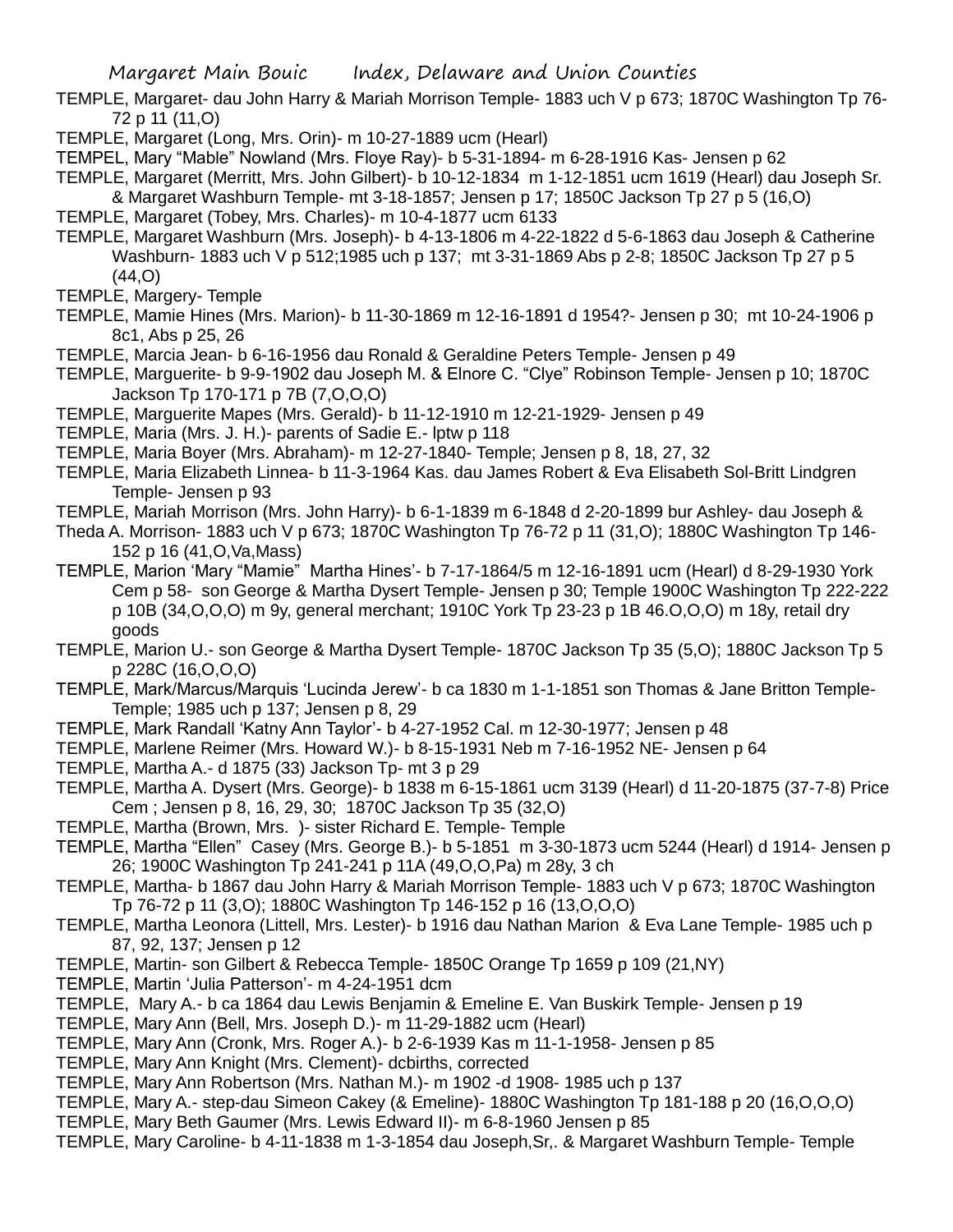- TEMPLE, Mary Carter (Mrs. Ethan)- b 4-13-1886 d 8-6-1968 Price Cem- dau Benjamin & Catherine Noggle Carter- Temple; 1985 uch p 23; 1949 ucd
- TEMPLE, Mary C. (Baily, Mrs. Benjamin)- lic m 1-20-1853 ucm 1911 (Hearl)
- TEMPLE, Mary Caroline (Hall, Mrs. Calvin)- m 1-3-1854 ucm 2060 (Hearl)- 10th ch of Joseph & Margaret Temple- Jensen p 17; Temple
- TEMPLE, Mary (Mrs. C. R.)- 1969, 1971 dcd
- TEMPLE, Mary Elda (Godbout, Mrs. Peter)- b 8-3-1867 m 6-14-1888 d 12-27-1947, Kansas- 9th ch, dau Lewis & Priscilla McNulty Temple- Temple; Jensen p 72, 95
- TEMPLE, Mary Ellen- b 6-1870- dau John Harry & Mariah Morrison Temple- 1883 uch V p 673; 1870C Washington Tp 76-72 p 11 (11/12,O); 1880C Washington Tp 146-152 p 16 (11,O,O,O)
- TEMPLE, Mary E. Nelson (Mrs. John)(VanHorn, Mrs. James R.)- b 1841 Franklin Co m 11-28-1861 d 1-223- 1886 Wesley Chapel, Col. O.- dau Elliott & Susannah Brunk Nelson- Jensen p 25
- TEMPLE, Mary E. Robertson (Mrs. Nathan Marion)- m 2-15-1902- Temple; 1985 uch p 137
- TEMPLE, Mary Frances (Fields, Mrs. Delbert) dau Nathan Marion & Eva Lane Temple- 1985 uch p 87, 92, 137; Jensen p 12
- TEMPLE, Mary- dau George & Martha Dysert Temple- 1870C Jackson Tp 35 92,O); 1880C Jackson Tp 5 p 228C (11,O,O,O)
- TEMPLE, Mary- dau Gilbert & Rebecca Temple- 1850C Orange Tp 1659 p 109 (4,O); 1860C Jerome p 66-65 p 9 (13,O)
- TEMPLE, Mary J.- d 5-14-1870 (39-10-25) Burnside Cem, lptw p 106
- TEMPLE, Mary Jane Falknor (Mrs. William A.)- d 8-5-1985 (71) bur Sun City, Ariz- sister William Falknor-**Temple**
- TEMPLE, Mary "Jane" (Hunter, Mrs. James)- b 1837/8 m 9-12-1858 d 1920 Dublin Cem- Jenson p 22, picture section
- TEMPLE, Mary Jane.- b 1956 adopted dau Joe H. & Reva Drake Temple- Jensen p 13; 1967, 1971, 1973, 1975, 1977, 1979 ucd
- TEMPLE, Mary Jane McWade/McQuade (Mrs. Jacob)- m 10-19-1851 ucm 1724 (Hearl) d 5-14-1870 (39-11- 24) Burnside Cem, Un Co,- dau Sam & Corinda McWade- Jensen p 14; ; Un Co Journal 12-19-1940 p 2
- TEMPLE, Mary Knight (Mrs. )- sister Elizabeth Knight- dg 6-9-1908 Cry Ab p 138
- TEMPLE, Mary L- sister-in-law of Louis J. & Blanche R. Temple- 1910C Washington Tp 153-155 p 7A (48,O,O,O)
- TEMPLE, Mary (Lyon, Mrs. )- dau David A. & Tina Riegle Temple- Jensen p 14
- TEMPLE, Mary "Mabel" Noland (Mrs. Floyd Ray)- b 5-31-1894 m 6-28-1916- Jensen p 62
- TEMPLE, Mary Martha "Mammie"Hines (Mrs. Marion)- Temple; 1910C York Tp 23-23 p 1B (40,O,O,O) m 18y, 3 ch
- TEMPLE, Mary "Polly" (Mass/Masso, Mrs. Stephen)(Cowgill, Mrs. Thomas)- dau Thomas & Jane Britton Temple- Temple; 1985 uch p 137
- TEMPLE, Mary M. Bower (Mrs. Walter E.)- d 11-13-1980 (77) Dubline Cem- sister William Bower- Temple
- TEMPLE, Mary Miller (Mrs. Colwell)- m 3-13-1853- Temple
- TEMPLE, Mary ?"Polly" (Mass, Mts. Stephen)(Cowgill, Mrs. Thomas)-b ca 1815 3rd ch of Thomas Temple-Jensen p 20; 1850C Delaware Co
- TEMPLE, Mary (Robison, Mrs. )- b 11-18-1861 d 1891 Dublin cem- dau William "Ned" & Rebecca Wilcox Temple- Jensen p 21
- TEMPLE, Mary- sister William Temple- Temple
- TEMPLE, Mattie M. (Crumpacker, Mrs. William A.)- m 6-11-1881 ucm 6975 (Hearl)
- TEMPLE, Nancy Elmira Green'- m 8-28-1855 ucm (Hearl)
- TEMPLE, Matilda Dysert (Ross, Mrs. Jacob ) (Mrs. Jacob)- b 7-29-1834 obit dg 2-12-1912 m(2) 4-20-1871 ucm 4919 (Hearl) Burnside Cem, lptw p 106- dau Jacob & Mary Jane McWade Dysert- Jensen p 14, 16; 1880C Jackson Tp 4 p 228C (45,O,Va,KY); 1900C Jack. Tp 241-243 (65,O,O,KY) wid, 8 ch, 2 living; 1910C Jackson Tp 93-93 (75,O,O,Ky) wd; 8 ch, 1 living
- TEMPLE, Matilda (Judson, Mrs. Dell)- b 11-12-1870 m 1-8-1901 d 6-13-1964 Dublin Cem- Jensen p 22
- TEMPLE, Maud Secrist (Mrs. James)- b 9-8-1874 Ne m 1-6-1895 d 12-8-1952 Ks p 79- Temple; Jensen p 33 TEMPLE, Maxine Herman (Mrs. Edlon Francis)- b 6-30-1934 Ks m 7-3-1954, Jensen p 81
- TEMPLE, May G.- b 1869 dau George & Martha Dusert Temple- Jensen p 30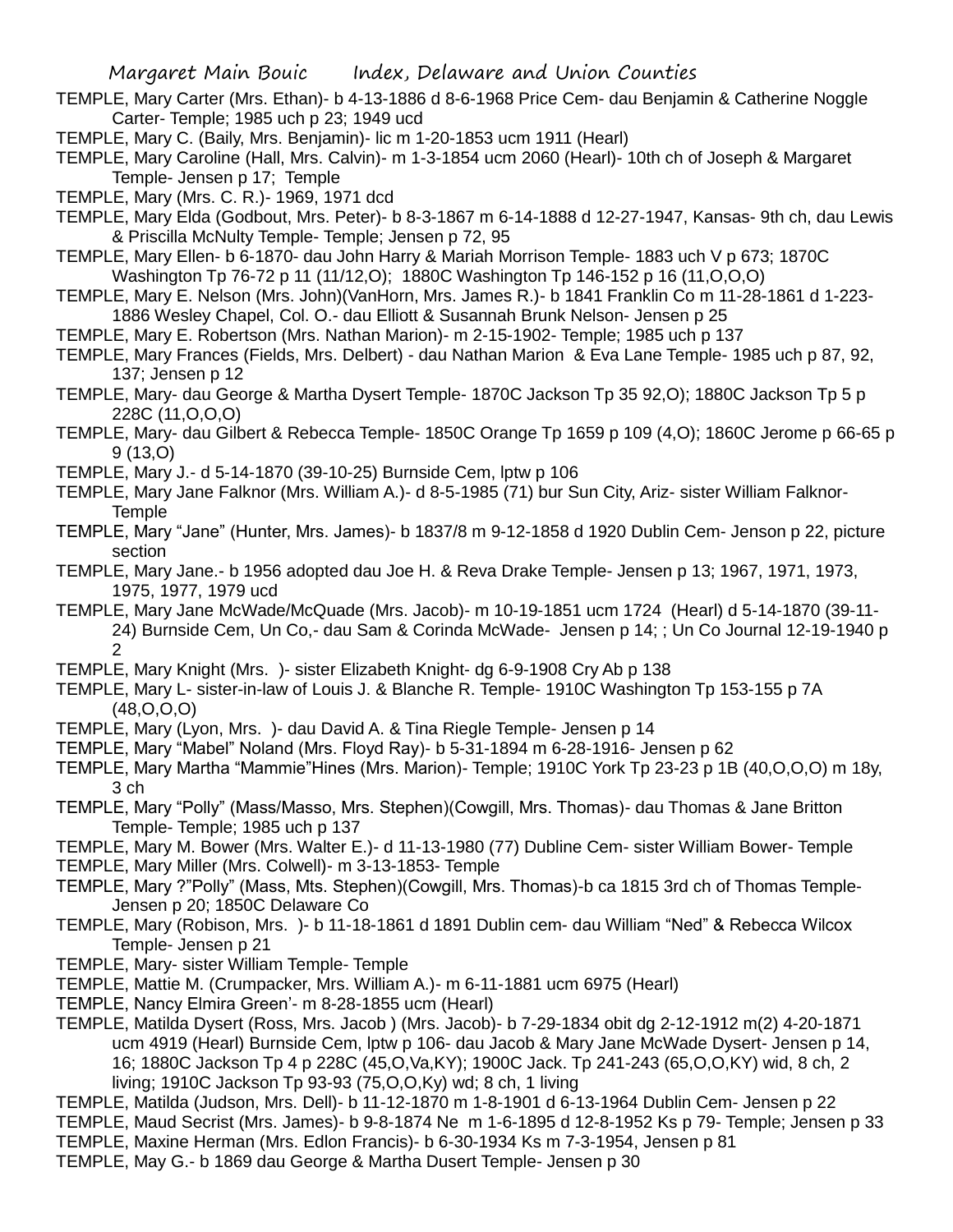- TEMPLE, M— V.- b 9-1896- dau Sylvester & Anna Deer Temple- ; 1900C Washington Tp 103-104 p 5B  $(3,0,0,0)$
- TEMPLE, Melissa- b 1969 dau Jerry & Linda Temple- 1971, 1973, 1975, 1977, 1979, 1981, 1983 ucd
- TEMPLE, Kim Melissa "Missy"- b 4-1-1963 Korea adopted dau Eldon Francis & Maxine Herman Temple-Jensen p 81
- TEMPLE, Melvin 'Lena Patrick'- b 10-1-1899 Ks m 10-5-1930 d 10-30-1954 Ks son James "Jim" & Maud Secrist Temple- Jensen p 79, 80
- TEMPLE, Melvin Marian 'Mary Allura "Lura" Sloan- b 9-1-1879 m 11-13-1904 d 3-30-1966 son David & Louisa Melvina Partch Temple- Jensen p 43, 44, 45
- TEMPLE, Michael D. 'Bethel L.'- 1975, 1977, 1979, 1981, 1983, 1991 ucd
- TEMPLE, Michael- son Earl & Betty Temple- 1959 (8) ucd
- TEMPLE, Mildred Decker (Mrs. Roy C.)- Temple; 1967, 1971, 1973 ucd
- TEMPLE, Mildred J. (Railsback, Mrs. Lee E.)- b 8-12-1914 Ks m 10-8-1931 dau Lewis Edward "Ed" & Kittie Bertha Smith- Jensen p 54
- TEMPLE, Mildred Schratz (Mrs. LeRoy "Roy") m 8-13-1927- Jensen p 21
- TEMPLE, Mildred (Mrs. Wayland)- 1985 uch p 23
- TEMPLE, Mindy- b 1968 dau Thomas E. & Carolyn S. Temple- 1969 dcd
- TEMPLE; Mine? B.- dau David A. & Tina C. Temple- 1910C Jackson Tp 122-122 p 5B (5,O,O,Ger)
- TEMPLE, Minnie E.(Sesler, Mrs. George Rudisell)- 1985 uch p 56
- TEMPLE, Misty- dau Jerry R. & Linda Willis Temple- Jensen p 15
- TEMPLE, Murral- son George Temple- 1910C Washington Tp 56-56 p 38 (22,O,Irel,Eng)
- TEMPLE, Myra (Mrs. )- sister Sarah Yearsley- mt 4-10-1907 p6c4 Abs p 42
- TEMPLE, Nancy Elmira Green (Mrs. Joseph Lewis)- m 8-24-1855 ucm 2320; mt 9-19-1855
- TEMPLE, Nancy A. Greene (Mrs. T. Lewis)- dau Robert Clark Greene- 1883 uch V p 677
- TEMPLE, Nancy Claire Meyers (Mrs. William "Bill" Nicholas)(Parkeer, Mrs. William)- b 7-3-1940 m(1) 8-22- 1964 dau Frederic L. & Anna Leona Jones Meyers- Jensen p 47
- TEMPLE, Nancy J.- b 1873 dau Thomas & Edith Dodge Temple- Jensen p 23
- TEMPLE, Nancy Louise (Robertson, Mrs. Stephen "Steve"- b 5-28-1956 Cal m 11-22-1975 no ch, Jensen p 48
- TEMPLE, Naomi I. (Bell, Mrs. Harry E.)- b 2-24-1890 m 1906-1908 d 1961 Richwood dau Joseph & Leonora Eastman Temple- Temple; 1985 uch p 137; Jensen p 13; 1900C Jackson Tp 244-247 (10,O,O,O)
- TEMPLE. Naomi (Mrs. Ethan, Jr.)- 1985 uch p 23
- TEMPLE, Nathan- b ca 1866 Franklin Co, O. son David & Susan Denoon Temple- Jensen p 16
- TEMPLE, Nathan Marion 'Mary E. Robertson''Eva Lane'- b 2-1874 m(1) 2-15-1902 (2) ca 1910 d 12-9-1949 Price Cem- son Joseph J. & Leonora C. Eastman Temple- Temple; 1985 uch p 87, 92, 137, 160; Jensen p 11. 12; 1900C Jackson Tp 244-247 (26,O,O,O) farmer; 1910C Jackson Tp 1115-115 (36,O,O,O)
- TEMPLE, Nathaniel 'Etta Harris'- b 9-2-1863 m 2-24-1889 d 8-15-1942 bur. Norcatus Cem, Kansas. 7th ch, son Lewis & Priscilla McNulty Temple- Temple; Jensen p 33, 65
- TEMPLE, William "Ned" 'Rebecca Wilcox'- b 1836 m 10-4-1860 d 1900 Dublin Cem, Jensen p 21, picture section
- TEMPLE, Nellie B. (Mrs. )- d 12-30-1960 (62) bur New Bloomington- Temple
- TEMPLE, Nellie Price- dau David & Ella Holycross Price- Graham 183(10)2
- TEMPLE, Nellie-b 9-1885- dau Sylvester & Anna Deer Temple- 1900C Washington Tp 103-104 p 5B  $(14, 0, 0, 0)$
- TEMPLE, Nila (Winchell, Mrs. Deanne J.)- b 8-20-1922 m 4-3-1946 WWII- Women's Marine Corps- dau James Edward "Ed" & Zora Boggs Temple- Jensen p 70
- TEMPLE, Nora (Stiffler, Mrs. )- dau Joseph Morrison & Jennie Limbes Temple- Temple
- TEMPLE, Norman Eugene- d 7-20-1977 (45) Trenton cem- son Margery Temple- Temple
- TEMPLE, Odus W. 'Golda D.'- b 4-1884 d 1942 Milford Cem, Un Al p 67- son isaac H. & Letitia Temple- 1900C Darby Tp 131-137 (16,O,O,O) farm laborer
- TEMPLE, Ofa Paulsell (Mrs. Charles)- b 1874 d 1937- Jensen p 21
- TEMPLE, Olga Clara Heldberg (Mrs. Lloyd) d 10-19-1975 (72) Ashley Union cem- sister Walter Heldberg-**Temple**
- TEMPLE, Oliver "Beryl"'Erma Cochran'- b 4-16-1901 Ks m 5-24-1925 son Robert William & Effie Florence Norris Temple- Jensen p 80, 81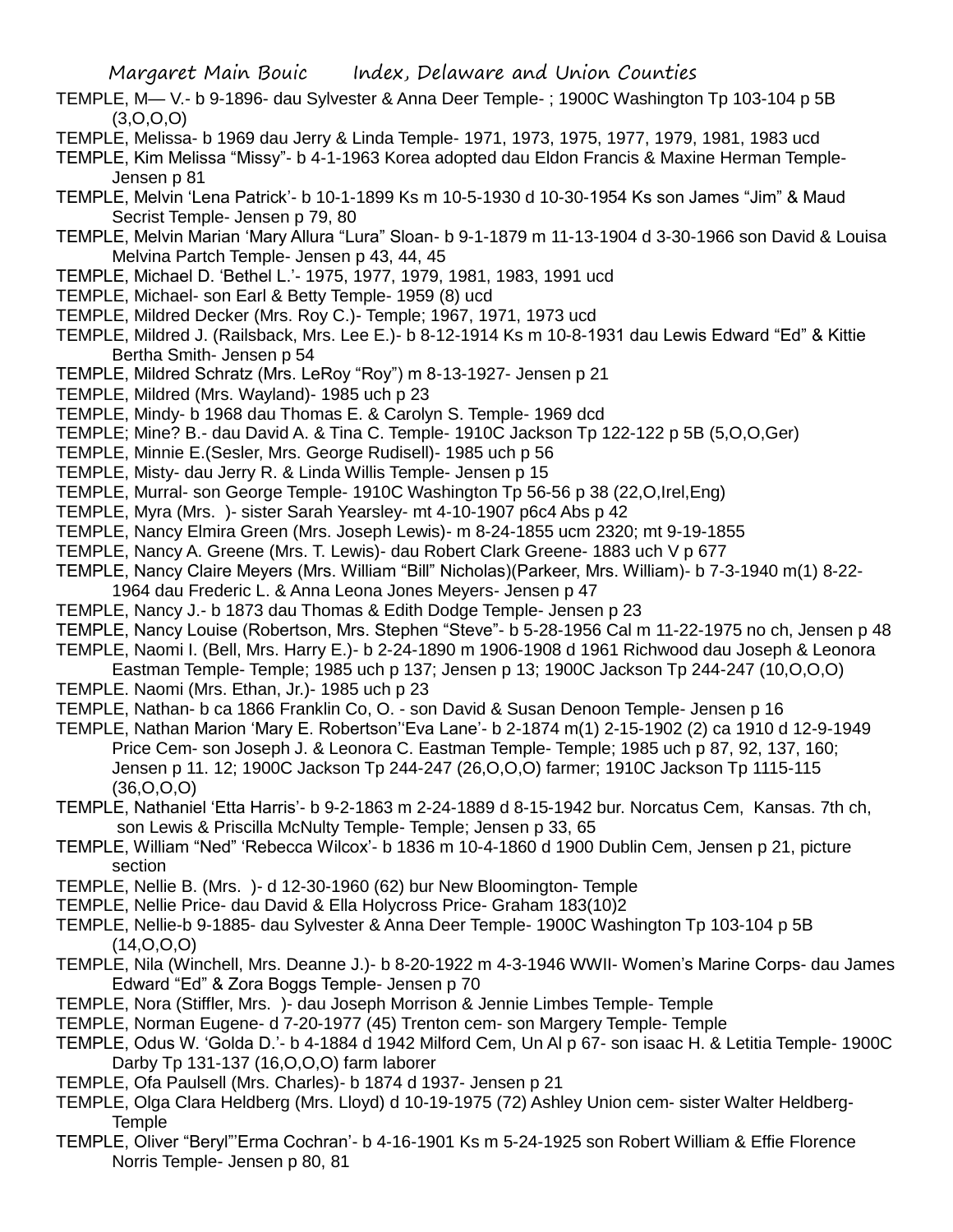- TEMPLE, Ollie Mary (Reager, Mrs. Floyd LeRoy "Roy" dau David & Louisa Melvina Partch Temple- Jensen p 44
- TEMPLE, Ollie (Shick, Mrs. Earl)(Jahn, Mrs. Alex)- b 1-29-1892 m (1) 7-19-1915 (2) 8-2-1961 d 10-20-1970 Mich.dau Nathaniel & Etta Harris Temple- Jensen p 65, 66
- TEMPLE, Ona (Stevens, Mrs. Preston)- b 5-13-1890 d 9-22-1942 Polio- Ks.- dau Nathaniel & Etta Harris Temple- Jensen p 65, 66
- TEMPLE, Oral/Orel "Clyde''Nina Dale Carney'- son John & Eliza Olivine Mayfield Temple- Jensen p 60
- TEMPLE, Orel "Dale" (Rundle, Mrs. John M.)- b 11-12-1917 m(1) 8-6-1934 (2) 10-26-1942 dau Oral "Clyde" & Nina Dale Carney- Jensen p 60. 61
- TEMPLE, Orpha M.- b 8-1883 dau Granville Henry & Alice Ross Temple- 1985 uch p 137; 1900C Jackson Tp 242-245 (16,O,O,O)
- TEMPLE, Orpha M. (Hough, Mrs. William A.0- m ca 1900-1904- dau Joseph & Lucy Andrews Temple- Jensen p 11
- TEMPLE, Orval/Orville- b 7-21-1909- son Robert & Effie Temple- Jensen p 81, 85
- TEMPLE, Osborn- b d 1875 son John & Prudence Osborn Temple- 1985 uch p 137
- TEMPLE, Osborn- b 9-1875 d 9-8-1875 son Joseph M. & Clyle Robinson Temple- Jensen p 10
- TEMPLE, Ottice (Swey, Mrs. Wilbert)- dau Joseph Morrison & Jennie Limes Temple- Temple
- TEMPLE, Ozetta Fields (Mrs. Ethan)- b 1882 m 1908 d 1912 Price Cem- Sbc p 46; 1985 uch p 137Jensen p 13; 1910C York Tp 266-266 p 11B (27,O,O,O) no ch, m 6/12 y
- TEMPLE, P. (Mrs. J. M.)- infant dau d 7-20-1877 Burnside Cem- lptw p 105
- TEMPLE, Pamela (Kincaid, Mrs. James)- dau Lloyd R. & Phyllis E. Temple- Temple
- TEMPLE, Patricia J. Miller (Mrs. Loren Kenneth)- m 9-20-1979, Jensen p 81
- TEMPLE, Patricia Sue (Bryant, Mrs. )- dau Richard E. & Dorothy E. Temple- Temple
- TEMPLE, Paul Dale "Fox" 'Ethel Berndacine Clark'- b 2-10-1912 Ks m 9-4-1936 d 8-10-1978 OK. (66) son Nathaniel & Etta Harris Temple- Jensen p 65, 71
- TEMPLE, Paul L. 'Virginia'- son Nellie B. Temple- Temple
- TEMPLE, Pearl A.- b 5-16-1884 son George B. & Martha "Ellen" Casey Temple- Jensen p 26; 1900C Washington Tp 241-241 p 11A (16,O,O,O)
- TENPLE, Ethel "Pearle" (McCurdy, Mrs. James Zigler II)(Reed, Mrs. Adelbert "Dell") d 11-20-1966 car accident- dau David & Louisa Melvina Partch Temple- Jensen p 43, 50, 51, 52, 54
- TEMPLE, Pearl I. Robinson (Stewart, Mrs. )(Mrs. Golden Ernest)- b 6-18-1899 Ks. m 10-4---- d 10-9-1961 Jensen p 61
- TEMPLE, Peggy- dau Margaret Temple- 1961 dcd (13)
- TEMPLE, Perry L.-d 11-15-1985 Fla (49)- son Don L. Temple- Temple
- TEMPLE, Phyllis E. (Mrs. Lloyd R.)- Temple
- TEMPLE, Polly "Mary" (Mass, Mrs. Stephen)(Cowgill, Mrs. Thomas) 3rd child, dau Thomas & Jane Britton Temple- 1985 uch p 137; Jensen p 8, 20
- TEMPLE, Priscilla McNulty (Mrs. Lewis)- b 5-11-1827 Adams Co. O- m 1847 d 12-15-1910 Rose Hill Cem, Axtell Kas.- dau John & Drusilla Tumbelson McNulty- ped E. T. Jensen 9; Temple; div- Jensen p 28, 32, 35,, 87, 88, 95.
- TEMPLE, Prudence Orsbern/Osborn (Mrs. John M.)- b 1852 m 4-2-1871 4906 (Hearl) d 1917; 1985 uch p 137; Jensen p 9; 1880C Jackson Tp 5 p 270 (27,O,O,O); 1910C Jackson Tp 53-53 (57,O,O,O) m 38y, 5 ch, 4 living
- TEMPLE, Rachael . (Russell, Mrs. )- dau William Harrison & Rhoda Ann Guyton/Clayton Temple- Temple; 1985 uch p 137; Jensen p 13
- TEMPLE, Ralph Morris 'Edith Temple'- b 3-20-1904 Ks m 2-26-1931 son Robert William & Effie Florence Morris- Jensen p 81, 31
- TEMPLE, Ralph 'Ruth Dufford'- b 8-6-1897 son Charles & Ofa Paulsell Temple- Jensen p 21
- TEMPLE, Ralph W "Brenda Sue Bowman'- adopted son Joe & Reva R. Drake Temple- 1985 uch p 137; m Jensen p 131959 (10), 1962, 1971 1973, 1975, 1977, 1979, 1981, 1983 ucd
- TEMPLE, Alvin "Ray" 'Charity "Blanche" Adkins- b 1-24-1883 Neb. m 11-24-1907 d 1-27-1978 (95) Jensen p 49
- TEMPLE, Randall- son Ethan, Jr. & Naomi Temple- 1985 uch p 23
- TEMPLE, Ray Vernon 'Roma M. Hartman'- b 12-20-1917 m 7-29-1945 son Floyd Ray & Mary "Mabel" Nowland Temple- Jensen p 62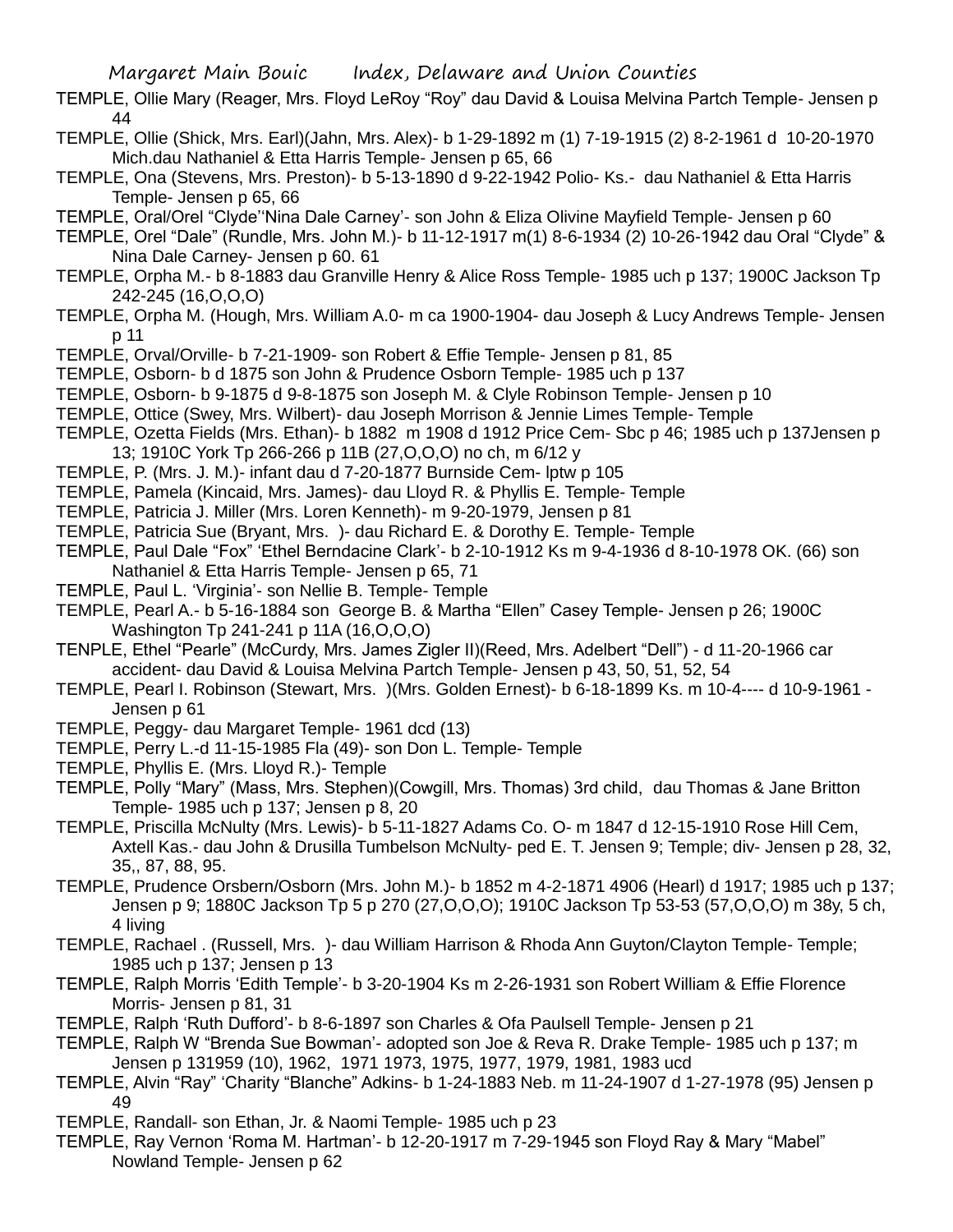- TEMPLE, Raymond L. 'Elsie E. Finch'- b 3-28-1900 m 6-19-1926 son Harvey & Malissa Judson Temple-Jensen p 22
- TEMPLE, Rebecca- b 7-30-1833 dau Joseph & Margaret Washburn Temple- Temple; Jensen p 16
- TEMPLE, Rebecca R. (Mrs. Gilbert)- 1850C Orange Tp 1659 p 109 (38,NY); 1860C Jerome Tp 66-65 p 9 (47,NY)
- TEMPLE, Rebecca (Russell, Mrs. Homer)- dau Charles & Ofa Paulsel Temple- Jensen p 21
- TEMPLE, Regina (Mrs. William H. III)- 1979, 1983, 1991 ucd
- TEMPLE, Reva Ruth Drake (Mrs. Joe H.)- dau John Reed & & Olive Bargdill Drake; 1985 uch p 42, 137; 1959, 1962, 1967, 1971, 1973, 1975, 1977, 1979, 1981, 1983, 1991 ucd
- TEMPLE, Rhoda "Anna Cayton/Guyton (Mrs. William "Henry" Harrison)- b 1888 , ca 1900 d 1948 Price Cem Jensen p 13
- TEMPLE, Richard- b 1970 son Charles R. & Mary E. Temple- 1971 ucd
- TEMPLE, Richard E. 'Dorothy E.'- d 8-2-7-1984 (66) Trenton Cem- son Nellie B. Temple- Temple; 1961, 1964, 1969, 1971 dcd
- TEMPLE, Richard 'Edith L. Noggle'- Temple
- TEMPLE, Richard, Jr.- son Richard & Edith L. Noggle Temple- Temple
- TEMPLE, Richard 'Georgia Cart'- b 8-31-1933 m 3-21-1959 son Clarence Nathaniel & Edith Eunice Higgins Temple- Jenson p 69
- TEMPLE, Ricky Dee "R. D."- 12-11-1953 son Loyal "Lester" & Lula "Fern" McConnel Temple- Jensen p 50
- TEMPLE, —(Mrs. Robert)- d Finley, Ne- dg 10-6-1916, Cry Ab p 96
- TEMPLE, Robert D.- son Don L. Temple- Temple
- TEMPLE, Robert "Bob" Harold- b 7-30-1945 d 12-16-1967 car accident- son Harold Leslie & Iola "Elaine" Nicholas Temple- Jensen p 47
- TEMPLE, Robert L.'Cathryn Rapp'- b 10-31-1942 m 1979 no ch son Lowell Baker & Florence Parthmore Temple- Jensen p 161949, 1959 (16), 1967 m 1971, 1973, 1975, 1977 ucd
- TEMPLE, Robert Walter- b 1-1-1964 son Daryl Berlyn & Louise Tooley Temple- Jensen p 82
- TEMPLE, Robert William 'Effie Florence Morris'- b 1-1-1871 m 3-14-1900 d 6-13-1846 Kansas- 6th son Lewis & Priscilla McNulty Temple- Temple; Jensen p 32, 33, 71, 80, 85
- TEMPLE, Roberta Richards (Mrs. Lyal Clark)- b 9-2-1942 m 9-2-1960, Jensen p 71
- TEMPLE, Roger C. 'Tina R.'- 1977, 1979, 1981 ucd
- TEMPLE, Roger- b 1953 adopted son Joe H. & Reva R. Temple- 1985 uch p 137; Jensen p 13; 1967, 1971 ucd
- TEMPLE, Roma M. Hartman (Mrs. Ray Vernon)- b 3-25-1921 Neb. m 7-29-1945 Ks- Jensen p 62
- TEMPLE, Ronald 'Geraldine Peters'- b 7-1-1934 m 11-12-1953 son Gerald & Marguerite Mapes Temple-Jensen p 49
- TEMPLE, Rosa (Groves, Mrs. Noah)- b 8-11-1881 m 12-17-1902 dau William "Ned" & Rebecca Wilcox Temple- Jensen p 22
- TEMPLE, Rosa May (Lingrel, Mrs. Lewis M.)- m 7-11-1880 ucm 6752 (Hearl) dau John H/W & Lydia L. Temple-1880 Washington Tp 148-154 (16,O,O,O); Jensen p 14
- TEMPLE, Rosalie- dau Joe H. & Reva T. Temple- 1959 (12) uca
- TEMPLE, Rose (Rausch, Mrs. Paul)- b 9-10-1946 m 12-1963 foster dau Joe H. & Reva Drake Temple- Jensen p 13
- TEMPLE, Rossabelle (Johnston, Mrs. )- dau Frank O. Temple, sister John Lowell Temple- Temple
- TEMPLE, Roy C. 'Bernice Ralston''Mildred Decker'- b 7-25-1892 d 7-19/20-1975 York Cem p 63; son Marion & Mamie Hines Temple- Jensen p 30 ; 1949, 1959, 1962, 1967, 1971; 1900C Washington Tp 221-222 p 10B (7,O,O,O); 1910C York Tp 23-23 p 1B (17,O,O,O)
- TEMPLE, Roy Clayton 'Gladys Bitler''Bernice C. Ralston'- b 7-25-1892 m(1) 11-1908 (2) 12-12-1916
- TEMPLE, Roy LeRoy 'Mildred Schratz'- b 9-20-1899 m 8-13-1927 son Charles & Ofa Paulsell Temple- Jensen p 21
- TEMPLE Royce "Jack"- son Charles & Ofa Paulsell Temple- Jensen p 21
- TEMPLE, Ruby March Calhoun (Mrs. Howard Milton)- b 8-20-1889 m 6-15-1912 d 4-11-1977 Prospect Cemdau William Howard & Frances Harriett Green Calhoun- Maugans Anc p 100; 1961, 1964, 1969 dcd; 1971, 1973, 1975, 1977, 1979, 1981 ucd
- TEMPLE, Donna Ruth (Mrs. Leland L.)- 1949, 1959, 1967, 1971, 1973, 1975, 1977, 1979, 1981, 1983 ucd TEMPLE, Rudufford (Mrs. Ralph)- Jensen p 21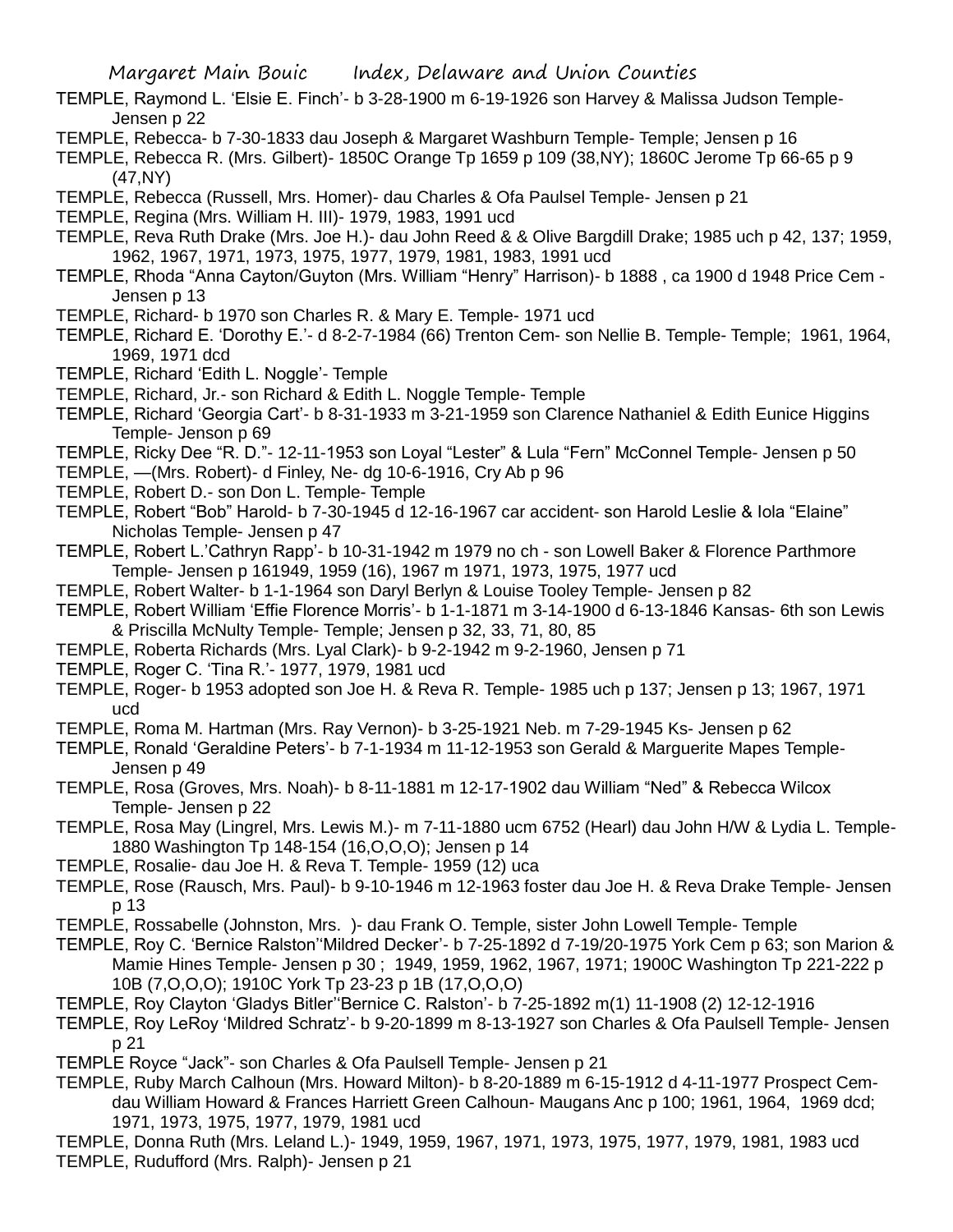- TEMPLE, Ruth (Hinds, Mrs. )- dau Frank C. Temple, sister John Lowell Temple- Temple
- TEMPLE, Sadie E.- d 3-21-1876 (14-2-2) Byhalia Cem, lptw p 118k dau J. H. & Maria
- TEMPLE, Samuel "Sammy"'Bertha Preston'- son Samuel M. & Emma D. Blue Temple- Jjensen p 16
- TEMPLE, Samuel M."Mack" 'Emma D. Blue'-b ca 1865 m 9-30-1886 ucm (Hearl) son Jacob & Mary Jane McWade Temple- Jensen p 16 ; 1870C Jackson Tp 20 p 4 (5,O); 1880C Jackson Tp 4 p 228C (15,O,O,O)
- TEMPLE, Sarah A. (Graham, Mrs. Nathan M.)- m 7-4-1874 ucm 5512 (Hearl) no ch dau Jacob & Mary Jane McWade Temple- Jensen p 14
- TEMPLE, Sarah A.- dau Jacob & Mary McWade Temple- 1870C Jackson Tp 20 p 4 (17,O)
- TEMPLE, Sarah (Andrews, Mrs. William)- b ca 1849 dau James & Betsey Temple- Jensen p 26;
- TEMPLE, Sarah "Sadie" Bell (Mrs. Leslie)- b 2-19-1883 dau William Jackson & Martha Ellen Shirley Bell-Jensen p 45
- TEMPLE, Sarah Deer (Mrs. Thomas)- m 9-13-1885 ucm (Hearl)
- TEMPLE, Sarah E. Andrich (Mrs. Colwell)- Temple
- TEMPLE, Sarah (Gray, Mrs. Thomas)- b ca 1861 dau Colwell Temple- Jensen p 29
- TEMPLE, Sarah Elizabeth b ca 1942 dau Avery & Alta Slinker Temple- Jensen p 18
- TEMPLE, Sarah J. Bell (Mrs. William Leslie)- b 2-19-1883 dau William Jackson & Martha Ellen Shirley Bellped Ethel T. Jensen 3; Temple
- TEMPLE, Sarah J/I. (Tallman, Mrs. William R/B.)- b ca 1860 m 9-9-1880 ucm 6782 (Hearl) dau John W. & Lydia L. Smith Temple- Jensen p 14
- TEMPLE, Sarah Jane (Redding, Mrs. Charles)(Tooley, Mrs. Oliver)- 3-4-1825 m 3-2-1841 ucm 701(Hearl) dau Joseph & Margaret Washburn Temple- Temple; Jensen p 7
- TEMPLE, Sarah Jane (Kinney, Mrs. George Washington)- b 10-7-1852 d 6-4-1926 Okla. dau Lewis & Priscilla McNulty Temple- Temple; Jensen p 33, 34
- TEMPLE, Sarah J.- dau John H/W & Lydia L. Temple- 1880C Washington Tp 148-154 (20,O,O,O)
- TEMPLE, Sarah E.- dau John Harry & Mariah Morrison Temple- 1883 uch V p 673; 1870C Washington Tp 76- 72 p 11 (7,O)
- TEMPLE, Sarah (Kane, Mrs. Thomas)(Duff, Mrs. Basil)- b ca 1817- dau Thomas & Jane BrittonTemple-Temple; 1985 uch p 137; Jensen p 8, 9, 27
- TEMPLE, Sarah Watts (Mrs. James)- b 8-10-1816 d 5-30-1843- Jensen p 21, 23; Temple
- TEMPLE, Sarah Wright (Mrs. Thomas)- Jensen p 8, 9
- TEMPLE, Scott- son John Lowell & Eileen Roseberry Temple- Temple
- TEMPLE, Barbara "Sharon" Chambers- b 7-11-1941 m 8-18-1957- Jensen p 49
- TEMPLE, Sharon K. Chapman (Mrs. Jerry)- m 10-27-1962 div 12-1965- Temple
- TEMPLE, Sharon (Roberts, Mrs. )- dau Paul L. & Virginia Temple- Temple
- TEMPLE, Sheila Dawn- b 6-11-1960 dau Donald & Barbara "Sharon" Chambers- Jensen p 49
- TEMPLE, Sheridan 'Ella Viola Mosher'- b 1867 m 10-25-1892 ucm (Hearl) d 1898 bur Findlay, O.- Jensen p 18
- TEMPLE, Sheridan- funeral Wed mt 3-8-1899 p8c2 Byhalia Abs p 52- son Abraham & Arwilda Bosart Temple-1880C Jackson Tp 3 p 223 (13,O,O,O)
- TEMPLE, Sherry 'Ella Mosher'- 1915 uch p 855
- TEMPLE, Shirley Elaine- b 6-29-1948 dau Howard W. & Marlene Reimer Temple- Jensen p 64
- TEMPLE, Shirley Marcelle (Spangler, Mrs. Eddie Harlan)- b 7-1-1934 m 8-15-1958 Denver- dau Ralph Morris & Elizabeth Temple- Jensen p 83
- TEMPLE, Shirley (Peterman, Mrs. )- sister Richard E. Temple- Temple
- TEMPLE, Solomon- son David Temple- 1850C Trenton Tp 776 p 66 (22,O)
- TEMPLE, "Stella" Ethel Estella (Fuller, Mrs. Ira)- m 11-28-1895 ucm (Hearl) dau George & Martha Dysert Temple- Jensen p 30
- TEMPLE, Steve- son Kathy Temple- Temple; dg 11-26-1982
- TEMPLE, Steven- son Perry L. Temple- Temple
- TEMPLE, Virginia "Sue" (Steelsmith, Mrs. Gene)-
- TEMPLE, Surrilda A.- dau Joseph & Lucy A. Andrews- 1883 uch V p 512; 1860C Jackson Tp 1107-1121 p 147 (6,O)
- TEMPLE, Susan (Mrs. David)- Temple
- TEMPLE, Susan Denoon (Mrs. David)- b ca 1834 m 6-26-1853 Jensen p 16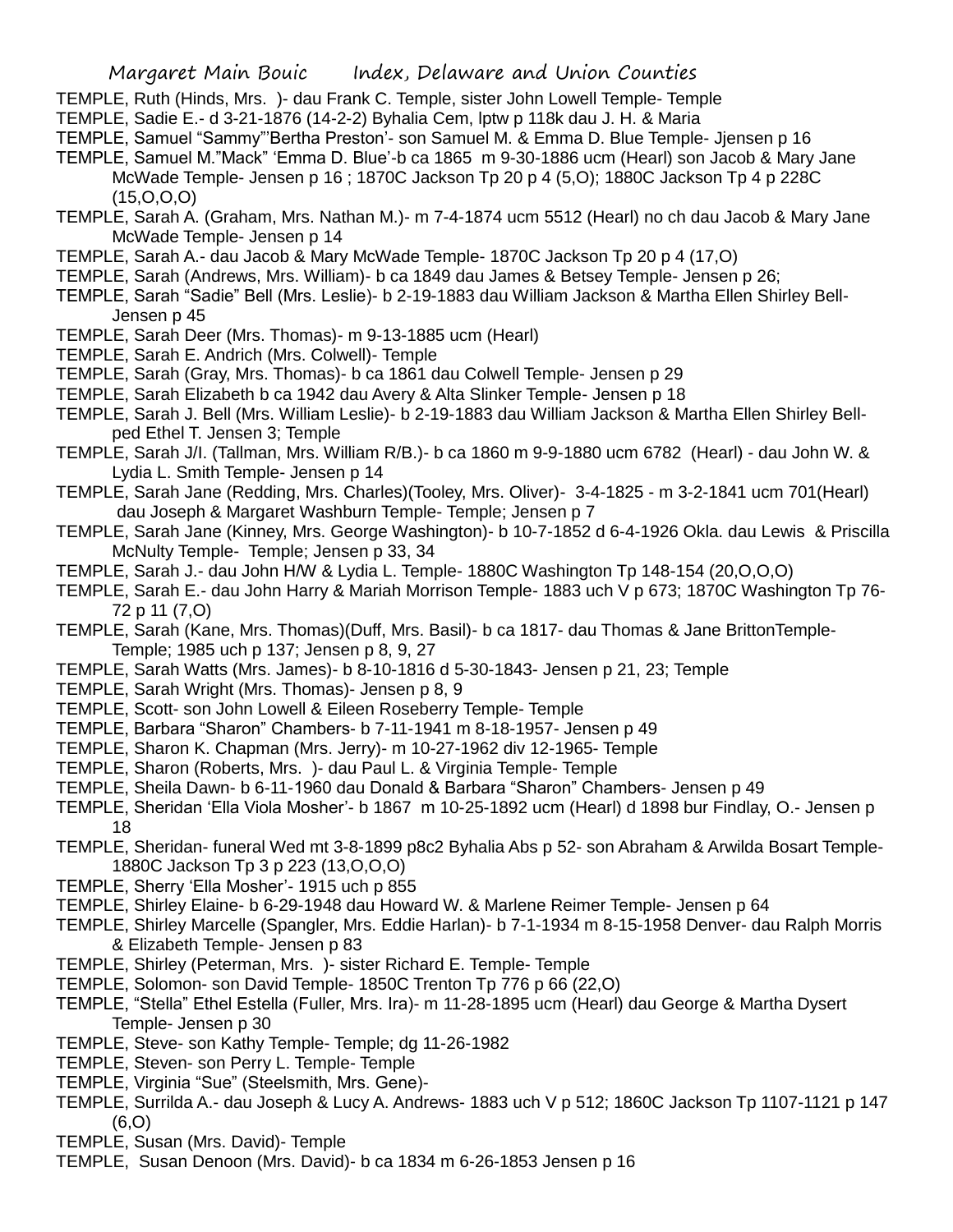- TEMPLE, Susan(nah) (Eastman, Mrs. Jacob)- b 3-25-1839 m 1-1-1855 ucm 2220 (Hearl) dau Joseph & Margaret Washburn Temple- 1985 uch p 44, 61; 1850C Jackson Tp 27 p 5 (11,O)
- TEMPLE, Susie (Bowling, Mrs. William)- dau Nathaniel & Etta Harris Temple- b 4-2-1902 Ks m 5-31-1923 d 2- 4-1947 - Jensen p 65, 70
- TEMPLE, Suzanne Marie- b 5-22-1959 dau Ronald & Geraldine peters- Jensen p 49
- TEMPLE, Sylvester 'Anna Deer'- b 1-1859- m 10-4-1883 ucm (Hearl) 1900C Washington Tp 103-104 p 5A (41,O,O,O) m 17y, farmer
- TEMPLE, Terri Ann Fairchild (Mrs. James Lowell)- m 6-10-1976 dau Terrence Fairchild- Temple
- TEMPLE, Theda Ann- b 1865 ch John Harry & Mariah Morrison Temple- 1883 uch V p 673; 1880C Washington Tp 146-152 p 16 (15,O,O,O)
- TEMPLE, Theresa- b 1973 dau Ralph W. & Brenda Sud Bowman Temple- 1985 uch p 137, 1975, 1977, 1979, 1981, 1983 ucd
- TEMPLE, T 'L. B.B.'- infant dau, Burnside Cem, lptw p 106
- TEMPLE, Thomas- 1915 uch p 471
- TEMPLE, Thomas- son David Temple- 1850C Trenton Tp 776 p 66 (15,O)
- TEMPLE, Thomas E. 'Carolyn S.'- 1964, 1969 dcd
- TEMPLE, Thomas 'Edith Dodge' b ca 1840 son James & Sarah watts Temple- Jensen p 23
- TEMPLE, Thomas 'Jane'- estate JB 3 p 345
- TEMPLE, Thomas son Margaret Temple- 1961 (16) dcd
- TEMPLE, Thomas 'Sarah Deer'- m 9-13-1885 ucm (Hearl)
- TEMPLE, Thomas 'Sarah Wright''Jane Britton'- b 4-20-1772 d 8-9-1845 (73-3-20) mt 7-31-1852; 1883 uch V p 492, 493; 1985 uch p 137; 1840C Jackson Tp 246 (60-70)' Jensen p 3, 4, 5, 6, 8, 9, 17, 20, 27. 28, 30, 31, 33, 48
- TEMPLE, Tina (Mrs. Roger C.)- 1977, 1979, 1981, 1983 ucd
- TEMPLE, —(Mrs.T. J.)- dau Mrs. Aug. Erhardt- dg 2-18-1908 Cry Ab p 109
- TEMPLE, Threda A. (Morrow, Mrs. Samuel J.)- m 9-13-1883 ucm (Hearl)
- TEMPLE, Tina C. Riegle (Mrs. David A.)- m 1897- Jensen p 14; 1910C Jackson Tp 122-122 p 5B (41,Ger,Ger,Ger) m 15y, 5 ch, 4 living
- TEMPLE, Todd- b 1982-son William H. III & Regina Temple- 1983, 1991 ucd
- TEMPLE, Tom- son Don L. Temple- Temple
- TEMPLE, Tommy Doyle 'Betty Jo Kuckleman'- b 10-10-1946 m 9-3-1977 son Alvin "Doyle" Joy Marquadt Temple- Jensen p 63
- TEMPLE, Tony 'Candy'- 1973 ucd
- TEMPLE, Traci Lea- b 2-2-1962 dau Ronald & Geraldine Peters Temple- Jensen p 49
- TEMPLE, Twila T. (Hiltbrunner, Mrs. Boyce)- b 7-11-1953 m 4-13-1974 dau Howard W. & Marlene Reimer Temple- Jensen p 64
- TEMPLE, Twila Zoan- b 7-11-1961 norton Kas. Dau Richard & Georgia Cart Temple- Jensen p 69
- TEMPLE, Twyla Nadine- b 2-12-1934 d 2-8-1935 dau Tommy Doyle & Betty Jo Kuckleman Temple- Jensen p 63
- TEMPLE, Urton M. 'Mabel Barnhart'- b 10-1891 d 1-24-1966 (74) bur Johnstown- son Isaac N. & Letitia Brake Temple- Temple; 1900C Darby Tp 131-137 (8,O,O,O)
- TEMPLE, Vada (Carter, Mrs. Ralph)(Reeves, Mrs. Ronald)(Bishop, Mrs. William)(Lundgreen, Mrs. Albert)- dau Clarence Nathaniel & Edith Eunice Higgins Temple- Jensen p 69
- TEMPLE, Valarie Jane- b 9-27-1963 dau Loyal Clark & Roberta Richards Temple- Jensen p 71
- TEMPLE, Valena Kaye (Salyer, Mrs. William Lyle)- b 2-14-1937 Ks m 6-10-1961 div- Jensen p 70
- TEMPLE, Velma Claressa (Rogers, Mrs. Fayne L.)- b 9-6-1912 m 10-18-1931 dau Lewis Edward & Kittie Bertha Smith Temple- Jensen p 54
- TEMPLE, Velma Lee (Brooks, Mrs. Howard K.)(Gallatin, Mrs. Ray William)(Schoenfelder, Mrs. Richard "Dick") dau Clarence Nathaniel & Edith Eunice Higgins Temple- Jensen p 68
- TEMPLE, Velma M. Campbell (Mrs. Claude)- b 1-15-1900 m 5-14-1924 dau John & Ada Fisco Campbell-Jensen p 64
- TEMPLE, Vera Davis (Mrs. Jay K.)- b 11-21-1908 m 5-6-1929- Jensen p 71
- TEMPLE, Vera Mae (Hoppes, Mrs. Marvin)- b 12-13-1920 m 8-13-1938- Jensen p 67
- TEMPLE, Verna A. (Streator, Mrs. Henry)- b 9-21-1913 m 1-28-1946 dau Harvey & Malissa Judson Temple-Jensen p 22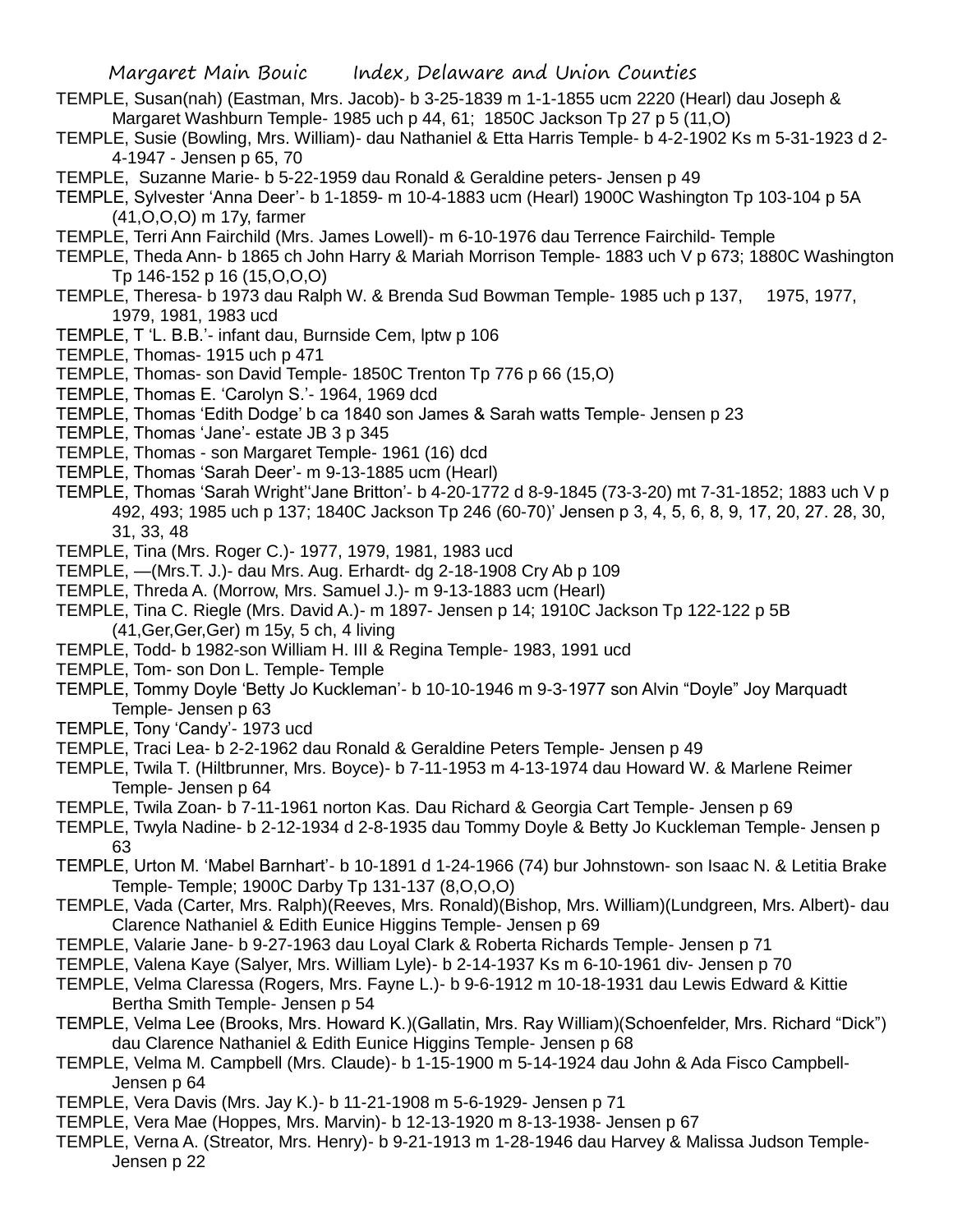- TEMPLE, Vertie Irene (Fisher, Mrs. Fred D.)- b 8-30-1908 m 6-11-1933 dau Melvin Marian & Mary Allura "Lura" Sloan- Jensen p 44
- TEMPLE, Vinton Lyle- b 11-14-1964- son Richard & Georgia Cart Temple- Jensen p 69
- TEMPLE, Virgie (White, Mrs. James)- b 2-4-1906 Ks 11-19-1929 dau Robert William & Effie Florence Morris-Jensen p 81, 83
- TEMPLE, Virgil- b 1-1-1898 son Joseph & Lorie Clay Eastman Temple- 1900C Liberty Tp Un Co 177-181 p 8B  $(2,0,0,0)$
- TEMPLE, Virginia "Sue" (Steelsmith, Mrs. Gene)(Banzet, Mrs. Darroll Dean) dau Clarence Nathaniel & Edith Eunice Higgins Temple- Jensen p 69
- TEMPLE, Wade 'Effie Mae Miller'- b 6-26-1861 m 2-17-1891 d 2-24-1952 bur Axtell, Ks.-son Lewis & Priscilla McNulty Temple- Temple; Jensen p 33, 6 4
- TEMPLE, Walter- son David A. & Tina Riegle Temple- Jensen p 14; 1910C Jackson Tp 122-122 p 5B (8,O,O,Ger)
- TEMPLE, Walter E. 'Mary J. Bower'- b 11-13-1897 Franklin Co, O. m 3-21-1925 d 1979- Temple; Jensen p 22, Lived Amlin, O.
- TEMPLE, Wayland 'Mildred'- b 1920- son Ethan H. & Mary E. Carter Temple- Temple; 1985 uch p 23, 137; Jensen p 13
- TEMPLE, Wayne Calhoun 'Lois Bridges'- b 2-5-1924 son Howard Milton & Ruby Calhoun Temple- Maugans Anc p 100
- TEMPLE, Wayne B. 'Kathleen E.- b 1943 m 1973 son Leland L, & Donna Ruth Shears Temple- Temple; Jensen p 15; 1949, 1959 (16) 1962, 1967, 1971, 1973, 1975 ucd
- TEMPLE, Wayne- son Nellie B. Temple- brother Lloyd, Richard Temple- Temple
- TEMPLE, Wesley- b ca 1868 dy son Colwell Temple- Jensen p 29
- TEMPLE, Wesley- son David Temple- 1850C Trenton Tp 776 p 66 (2,O)
- TEMPLE, Wilbert 'Clara Easter Reed'- b 9-19-1873/4 m 11-9-1895 ucm (Hearl) d 12-19-1963 (90) Price Cemson Abraham & Arwilda Bosart Temple- Jensen p 18; 1880C Jackson Tp 3 p 223 (6,O,O,O); 1900C Jackson Tp 201-203 (26,O,O,O) m 4y, farmer; 1910C Leesburg Tp West 124-129 p 5B (36,ILL,O,O,) Farmer
- TEMPLE, Wilbur C 'Grace H,'- b 5-26-1874 son George B. & Martha "Ellen" Casey d before 1969, Jensen p 26; 1900C Washington Tp 241-241 p 11A (26,O,O,O) teacher in school- 1910C Washington Tp 197-199 p 8B (35,O,O,O) m in yr, farmer
- TEMPLE, Willa Faulkner (Mrs. Dallas)- b 8-16-1907 m 3-20-1934 d 4-29-1979 Axtel Ks. Jensen p 81, 84
- TEMPLE, William- uca p 75 TEMPLE, William- Pabst p 3 p 5
- TEMPLE, William A. 'Jane'- Temple
- TEMPLE, William B.- b 7-10-1846 d 8-29-1846 bur near Richwood- son. 14th ch of Joseph Sr. & Margaret Washburn Temple- Temple
- TEMPLE, William Earl- b 12-23-1974 son Michael Temple- Temple
- TEMPLE, William F. 'Clara J. Paul'- m 11-19-1862 ucm 3377 (Hearl)
- TEMPLE, William- son George & Louisa Temple- 1880C Washington p 21-22 p 3 (13,O,O,Del)
- TEMPLE, William J. 'Glenna Winegarner'- b 5-15-1878 d 7-20-1962 Dublin Cem- son William "Ned" & Rebecca Wilcox Temple- Jensen p 22
- TEMPLE, William Harrison 'Rhoda Ann Guyton''Edna Bell Patrick'- b 4-4-1885 m(2) 5-11-1950 Price Cem d 1959 son Joseph & Leonora Eastman (or Lucy Andrews) Temple- Temple; 1985 uch p 137; Jensen p 13: 1900C Jackson Tp 244-247 (15.O,O,O)
- TEMPLE, William H. 'Dorothy L.'- 1949, 1959, 1962, 1967, 1971, 1973, 1975, 1977, 1979, 1981, 1983, 1991 ucd
- TEMPLE, William H. III 'Regina'- b 1955 son William H. & Dorothy H. Temple- 1962, 1967, 1971, 1973, 1975, 1977, 1979, 1983, 1991 ucd
- TEMPLE, William Leslie 'Sarah J. Bell'- b 3-23-1881 Neb. m 3-5-1907 d 3-23-1864 Neb.-son David & Louisa Melvina Partch Temple- ped E. R. Jenson 2; Jensen p 43, 45
- TEMPLE, William- b 1974 son Michael D. & Beth L. Temple- 1975, 1977, 1979, 1981, 1983 ucd
- TEMPLE, William "Ned"'Rebecca Wilcox'- b 1836 m 10-4-1860 d 1900 bur Dublin- son James & Sarah Watts Temple- Jensen p 21
- TEMPLE< William "Bill" Nicholas 'Nancy Clire Meyers'- b 11-5-1940 m 8-22-1964 m(2) Elizabeth "Betsey" Wright Konney- Jensen p 47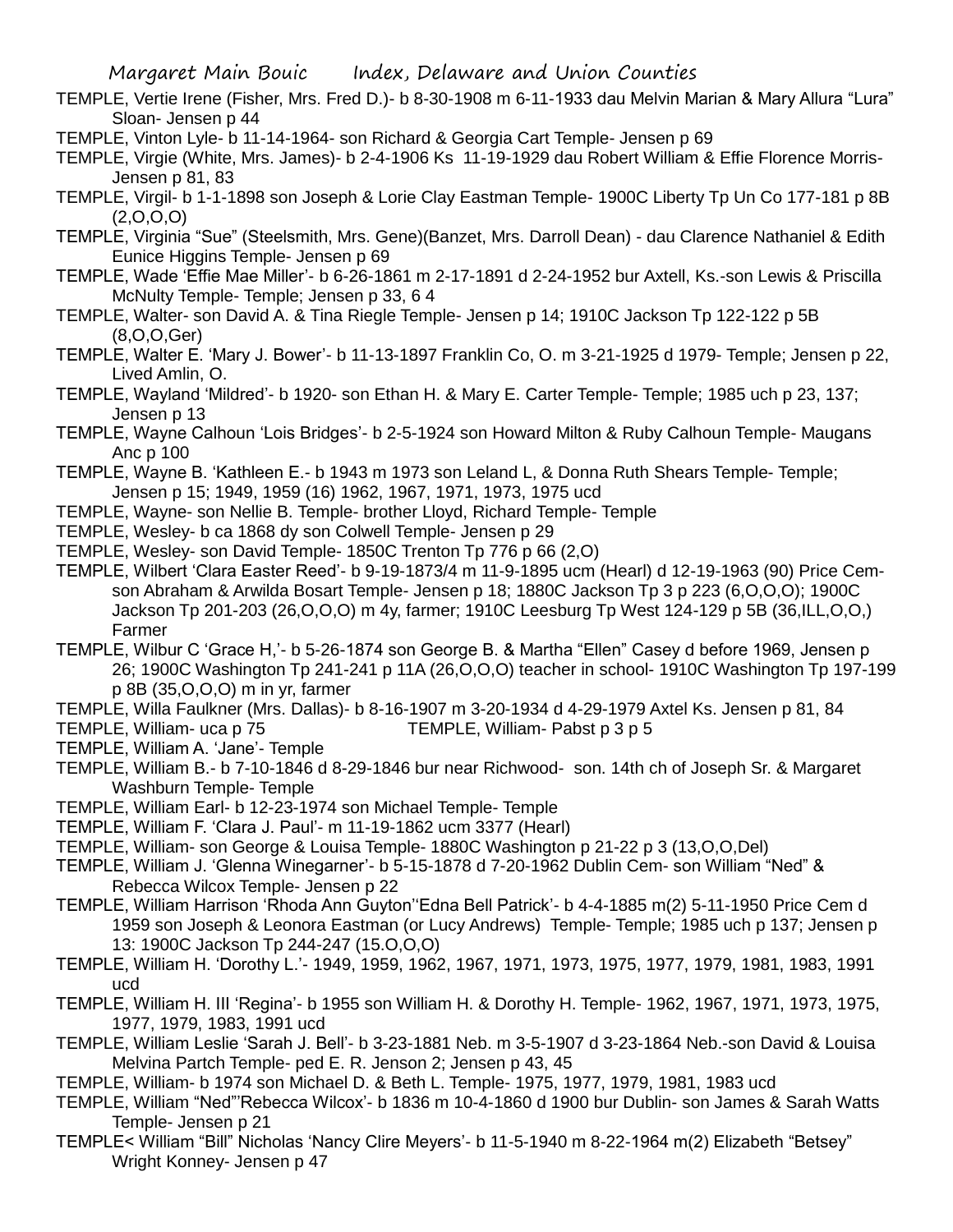- TEMPLE, William- b 1877 son Thomas & Edith Dodge Temple- Jensen p 23
- TEMPLE, William- son William Harrison & Rhoda Ann Guyton Temple- Temple; Jensen p 13
- TEMPLE, William J.- son William Harrison & Anna Clayton Temple- 1985 uch p 137
- TEMPLE, William- b 1985 son William H. III & Regina Temple- 1991 ucd
- TEMPLE, Winfield- son George & Elizabeth Temple- 1860C Liberty Tp 1034-1044 p 141 (10,Pa)
- TEMPLE, W. J. 'Agnes'- dg 7-3-1894, Cry Ab p 172; 1908 dch p 434
- TEMPLE, Zora Boggs (Mrs. James "Edward"- m 8-13-1919 Ks dau Charles O. & Mary McGriff Boggs- Jensen p 65. 70
- TEMPLETON, ----hmp p 37
- TEMPLETON, Rev.–hmp p 143
- TEMPLETON, Erwin 'Eveline Erhard;- b 8-14-1902- Weiser p 579
- TEMPLETON, Eveline Erhard (Mrs. Erwin)- b 12-22-1907 dau Guy & Susie Gump Erhard- Weiser p 579
- TEMPLETON, Milo- hmp p 140
- TENANT, Alexander- CCC p 58, 59
- TENANT, A. L. Tenant- parents of Mary Tenant- dg 10-7-1913 Cry Ab p 63
- TENANT, Emily C. Maine (Mrs. Hiram)- b 11-22-1810 dau Joseph & Jane Blanchard Maine- Asp 643
- TENANT, George W.- uccp p 40 partition JB4 p 237
- TENANT, —(Gilman, Mrs. )- dau Hiram & Emily C. Maine Tenant- Asp 1423
- TENANT, Hiram 'Emily C. Maine'- Asp (643)
- TENANT, Hugh M.- uccp p 40 partition JB 4 p 237
- TENANT, Mary- d Friday (11) cancer -dau Mr. and Mrs. A. L. Tenant- dg 10-7-1913, Cry Ab p 63
- TENBOSS, David- 1835 men p 61 #44 p 114 Troy Tp
- TENERY, Frank- 1880C Richwood 349-366 p 32 (22,O,O,O)
- TEN EYCK, Andrew Nicholas- b 2-16-1979 son Stepen Arthur & Kathy Ann Fisher Ten Eyck- Ten Eyck
- TEN EYCK, Angela Nicole- b 2-10-1975 dau Stephen Arthur & Kathy Ann Fisher Ten Eyck-Ten Eyck TEN EYCK, Arthur E. 'Ruth E.'- 1961, 1964, 1969, 1971, 1980 dcd
- TEN EYCK, Cathy Lynn Brown (Mrs. Douglas Eugene)- m 3-21-1976 dau Stewart Brown- Ten Eyck
- TENEYCK, Douglas Eugene 'Kathy Lynn Brown- b 1951 m 3-20-1976 son Arthur E. & Ruth E. Ten Eyck- Ten Eyck; 1961, 1964, 1969, 1971, 1980 dcd
- TEN EYCK, Jacob 'Sarah Duncan'- see Asp (1702 )
- TEN EYCK, Jeanette (Maine, Mrs. Marquis S.)- b 6-17-1840 m 9-22-1858 dau Jacob & Sarah Duncan Ten Eyck- Asp (1702)
- TEN EYCK, Julie Ann- b 2-28-1980 dau Douglas Eugene & Cathy Lynn Brown Ten Eyck- Ten Eyck
- TEN EYCK, Kathy Ann Fisher (Mrs. Stephen Arthur)- m 2-20-1971 dau Don Fisher- Ten Eyck
- TEN EYCK, Kris- son Arthur E. & Ruth E. Ten Eyck- 1961 (12), 1964 dcd
- TEN EYCK, Kurt Daniel- son Kris & Kathy Ten Eyck- Ten Eyck- engaged to Jamie Wilson
- TEN EYCK, Ruth E. (Mrs. Arthur E.)- Ten Eyck; 1961, 1964, 1969, 1971, 1980 dcd
- TEN EYCK, Sarah Duncan (Mrs. Jacob)- see Asp 1702
- TEN EYCK, Stephen Arthur 'Kathy Ann Fisher'- m 2-20-1971 son Arthur E. & Ruth E. Ten Eyck- Ten Eyck; 1961 (14), 1964 dcd
- TENHAEFF, Clara Helena (Weiser, Mrs. Charles Wesley)- m 11-26-1912- Weiser p 774
- TENNANT, -----no information, Claibourne Cem p 64
- TENNANT, Abraham L,'Mary E.'- b 1865 d 1945, Claibourne Cem p 79; 1910C Claibourne South 122-123 p 6A (45,WVa.WVa,Wva) m 20y, farmer
- TENANT, Amos- dau Abraham L. & Mary E. Tenant- 1910C Claibourne South 122-123 p 6A (6,O,WVa,O)
- TENNANT, Bernice (Stanley, Mrs. )- dau Lila E. Tennant- Tennant
- TENNANT, Blake Scott- b 7-9-2001 son Michael & Tamara Clark Tennant- Tennant
- TENNANT, Blanche Welch (Mrs. Harold C.)- d 1951- Tennant
- TENNANT, Charlotte Eddy (Mrs. John)- d 7-4-1915- Tennant
- TENNANT, Crystal Effie Daniels (Mrs. Thomas) b 9-17-1893 d 10-30-1929 (36)- Claibourne Cem p 71- dau Joseph & Effie Markely Daniels- Tennant
- TENNANT, David L. 'Dorine'-son Harold L. & Ionamay Cress Tennant- Tennant; 1961, 1980 dcd
- TENNANT, Denise- b 1966 dau David L. & Dorine Tennant- 1980 dcd
- TENNANT, Diane- b 1975 dau David L. & Dorine Tennant- 1980 dcd
- TENNANT, Dorine (Mrs. David L.)- Tennant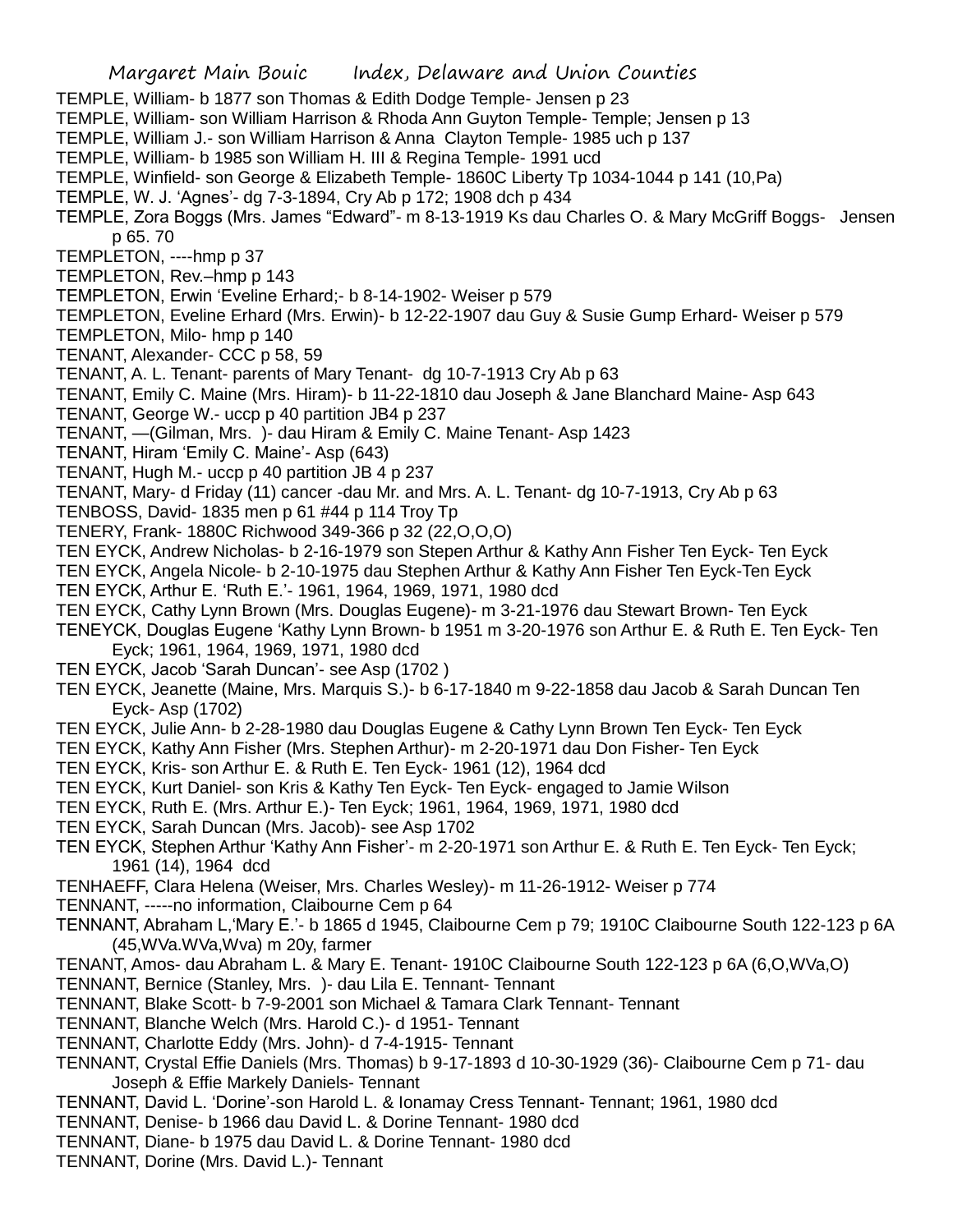TENNANT, Elias Jay 'Fern D.'- b 10-7-1895 m 1938 d 9-10-1980 Shoup Cem- son John & Charlotte Eddy Tennant- Tennant; 1964 dcd

TENNANT, Elizabeth Brown (Mrs. Peter)- dau Adam & Rosanna Brown, sister Windle Brown- 1985 uch p 19

TENNANT, Fern Dunbar (Mrs. Elias J.)- b 8-18-1902 m 1938 d 11-13-1987 (85) Shoup Cem- dau Robert L. & Asa M. Davis Dunbar- Tennant; 1961, 1964 1969, 1971, 1980 dcd

- TENNANT, Rev. G. L.- d 7-3-1908 Angold, NY- former pastor, Raymnond- mt 7-15-1908, Abs p 19
- TENNANT, Harold C. 'Blanche Welch''Mildred Farrington'- b 3-10-1894 d 6-18-1978 Shoup Cem- son John & Charlotte Eddy Tennant- Tennant; 1959, 1971, 1973, 1975, 1977 ucd
- TENNANT, Harold L. 'Ionamay'- d 3-17-1970 (47) bur Bucyrus- son Ralph & Rose C. Baldwin Tennant-Tennant; 1961, 1964 dcd
- TENNANT, Harold- son A. Ray & Ruth Vaughn Tennant- Tennant
- TENNANT, Ionamay Cress (Mrs. Harold L.)- b 9-19-1925 d 2-29-2004 (78) bur Bucyrus- dau Jason & Gladys Wilson Cress- Tennant; 1961, 1964, 1971, 1980 dcd
- TENNANT, John 'Charlotte Eddy'- b 6-30-1869 d 5-8-1957 Shoup Cem son Jacob & Mary Ellen Coniway Tennant- Tennant
- TENNANT, Lila E. (Mrs. )- d 3-22-1971 (77) bur Johnstown- Tennant
- TENNANT, Linda May "Linn" (Phillips, Mrs. )- dau Harold L. & Ionamay Cress Tennant- Tennant; 1961 (16), 1971 dcd
- TENNANT, Margaret (Griffith, Mrs. Ray I. )- m 11-3-1923 d 7-19-1978 dau Abraham L. & Mary E. Tenant/ Tennant- Tennant; 1910C Claibourne South 122-123 p 6A (10,O,WVa,O)
- TENNANT, Mary E.- b 1902 d 1913 dau Abraham L. & Mary E. Tenant- Claibourne Cem p 79- 1910C Claibourne South 122-123 p 6A (8,.O,WV,O)
- TENNANT, Mary E. (Mrs. Abraham L.)- b 1867 d 1942- Claibourne Cem p 79; 1910C Claibourne South 122- 123 p 6A (43,O,O,O) m 20y, 7 ch
- TENNANT, Michael 'Tamara Clark'- parents of Blake Scott Tennant Tennant
- TENNANT, Mildred Hatcher ( Farrington, Mrs. Walter) (Mrs. Harold C.)- b 4-1-5-1892 d 5-22-1981 dau Henry & Victoria Bell Hatcher- Tennant; 1959, 1971, 1973, 1975, 1977, 1979, 1981 ucd
- TENNANT, Norma Jean (Bare, Mrs. )- dau Lila E. Tennant- Tennant
- TENNANT, Pamela (Linder, Mrs. Robert)- dau Vaughan S. & Vesta G. Parmer Tennant- Tennant
- TENNANT, Peter 'Elizabeth Brown'- 1985 uch p 19
- TENNANT, Polk J.- son Abraham L. & Mary E. Tenant/ Tennant- Tennant; 1910C Claibourne South 11-12 p 6A (17,Missouri, WVa,O)
- TENNANT, Ralph 'Rose C. Baldwin'- d 1947- Tennant
- TENNANT, Rara/Rata/Rhea (Mrs. Robert J.)- 1961, 1971, 1980 dcd
- TENNANT, A. Ray 'Ruth Vaughn'- parents of Vaughan Tennant- Tennant
- TENNANT, Becky (Van Houten, Mrs. Terry)- dau Vaughan S. & Vester G. Parmer Tennant- Tennant
- TENNANT, Richard- son Vaughan S. & Vesta G. Parmer Tennant- Tennant
- TENNANT, Robert J. 'Rara/Rata/Rhea'- son Harold L. & Ionamay Cress Tennant- Tennant; 1961 (18), 1969, 1971, 1980 dcd
- TENNANT, Rose C. Baldwin (Mrs. Ralph)- d 1-26-1968 (68) bur Ashley- sister John Baldwin- Tennant; 1961 dcd
- TENNANT, Ruth Vaughn (Mrs. A. Ray)- parents of Vaughn Tennant- Tennant
- TENNANT, Sally (Colling, Mrs. Bob)- dau Vaughan S. & Vesta G. Parmer Tennant- Tennant
- TENNANT, Shelly Linn (Aleshire, Mrs. Charles Michael)- dau Robert & Rhea Tennant- Tennant
- TENNANT, Tamara Clark (Mrs. Michael)- Tennant- parents of Blake Scott Tennant
- TENNANT, Thomas 'Crystal Effie Daniels'- son Abraham L. & Mary E. Tennant- Tennant; 1910C Claibourne South 122-123 p 6A (13,O,WVa,O)
- TENNANT, Vaughan S. "Tuffy" -Vesta G. Parmer'- b 3-25-1922 m 5-7-1972 d 11-22-2002 (80) bur Mt. Gileadson A. Ray & Ruth Vaughn Tennant- Tennant
- TENNANT, Vesta G. Parmer (Mrs. Vaughan S.)- m 5-7-1972- Tennant
- TENNAR, Audrey (Mrs. Hoy Andrew)- d 1-11-1968 (66) Marlborough Cem Tennar
- TENNAR, Barbara- dau Hoy Eugene & Mildren Tennar- Tennar
- TENNAR, Bernie Leroy- son Hoy Andrew & Audrey Webster Tennar- Tennar
- TENNAR, Beverly- dau Hoy Eugene & Mildren Tennar- Tennar
- TENNAR, Christina Ann (Barry, Mrs. Dale)- dau John D.& Willa M. Brokaw Tennar- Tennar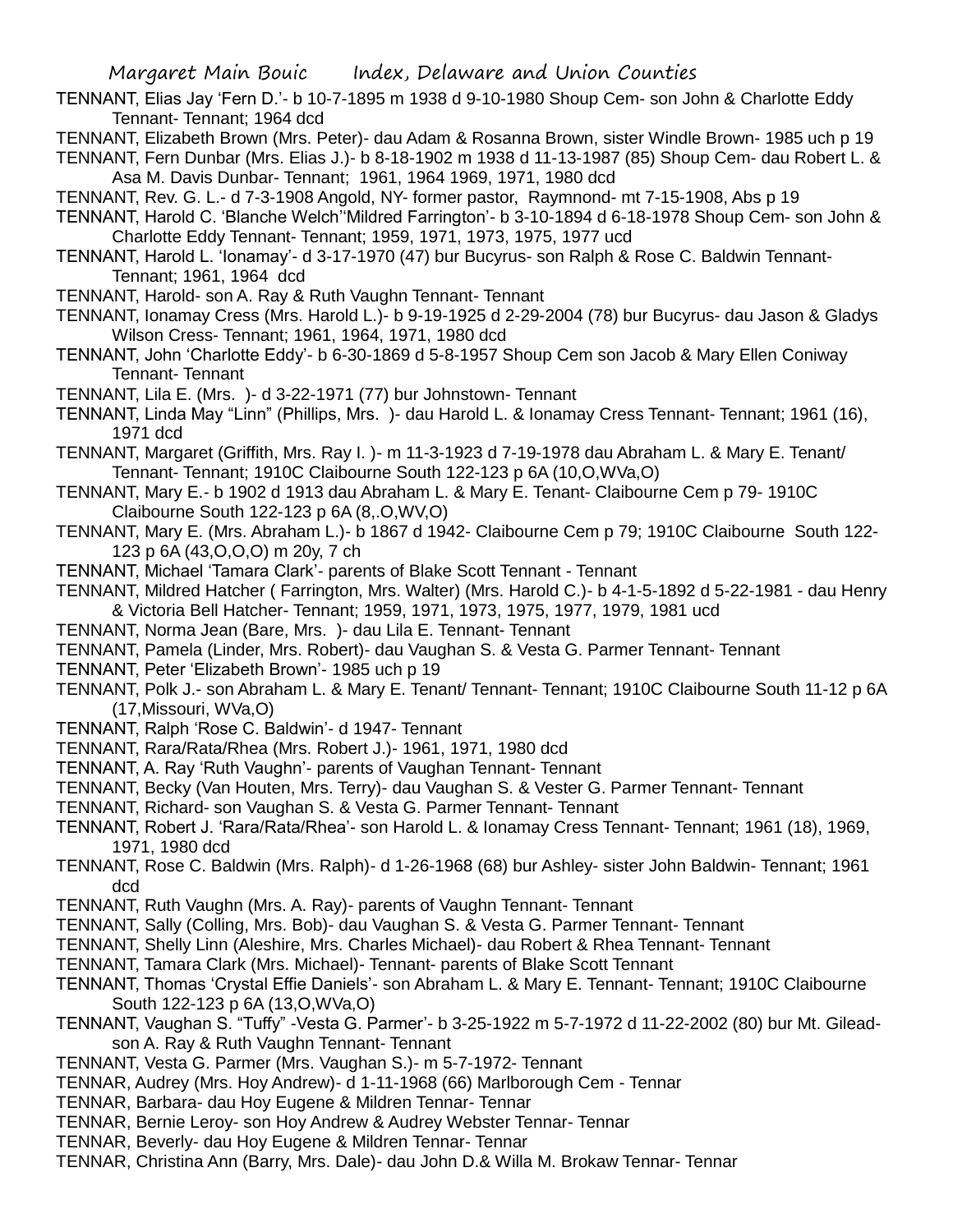- TENNAR, Ernest Leroy- son Hoy Andrew & Audrey Webster Tennar- Tennar
- TENNAR, Hoy Andrew 'Audrey'- d 4-18-1960 bur Marlborough Cem Tennar
- TENNAR, Hoy, Jr.- son Hoy Eugene & Mildren Tennar- Tennar
- TENNAR, Hoy Eugene 'Mildren'- d 8-30-1973 bur Arlington, Texas- son Roy Andrew & Audrey Tennar- Tennar
- TENNAR, John David- son Hoy Andrew & Audrey Tennar- Tennar
- TENNAR, John D.'Willa M. Brokaw'- b 8-16-1939 d 1995- son Hoy Andrew & Audrey Webster Tennar- Tennar
- TENNAR, Lelah Maybelle (Darst, Mrs. Albert)- dau Hoy Andrew & Audrey Tennar- Tennar
- TENNAR, Lucille Irene (Morrison, Mrs. )(Landon, Mrs. )- dau Hoy Andrew & Audrey Tennar- Tennar
- TENNAR, Margaret (Aldrich, Mrs. )- dau Hoy Andrew & Audrey Tennar- Tennar
- TENNAR, Melissa (Pickens, Mrs. Delmar, Jr.)- dau John & Willa M. Brokaw Tennar- Tennar
- TENNAR, Melva Jean (Cunningham, Mrs. )(Arnold, Mrs. )- dau Roy Andrew & Audrey Tennar- Tennar
- TENNAR. Mildren (Mrs. Hoy Eugene)- Tennar
- TENNAR, Ralph William- son Hoy Andrew & Audrey Tennar- Tennar
- TENNAR, Rose Ilene- dau Hoy Andrew & Audrey Webster Tennar- Tennar
- TENNAR, Rosemary- dau Hoy Andrew & Audrey Webster Tennar- Tennar
- TENNAR, Sharon- dau Hoy Eugene & Mildren Tennar- Tennar
- TENNAR, Willa M. Brokaw (Mrs. John)- b 9-26-1942 d 12-4-2002 (60) Fairview Mem. Pk- dau Paul H. & Mary Christian Brokaw- Tennar
- TENNER, ----Graham (Mrs. D. M.)- dau Joel D. Graham- mt 6-8-1910 p1c1. Abs p 17
- TENNER, William- 1835 men p 52 #66 p 96 Radnor Tp
- TENNERY, Alice Marie Rice (Mrs. Melvin)- dau Herbert Rice- Tennery; 1969 dcd
- TENNERY, Brenda- b 1961 dau Melvin F. & Alice Marie Rice Tennery- 1969 dcd
- TENNERY, Cynthia- b 1966 dau Melvin F. & Alice Marie Rice Tennery- 1969 dcd
- TENNERY, Ellen G.- b 5-1882 dau Frank & Lou M. Ferrier Tennery- 1900C Richwood 128-136 p 5B (18,O,O,O) type setter
- TENNERY, Frank S. 'Lou M. Ferrier'-b 10-1853 m 12-30-1880 ucm 6874; 1900C Richwood 128-136 p 5B (46,O,-,-,) m 20y, harness maker
- TENNERY, Jonathan- b 1963 son Melvin F. & Alice Marie Rice Tennery- 1969 dcd
- TENNERY, Lou M. Ferrier (Mrs. Frank S.)- m 12-30-1880 ucm 6874
- TENNERY, Louie M.- mother-in-las of otto R. & Ekkeb G. Boggs- 1910C Claibourne -Richwood (48,O,NY,O) div, 4 ch, 1 living
- TENNERY, Melvin F. & Alice Marie Rice Tennery- 1969 dcd
- TENNERY, Orrin J.- Tennery
- TENNERY, Ronald- b 1960 son Melvin F. & Alice Marie Rice Tennery- 1969 dcd
- TENNERY, Timothy- b 1964 son Melvin F. & Alice Marie Rice Tennery- 1969 dcd
- TENNEY, Blanche Crispin(Mrs. Rev. Henry Martin)-d 7-24-1971(91) Green Mound Cem- Tenney
- TENNEY, F. A.- d (72) mt 6-9-1886 p7c3 Abs p 25
- TENNEY, George C.- d 8-11-1899- mt Richwood 9-20-1899 p5c5 Abs p 62l hmp p 163
- TENNEY, Rev. Henry Martin 'Blanche Crispin'- d 11-29-1960 (74) Green Mound Cem, Tenney
- TENNEY, Janet (Mrs. Ronald E.)- 1969 dcd
- TENNEY, Rev. John- 1915 uch p 208; hmp p 130, 163, 277
- TENNEY, Okey Leo 'Ruby May McCoy'- Tenney
- TENNEY, Phebe M. (Rague, Mrs. John P.)- m 1-27-1857 ucm 2515 (Hearl)
- TENNEY, Ronald E. 'Janet'- 1969 dcd
- TENNEY, —(Ross, Mrs.) (Mrs. )(Southwick, Mrs. E. R.)- m 6-22-1876; mt 3 p 26; mt 6-28-1876
- TENNEY, Ruby May McCoy (Andrews, Mrs. ) (Mrs. Okey Leo)- d 11-24-2002 (68) Obetz Cem- dau Gordon & Frieda McCoy - Tenney
- TENNIHILL, Christy- b 1964 dau Harold & Jane Tennihill- 1971, 1980 dcd
- TENNIHILL, Gerry, Gary- b 1962 son Harold F. & Jane Tennihill- 1971, 1980 dcd
- TENNIHILL, Harold 'Jane'- 1971, 1980 dcd
- TENNIHILL, Harold- son Harold F. & Jane Tennihill- 1971, 1980 dcd
- TENNIHILL, Jane (Mrs. Harold F.)- 1971, 1980 dcd
- TENNIHILL, Kenneth- b 1959 son Harold F. & Jane Tennihill- 1971, 1980 dcd
- TENNIS, Amy (Mrs. John)- d 3-22-1868 (72-8-7) Claibourne Cem p 111
- TENNIS, John 'Amy'- d 5-4-1867 (75-1-4) Claibourne Cem p 111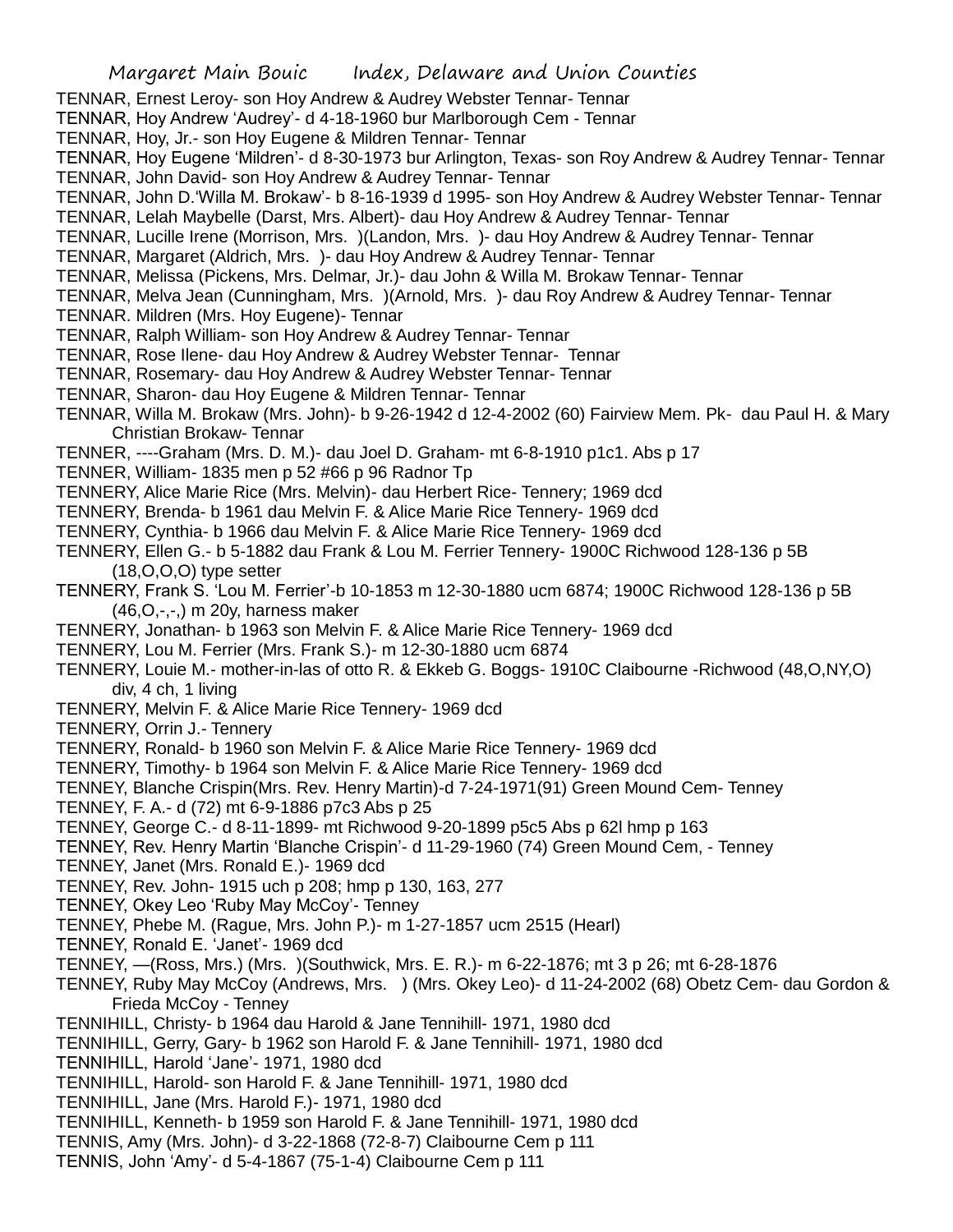- TENNY C.- Co A. 148th Ohio- no dates- Claibourne Cem p 75
- TENNY, Carol A.- 1973 ucd
- TENNY, Rev. H. M.- conducted funeral of Henry Sheets, dg 4-17-1917, of Mrs. Lenora Cole, 9-14-1917- Cry Ab p 41, 89
- TENOR, Adranna F.- dau Hezekiah & Lucinda P. Tenor- 1860C Darby Tp 448-450 p 63(17,O)
- TENOR, Alvira L.- dau Hezekiah & Lucinda P. Tenor- 1860C Darby Tp 448-450 p 63(15.O)
- TENOR, Andrew- son Hezekiah & Lucinda P. Tenor- 1860C Darby Tp 448-450 p 63(5,O)
- TENOR, George M.- son Hezekiah & Lucinda P. Tenor- 1860C Darby Tp 448-450 p 63(13,O)
- TENOR, Hezakiah 'Lucinda P'- 1860C Darby Tp 448-450 p 64 (46,RI)
- TENOR, Ira- son Hezekiah & Lucinda P. Tenor- 1860C Darby Tp 448-450 p 63(4,O)
- TENOR, Lucinda P. (Mrs. Hezakiah) 1860C Darby Tp 448-450 p 63 (39,O)
- TENOR, Lucy M.- dau Hezekiah & Lucinda P. Tenor- 1860C Darby Tp 448-450 p 63(18,O)
- TENOR, Mecy- dau Hezekiah & Lucinda P. Tenor- 1860C Darby Tp 448-450 p 63(8,O)
- TENSEL, J. Leonard- d 5-27-1927 (88) Oakdale Cem 3925 (F178)
- TENSEN. Laura Lee Shuran (Mrs. Timothy Cornelis) m 2-1981- dau Walter I. Shuran- Tensen
- TENSEN, Timothy Cornelis 'laura Lee Shuran'- m 2-1981- son Cees Tensen- Tensen
- TENYAK, Marion (Mrs. )- Tenuak
- TENYAK, Stephen ' Price'- son Marion Tenyak- Tenyak
- TENYAK, Tracie Katherine- b 6-10-1978 dau Stephen & —Price Tenyak- Tenyak
- TEPPER, Carol S. (Mrs. David P.)- 1980 dcd
- TEPPER, David P. 'Mary F.'- 1961, 1964. 1969, 1971 dcd
- TEPPER, David P.,Jr. 'Carol S.'- b 1951 son David P. & Mary F. Tepper- 1961, 1964, 1969, 1980 dcd
- TEPPER, Elizabeth E. (Mrs. John J.)- 1961, 1964, 1969, 1971, 1980 dcd
- TEPPER, Helen Cooper (Bloom, Mrs. Ralph)(Mrs. Walter)- b 1904 dau John Howard & Gertrude Weitzel Cooper- Weiser p 563
- TEPPER, John J. 'Elizabeth E.'- 1961, 1964, 1969, 1971, 1980 dcd
- TEPPER, Joseph- b 1976 son David P. Jr. & Carol S. Tepper- 1980 dcd
- TEPPER, Kimberly- b 1973 dau David P. Jr. & Carol S. Tepper- 1980 dcd
- TEPPER, Mary F. (Mrs. David P.) 1961, 1964, 1969, 1971 dcd
- TEPPER, O. H. 'Thelma'- 1969, 1971 dcd
- TEPPER, Patricia- dau David P. & Mary F. Tepper- 1961 (13), 1964 dcd
- TEPPER, Thelma (Mrs. O. H.)- 1969, 1971 dcd
- TEPPER, Walter 'Helen Cooper'- Weiser p 563
- TEPPETS, Thomas J d 2-2-1888 (59y) res Delaware b Ludon Co VA, son of James and Elizabeth Dodd Teppetts, dcdeaths
- TERBRACK, Brenda Lee (Hein, Mrs. Timothy G.)- m 3-3-1984 dau Fred J. Terbrack Terbrack 1983 ucd TERBRACK, Fred J. - d 5-17-2001 (67) bur Westlake, Ohio- Terbrack
- TERBRACK, Tory (Palivoda, Mrs. Paul J.)- dau Fred J. Terbrack- Terbrack
- TERBOSS, David (Chancery)- 1826 dcga p 33 Delaware Patron & Franklin Chronicle
- TERBOSS, Isaac 'Sarah'- 1840C Marlborough Tp p 251 (60-70)
- TERBOSS, Sarah (Mrs. Isaac)- d 12-2-1845 (72-1-26) Marlborough Cem, Powell p 292
- TERBOSS, Sarah Brundige (Mrs. )- dau William Brundige- dcw Bk 2 p 281
- TERELL, Maria d 1-11-1880 (34y3m20d) res Kingston Tp, b Kingston Tp, dcdeaths
- TERIAL, William- d 8-10-1911 (4 wks) Oakdale I Section E. Row 57-5
- TERILL, William- d 8-16-1911 (5wks) Oakdale 2413 (355E)
- TERNANE, Minnie (Ege, Mrs. George Lincoln) b 10-29-1874 m 1-1-1891- Weiser p 175
- TERPSTRA, Charlotte (Fowler, Mrs. Milvin)- dau Richard D. & Jessie Post Terpstra- Terpstra
- TERPSTRA, Dick- son Richard D. & Jessie Post Terpstra- Terpstra
- TERPSTRA, Dirk 'Sadie Catje'- Terpstra
- TERPSTRA, ----(Sikma, Mrs. Louis) dau Dirk & Sadie Catje Terpstra- Terpstra
- TERPSTRA, Eunice (Stockwell, Mrs. Marlin)- dau Richard D. & Jessie Post Terpstra- Terpstra
- TERPSTRA, Frank- son Dirk & Sadie Catje Terpstra- Terpstra
- TERPSTRA, Gerritt- son Dirk & Sadie Catje Terpstra- Terpstra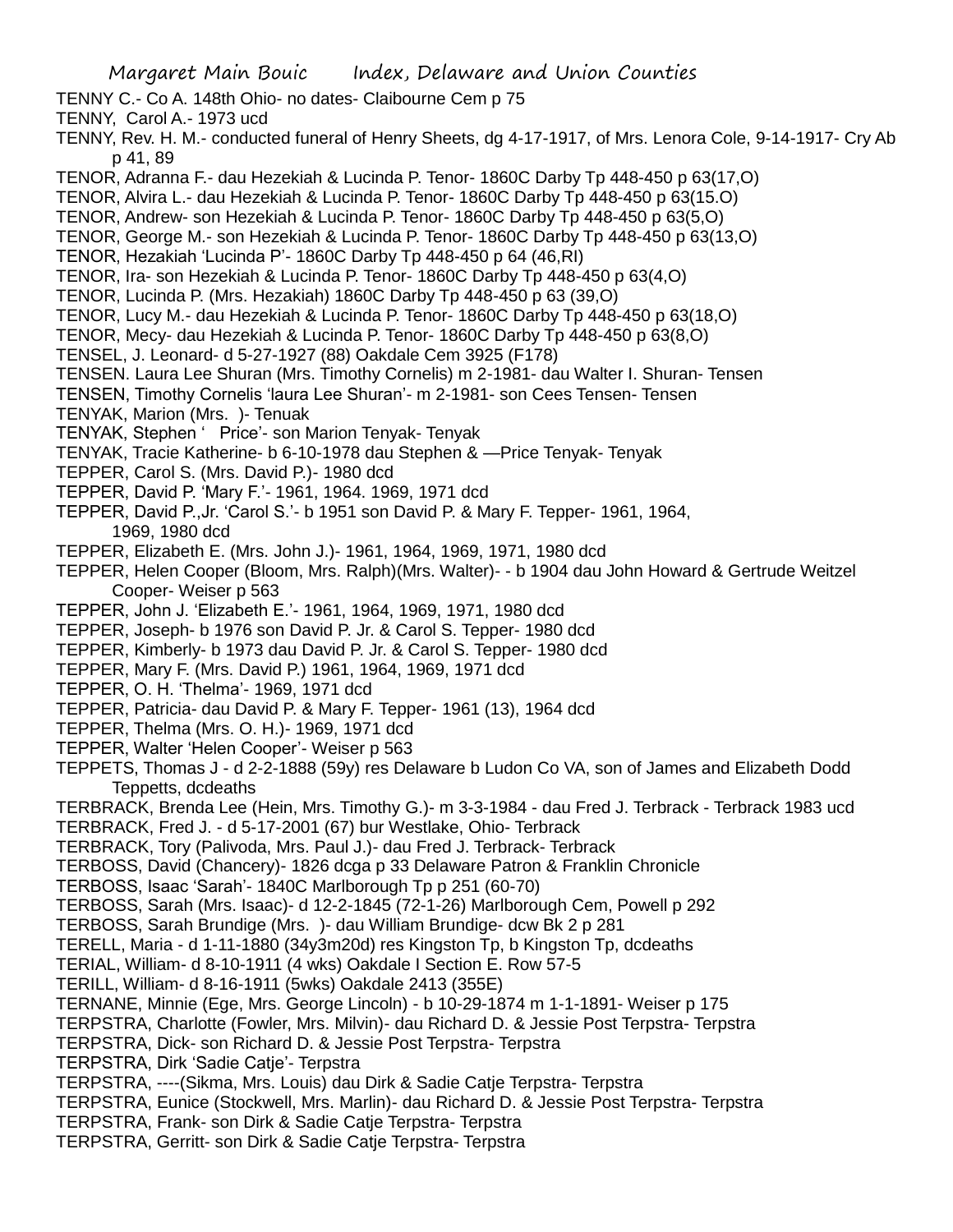- TERPSTRA, Jessie Post (Mrs. Richard D.)- b 7–9-1897 m 8-21-1918 d 1983 Broadway Cem, lptw p 82- dau Peter & Clara Wheatsma Post- Terpstra; 1962, 1967, 1971, 1973, 1975, 1977; 1979, 1981, 1983 ucd
- TERPSTRA, Joy (Risor, Mrs. Tim)- dau Richard D. & Jessie Post Terpstra- Terpstra
- TERPSTRA, Julie- 1991 ucd
- TERPSTRA, Linda S. (Mrs. Walter S.)- 1991 ucd
- TERPSTRA, Monty- b 1974 son Walter S. Terpstra- 1991 ucd
- TERPSTRA, Paul- son Richard D. & Jessie Post Terpstra- Terpstra
- TERPSTRA, Peter- son Richard D. & Jessie Post Terpstra- Terpstra
- TERPSTRA, Richard D. 'Jessie Post'- b 7-1-1895 m 8-21-1918 d 1976 Broadway Cemk, lptw p 82- son Dirk & Sadie Catje Terpstra- Terpstra; 1959, 1962, 1967, 1971, 1973, 1975 ucd
- TERPSTRA, Sadie Catje (Mrs. Dirk)- Terpstra
- TERPSTRA, Sylvia (Larrison, Mrs. Ira)- dau Richard D. & Jessie Post Terpstra- Terpstra
- TERPSTRA, Walter S.'Linda S.'- son Richard D. & Jessie Post Terpstra- Terpstra; 1959, 1962, 1967, 1971, 1973, 1975, 1977, 1981, 1983, 1991 ucd
- TERRAMORSE, Rose (Dunwell, Mrs. Leon Almeron)- m 11-2-1929- Maugans Anc p 25
- TERRANT, Erma G. George (Mrs. Seldon)- b 11-18-1917 Cleveland d 2-5-1990 (72) bur Cleveland- sister Harold George- Terrnat
- TERRANT, Seldon 'Erma George'- d 1984- Terrant
- TERRANT, Suzanne C.- dau Seldon & Emma George Terrant- Terrant
- TERREL, George M.- 1840C Berlin Tp p 203 (50-60)
- TERREL, Jahiel- 1835 men p 34 #59 p 60 Kingston Tp
- TERREL, Nancy F. W. (Smith, Mrs. Sidney)- m 11-14-1839 dcm
- TERRELL, Almeda (Kucera, Mrs. )- dau John W., & Louisa Young Terrell- Terrell
- TERRELL, Amos 'Charlotte'- b 10-1852 Ind d 12-14-1933 Oakdale Section D. p 74; 1900C Marysville 4th ward 281-290 p 11B (47 Ind,Pa,Pa) m 27y farm labor; 1910C Marysville 4th ward 148-162 (57, Ind,m US US) m 37y, laborer, odd jobs
- TERRELL, Asa L 'Mary'.- b 6-1878 son Amos & Charlotte Terrell- 1900C Marysville 4th ward 281-290 p 11B (21,O,Ind,Ind) day labor;1910C Marysville 4th ward 148-162 (31,O,O,O); m 4y
- TERRELL, Autaie M.- dau Gilbert E. & Etta B. Terrell- 1900C Marysville 3rd ward 170-175 p 7A (11,O,WVa,WVa)
- TERRELL, Bertha Loffer (Mrs. Harley)- Terrell- parents of Thelma Mohr
- TERRELL, Charlotte (Mrs. Amos)- b 5-1851 d 6-12-1920 Oakdale Section C p 74; 1900C Marysville 4th ward 281-290 p 11B (49, Ind,Ger,Ind) m 27y, 7 ch 5 living; 1910C Marysville 4th ward 148-162 (59,Ind, US, US) m 37y, 7 ch, 5 living
- TERRELL,Charlotte (Courter, Mrs. Henry)- b 8-1794 d 1-26-1861- dcc Christina Courter Ealy 130; 1908 dch p 720
- TERRELL, Christopher M.- b 1855 d 1941- Claibourne Cem p 47
- TERRELL, Cornelia L. (Mrs. D. M.) d 12-4-1901 (69y) res Brown Tp, b Brown Tp, dau of Arza. Throll, dcdeaths; dg 112-10-1901, Cry Ab p 111
- TERRELL, Cristine- b 12-1893 dau Gilbert E. & Etta B. Terrell- 1900C Marysville 3rd ward 170. 175 p 7A ( 6,O,WVa,WVa)
- TERRELL, David L.- b 11-1891- son Gilbert E. & Etta B. Terrell- 1900C Marysville 3rd ward 170-175 p 7A (8,O,WVa,WVa)
- TERRELL, D. M. 'Cornelia L. Thrall'- dg 12-10-1901, Cry Ab p 111
- TERRELL, Dr.- his son d 12-27-1883 pneumonia- dg 1-3-1884 Cry Ab p 89
- TERRELL, Ernestine M. (Kandel, Mrs. Lutrelle George)- m 5-8-1943- Terrell
- TERRELL, Etta B. (Mrs. Gilbert E.)- b 12-1860- 1900C Marysville 3rd ward 170-175 p 7A (39, Wva.WVa, Pa) m 18y 4 ch
- TERRELL, Eugene- b 3-6-1863 d 12-11-1905 (42-9-5) Sunbury Cem- son Mrs. Jones- dg 12-15-1905, Cry Ab p 68 dg 12-19-1905, Cry Ab p 69
- TERRELL, Eugene R. 'Janice H.'- 1961, 1964, 1969 dcd
- TERRELL, Eva (Mrs. Ben)- Pabst p 8 p 31
- TERRELL, Fidelia (Howard, Mrs. George W.)- m 8-26-1865 dcm
- TERRELL, Gerald/Gary- b 1953 son Eugene R. & Janice H. Terrell- 1964, 1969, 1971 dcd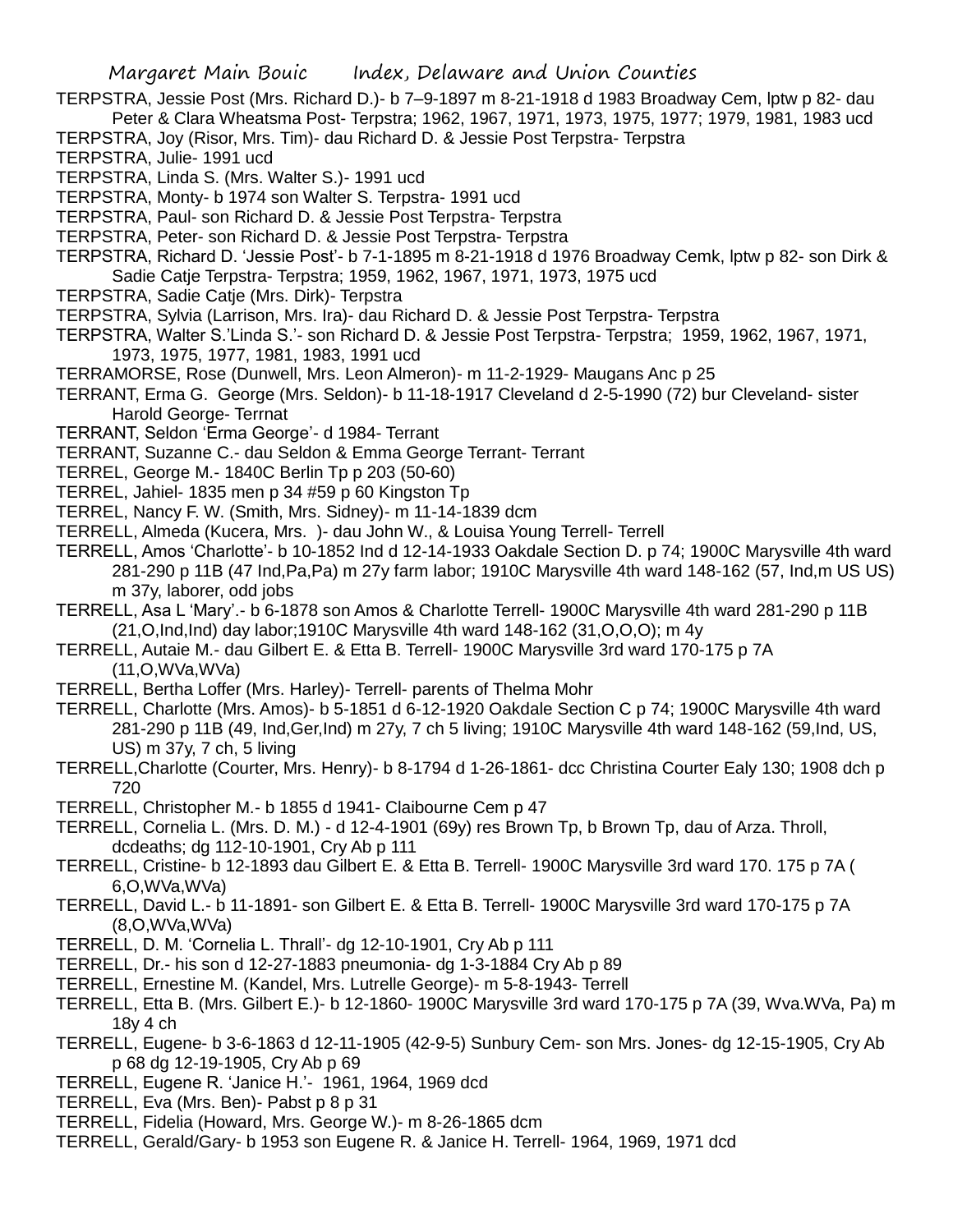- TERRELL, Gilbert E. 'Etta B.'- b 7-1859- 1900C Marysville 3rd ward 170-175 p 7A 111 (40,WVa.WVaWVa) m 18y
- TERRELL, Harley 'Bertha Loffer'- Terrell- parents of Thelma Mohr
- TERRELL, Janice H. (Mrs. Eugene R.)- 1964, 1969, 1971 dcd
- TERRELL, Jehiel- dcc Christina Courter Ealy 130
- TERRELL, John S. 'Sarah McDaniel)- m 12-6-1849 dcm
- TERRELL, John W. 'Louisa Young'- Terrell
- TERRELL, Kenneth- b 1957 son Eugene R. & Janice H. Terrell- 1964, 1969, 1971 dcd
- TERRELL, LeRoy- b 3-1883 son Gilbert E. & Etta B. Terrell- 1900C Marysville 3rd ward 170-175 p 7A (17,WVa,WVa,WVa)
- TERRELL, Leta B. (Lewis, Mrs. Walter A.)- Terrell
- TERRELL, Lillie M.- b 2-1874 dau Amos & Charlotte Terrell- 1900C Marysville 4th ward 281-290 p 11B (26,Ind,Ind,Ind) dressmaker
- TERRELL, Louisa Young (Mrs. John W.)- d 8-8-1964 (79) bur Toledo- Terrell
- TERRELL, Louise- granddau Amos & Charlotte Terrell- 1910C Marysville 4th ward 148-162
- TERRELL, Martha Ann (Kincaid, Mrs. Charles L.)(Rssell, Mrs. Joeph)- b 4-8-1838 Va m(1) 1834 (2) 1879 d 12- 30-1906 (68-8-22); mt 1-16-1907 p3c3, Abs p 33
- TERRELL, Mary (Mrs. Asa)- 1920C Marysville 4th ward 1148-162 (27) m 4y
- TERRELL, Mary (Finley, Mrs. Andrew)- dumch p 351
- TERRELL, Olive Jerutia (Palmer, Mrs. Dennis)- mother of Clarissa Alice Palmer Skeels- dg 12-17-1915, Cry Ab p 99
- TERRELL, Park- d NYCity- internmet Wednesday, Montclair, New Jersey- dg 1918 p 14
- TERRELL, Pauline E.- b 10-1893 dau Amos & Charlotte Terrell- 1900C Marysville 4th ward 281-290 p 11B (6,O,Ind,Ind); 1910C Marysville 4th ward 148-162 (16)
- TERRELL, Pearl (Streble, Mrs. )- dau John W., & Louisa Young Terrell- Terrell
- TERRELL, Ronald- b 1951 son Eugene R. & Janice H. Terrell- 1964, 1969, 1971 dcd
- TERRELL, Samuel- 1908 dch p 406
- TERRELL, Sarah McDaniel (Mrs. John S.)- m 12-6-1849 dcm
- TERRELL, Sophronia (Olney, Mrs. Levi)- m 5-8-1862 dcm
- TERRELL, Thelma (Mohr, Mrs. Harry F.)- b 6-28-1905 d 7-27-1986 (81) bur Maple Grove, Mechanicsburg
- TERRELL, Thomas- b 1955 son Eugene R. & Janice H. Terrell- 1964, 1969, 1971 dcd
- TERRELL, Todd- b 1969 son Eugene R. & Janice H. Terrell- 1971 dcd
- TERRELL, William B.- b 9-1880- son Amos & Charlotte Terrell- 1900C Marysville 4th ward 281-290 p 11B (19,O,Ind,Ind) grocery salesman
- TERRELL, Zelma (Phelps, Mrs. )- dau John W., & Louisa Young Terrell- Terrell
- TERRER, Dorothy (Mrs William)- dcw Bk 2 p 210
- TERRER, Edward- son William Terrer- dcw Bk 2 p 210
- TERRER- Margaret- dau William Terrer- dcw Bk 2 p 210
- TERRER, Rev,. William- 1880 dch p 507; 1908 dch p 284; dcw Bk 2 p 210
- TERREY, Atiem?- dau Gilbert E. & Ellen Terrey- 1910C Marysville 4th ward 62-67 p 3A (25,O,US,US)
- TERREY, Christine- dau Gilbert E. & Ellen Terrey- 1910C Marysville 4th ward 62-67 p 3A (17,O,O,WVa)
- TERREY, David L.- son Gilbert E. & Ellen B. Terrey- 1910C Marysville 4th ward 62-67 p 3A (18,O,O,Wva) cabinet maker, shop work
- TERREY, Ellen B. (Mrs. Gilbert E.)- 1910C Marysville 4th ward 62-67 p 3A (50,O,US,US) m 28y, 4 ch
- TERREY, Gilbert E. 'Ellen B.'- 1910C Marysville 4th ward 62-67 p 3A (57,O,US,US) m 18y, merchant, jewelry
- TERRIAL, Abigail E. (Maine, Mrs. Charles C.)- m 1-1-1859 d 4-3-1893- Asp (1157)
- TERRIL, —(Mrs. Asa)- b Pa 5-15-1892 d 6-12-1920 Paris Tp, uninf p 18
- TERRILL, Adam- son Daniel & Jean Giffen Terrill- Giffen 127
- TERRILL, Austin- son Brian & Wendy Dunlap Terrill- Terrill
- TERRILL, Bertha (Gregory, Mrs. Homer)- m 1960; btp p 15
- TERRILL, Brian 'Wendy'- son Tom & Nancy Terrill- Terrill
- TERRILL, Caroline- 1850C Orange Tp 175 p 112 (22,NJ)
- TERRILL, Catharine 1870C Kingston Tp p 385 (50)
- TERRILL, Catharine d 11-7-1878 (62y4m23d), res Kingston Tp, b in Berkshire;
- TERRILL, Catherine Roloson (Mrs. Daiton/Dayton)- m 10-28-1840 dcm; 1850C Kingston Tp 3242 p 172 (31,O)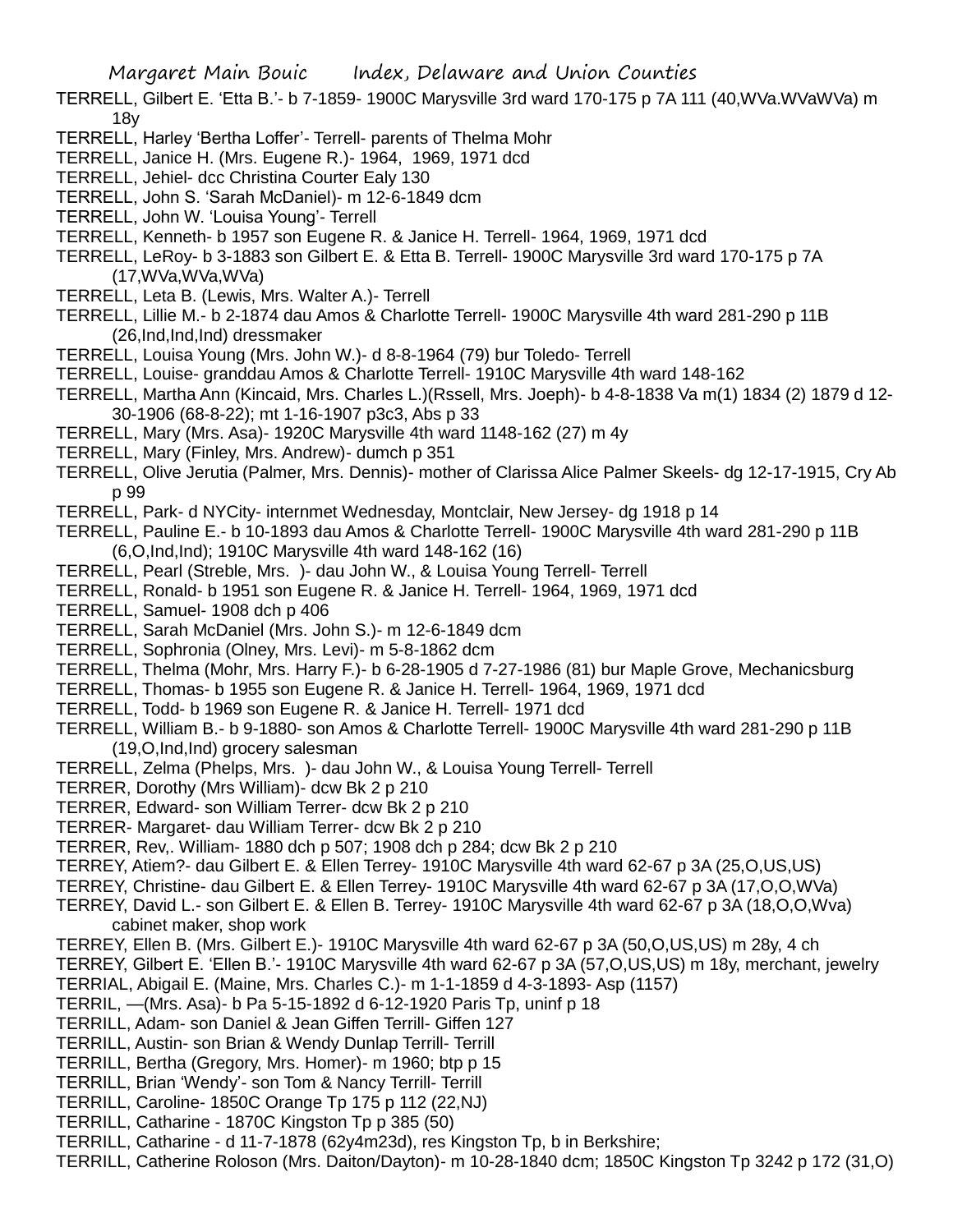- TERRILL, Charlotte- dau John & Julia Terrill- 1850C Kingston tp 3193 p 170 (4,O) 1870C Kingston Tp p 385  $(24^*)$
- TERRILL, Clemme-b 9-1889 dau Dytha Terrill- 1900C Jerome Tp Plain Cith 63-68 (10,O,O,O)
- TERRILL, Cornelia K. (Adams, Mrs. Ranson)- m 5-14-1843 dcm
- TERRILL, Corporal Dalton M.- Powell p 4; Berkshire Cem
- TERRILL, Daniel- 1880 dch p 571; 1908 dch p 462
- TERRILL, Daniel 'Jean/Jane Giffen'- Giffen (12)
- TERRILL, Daniel- son Daniel & Jean Giffen Terrill- Giffen 129
- TERRILL, Dayton/Daiton M. 'Catherine Roloson' m 10-28-1840 dcm- 1908 dch p 406; hadc p 32, (1849 Kingston Tp), 95 (Brown Tp); dcw Bk4 p 224(25) witness; 1850C Kingston Tp 3242 p 172 (32,NJ);
- TERRILL, Data M.- ch D. M. & Catherine Roloson Terrill- 1850C Kingston Tp 3242 p 172 (4,O)
- TERRILL, D. W. d 3-4-1888 (69y11m) res Kingston Tp, dcdeaths;
- TERRILL, Dytha- b 4-1852 1900C Jerome Tp,Plain City 63-68 (48,O,Ky,Md) wid, 6 ch
- TERRILL, ---- b 9-1885 son Dytha Terrell- 1900C Jerome Tp Plain Cith 63-68 (14,O,O,O)
- TERRILL, Elizabeth- dau Daniel & Jean Giffen Terrill- Giffen 121
- TERRILL, Elizabeth W. (Roloson, Mrs. Joel)- m 3-28-1839 dcm; dcq Mary Josephine Sackett Amrhein 11
- TERRILL, Esther (Jagger, Mrs. Jeremiah)- Pabst Pion II p 240
- TERRILL, Fidelia J.-dau D. M. & Catherine Roloson Terrill- 1850C Kingston Tp 3242 p 172 (9,O)
- TERRILL, George W. 'Lorain'- 1850C Berlin Tp 2051 p 124 (70,Conn)
- TERRILL, Jane- uca p 87
- TERRILL, Jane- dau Daniel & Jean Giffen Terrill- Giffen 124
- TERRILL, Jean /Jane Giffen- b 1770 d 1849 dau Robert & Mary Bane Giffen- Giffen 12
- TERRILL, Jehiel- dcw Bk 2 p 385
- TERRILL, Jeremiah 'Martha Hemphill'- b 1814 d 1903 son Daniel & Jean Giffen Terrill- Giffen 12(10)
- TERRILL, John R.- heir of Jehiel Terrill- dcw Bk 2 p 385
- TERRILL, John R. 'Julia'- m 5-18-1843 dcm; 1850C Kingston Tp 3193 p 170 (38,Pa); hadc p 32 (1849 Kingston Tp)
- TERRILL, John S.- 1850C Orange Tp 175 p 112 (28,Va)
- TERRILL, Julia (Mrs. John)- m 5-18-1843 dau Julia Myers- 1850C Kingston Tp 3193 p 170 (30,Pa)
- TERRILL, Logan Matthew- d 9-23-1998 Hale Cem- infant son of Brian & WendyTerrill- Terrill
- TERRILL, Loraine (Mrs. George W.)- 1850C Berlin Tp 2051 p 124 (65,Conn)
- TERRILL, Lovina A. (Carr, Mrs. Charles)- m 12-28-1897 ucm (Hearl)
- TERRILL, Lucy (Harris, Mrs. John)- 1915 uch p 842
- TERRILL, Margaret- dau Daniel & Jean Giffen Terrill- Giffen 125
- TERRILL, Martha Hemphill (Mrs. Jeremiah)- Giffen (12(10))
- TERRILL, Mary- dau Daniel & Jean Giffen Terrill- Giffen 121
- TERRILL, Mary L. (Finley, Mrs. Andrew)- m 3-26-1828 d 12-9-1886 dg 12-17-1886 Cry Ab p 145
- TERRILL, Minerva- b 6-22-1825 Berkshire Cem, Powell p 10
- TERRILL, Nannie S. (Hodkins, Mrs. Charles)- m 12-31-1874 ucm 562(Hearl); mt 3 p 6
- TERRILL, Nancy (Mrs. Tom)- Terrill
- TERRILL, Phidelia 1870C Kingston Tp p 385 (38)
- TERRILL, Rebecca- dau Daniel & Jean Giffen Terrill- Giffen 122
- TERRILL, Richard- son Richard Terrill- Terrill- engaged to Barbara Lavender
- TERRILL, Robert- son Daniel & Jean Giffen Terrill- Giffen 127
- TERRILL, Rose Grady (Mrs. )- d 1-28-1892 (82) Oak Grove Cem
- TERRILL, Ruth- dau Daniel & Jean Giffen Terrill- Giffen 126
- TERRILL, Sarah- 1850C Orange Tp 1751 p 112 (19,NJ)
- TERRILL, Sophia- dau John & Julia Terrill- 1850C Kingston Tp 3193 p 170 (3,O)
- TERRILL, Sophronia- dau Melvin F. & Alice Marie Rice Tennery- 1969 dcd
- TERRILL, Tom 'Nancy'- Terrill
- TERRILL, Troy M.- son Dytha Terrill- b 4-1887; 1900C Jerome Tp Plain City 63-68 (12,O,O,O)
- TERRILL, Wendy Dunlap (Mrs. Brian)- dau Danny & Anna Dunlap- Terrill
- TERRILL, William- son Daniel & Jean Giffen Terrill- Giffen 12(11)
- TERRY, Adeline D. (Slack, Mrs. Leroy P.)- m 11-12-1865- dg 8-29-1911, Cry Ab p 61; obit Leroy
- TERRY, Adeline E. Higby (Mrs. George B.)- m 9-22-1842 dcm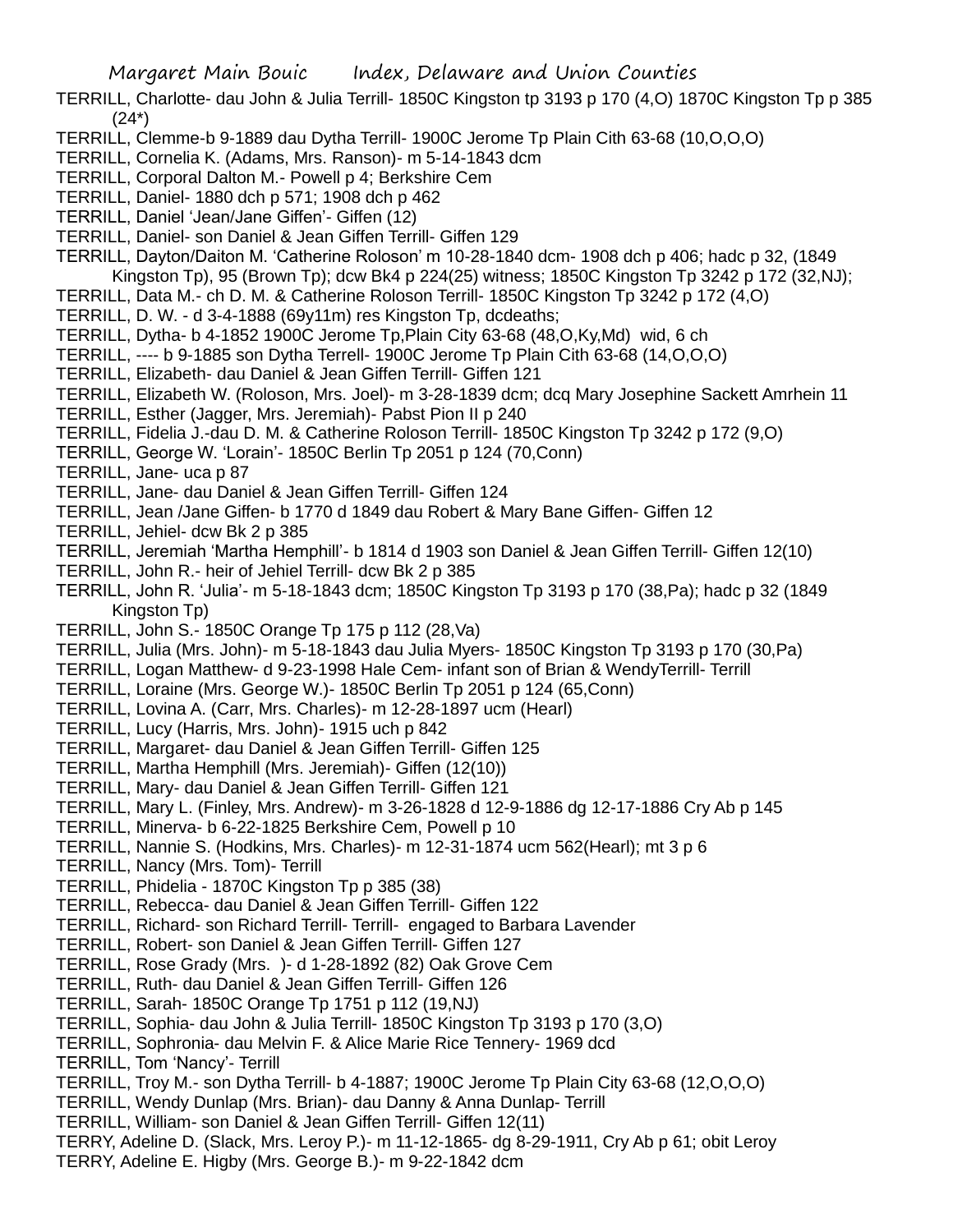- TERRY, Agnes (Mrs. Sibertis)- 1880 Jackson Tp 1 p 26 (25,NY,Eng,NY)
- TERRY, Albert Fay 'Daisy Alden'- 1915 uch p 1064
- TERRY, Alice (Mrs. Dunbar)- Terry
- TERRY, Alice Omrs. Frank L.)- Terry
- TERRY, Amelia J. Brown (Reeder, Mrs. Christian)(Bodine, Mrs. Abram) (Mrs. Thomas J.)- dau Jacob & Charlotte Hawn.McNeir Brown- W Brown II p 150, VI p 763; 1985 uch p 20
- TERRY, Amy Kathleen Neuharth (Mrs. Tom)- b 3-2-1954 d 1-24-1996 (41) bur Rapid City , S. D.- dau Raymond & Lorine Hauck Newharth- Terry
- TERRY, Andrew Jr. 'Carol L. Fleming' 'Hazel'- Terry
- TERRY, Andrew 'Hattie Fuller'- d Saturday, Texas- dg 12-3-1884 Cry Ab p 102
- TERRY, Andrew R., Sr.'Sonia M.'- b 9-7-1915 d 1-24-1988 (72)
- TERRY, Andrew R- son Andrew R. Terry, Sr.- Terry
- TERRY, Anna Laura Van Sickle (Mrs. Isaac Lee)(Mrs. William)- b 2-21-1883 m(1) 11-3-1900 (2) 8-20-1919 d 3- 30-1961 Oak Grove Cem- dau Henry & Mary Van Sickle- Terry
- TERRY, Arnold 'Zella'- m 8-30-1922 d 6-30-1979 (76) Green Mound Cem- son Isaac Lee & Anna Laura Van Sickle Terry- Terry; 1969 dcd
- TERRY, Augustine 'Elizabeth'- Nash p 237
- TERRY, Balaam M. 'Minnie Belle Collins'- b 1869 d 1929 Milford Cem, Un Al p 70
- TERRY, Barbara (Emerick, Mrs. James)- dau James Frank & Ruth Terry- Terry
- TERRY, Barbara (Mrs. Fred J.)- 1971, 1980 dcd
- TERRY, Barbara (Russell, Mrs. )- dau James A. Terry- Terry
- TERRY, Brandy- dau Richard J. & Margrette Beasley Terry- Terry
- TERRY, Carol L. Fleming (Mrs. Andrew)- d 3-26-1981 (40) Oak Grove Cem,- sister Cyrus Fleming, Jr.- Terry; Fleming
- TERRY, Cathy (Sweigart, Mrs. )- dau Clyde L. & Shirley Terry- Terry
- TERRY, Charles Henry 'Ruth'- d 8-7-1974 (44) Fairview Mem. Pk- son Frank & Florence E. Richards Terry-Terry; 1961 dcd
- TERRY, Charles H.,Jr.- son Charles Henry & Ruth Terry- Terry; 1961 (5) dcd
- TERRY, Cheryl (Mrs. Rick)- Terry
- TERRY, Christy/Christina- b 1979/6 ch Richard A. & Mary K.Terry- 1981, 1983, 1991 ucd
- TERRY, Cinda Lee- b 1955 dau George M. & Shirley A. Terry- Terry; 1961, 1964, 1969, 1971 dcd
- TERRY, Clyde L. 'Shirley'- b 6-5-1930 Tenn.d 9-25-1993 (63) Marlborough Cem son Edward & Rose Hendron Terry- Terry
- TERRY, Connie (Haag, Mrs. )- dau Clyde L. & Shirley Terry- Terry
- TERRY, Cuba M. Peyton (Mrs. )- b 10-31-1899 d 3-25-1982- Claibourne Cem p 55- sister Eugene Peyton-Terry; 1975, 1977, 1979, 1981 ucd
- TERRY, Cyndi/ Cynthia Kiel (Hals, Mrs. ) (Bradford, Mrs. )- dau Andrew & Carol L. Fleming Terry- Terry
- TERRY, Daisy Alden (Mrs. Albert Fay- dau Uriah Stotts & Mattie Apple Alden- 1915 uch p 1068
- TERRY, Dale- son J. Arnold & Zella Irene Link Terry- Terry; 1971 ucd
- TERRY, ----Chapman (Mrs. Dale)- dau Dallas & Irma Pfleider Chapman- Chapman
- TERRY, Dan 'Elizabeth' parents of Matthew Lee Terry
- TERRY, Danielle- dau Andrew & Carol L. Fleming Terry- Terry
- TERRY, Danny- b 1963 son Fred J. & Barbara J. Terry- 1971, 1980 dcd
- TERRY, Darrin- son Richard J. & Margretta Beasley Terry- Terry
- TERRY, David- son Thomas & SarahTerry- Pabst p 8 p 86
- TERRY, David 'Elizabeth Brimhall'- Terry- parents of Zachary
- TERRY, Dennis- son Clyde L. & Shirley Terry- Terry
- TERRY, Diana (Jeffers, Mrs. )- dau Charles Henry & Ruth Terry- Terry; 1961 (6) dcd
- TERRY, Don- son J. Arnold & Zella Irene Link Terry- Terry
- TERRY, Don- b 1959 son Frank & Sue Terry- 1973 ucd
- TERRY, Dunbar 'Alice'- brother Edgar Terry, Jr- Terry
- TERRY, Edgar , Jr.- b 3-20-1917 Va d 12-24-1999 (82) Johnstown, Oak Grove Cem- son Thomas E. & Margaret Thomas Terry- - Terry
- TERRY, Edward 'Rosetta'- b 1805 d 1866 Westfield Cem- Powell p 363
- TERRY, Eldon- son J. Arnold & Zella Irene Link Terry- Terry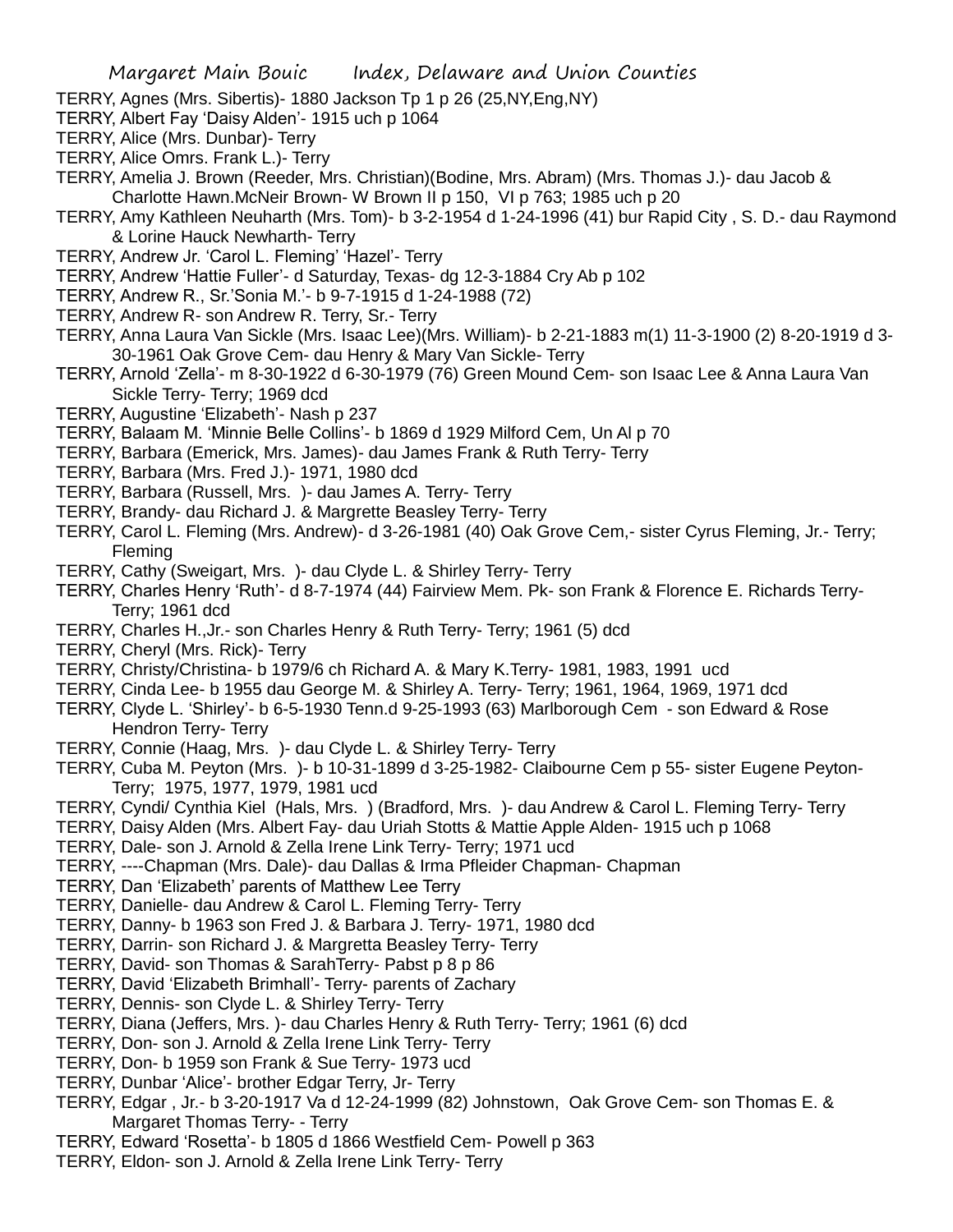- TERRY, Elizabeth (Mrs. Augustine)- granddau William & Isabella Pearce- Nash p 237
- TERRY, Elizabeth Brimhall (Mrs. David)- parents of Zachary- Terry
- TERRY, Elizabeth (Mrs. Dan)- parents of Matthew Lee- Terry
- TERRY, Ellen- dau Frank & Florence E. Richards Terry- Terry
- TERRY, Elsie (Anderson, Mrs. )- dau J. Arnold & Zella Irene Link Terry- Terry
- TERRY, Erin M.- dauj Tom & Amy Kahtleen Neuharth Terry- Terry
- TERRY, Esther (Pierce, Mrs. )- dau J. Arnold & Zella Irene Link Terry- Terry
- TERRY, Ethel V. (Shaw, Mrs. )(Mrs. )- d 3-10-1972 (76) Oak Grove Cem- Terry
- TERRY, Florence E. Richards (Mrs. Frank )- b 9-29-1908 d 5-23-1992 (83) Oak Grove Cem- dau John & Margaret Payne Richards- Terry
- TERRY, Frank 'Alice'- d 7-18-2004 (77) Fla. bur Eustis, Fla- son J. Arnold & Zella Irene Link Terry- Terry
- TERRY, Frank M. 'Florence E. Richards'- d 1948- Thomas
- TERRY, Frank 'Sue'- son Richard J. & Margretta Beasley Terry- Terry; 1973 ucd
- TERRY, Fred- son James A. Terry- Terry
- TERRY, Fred J. 'Barbara J.'- 1971 ucd
- TERRY, Gail Newton 'Opal Underwood'- b 10-30-1899 d 6-27-1967 Milford Cem, Un Al p 51- son Balaam & Minnie Belle Collins Terry; Ohio Tec 4. 512 QM Truck Regt WWII- Terry;
- TERRY, Garland- son James & Rose Terry- Terry
- TERRY, Geneva (Richardson, Mrs. Randall)- dau William & Anna Laura Van Sickle Terry- Terry
- TERRY, George- Marysville p 21
- TERRY, George- 1910C Marysville 20-20 p 1A (24,O,o,O) boarder, mail carrier
- TERRY, George B. 'Adeline E. Higby'- m 9-22-1842 dcm
- TERRY, George B.- Westfield Cem, Powell p 363
- TERRY, George- son Frank M. & Florence Richards Terry- Terry
- TERRY, Grant 'Jody'- Terry- parents of Kaitlin Elizabeth
- TERRY, George M. 'Shirley A.'- son Florence Miller- 1961, 1964, 1969, 1971, 1980 dcd
- TERRY, George V.- 1915 uch p 539
- TERRY, Gracy A.- b ca 1877 dau Thomas J. & Amelia J. Brown Terry- WBrown VI p 762
- TERRY, Grant- b 1965 son Keith H. & Judy A. Terry- 1971 dcd
- TERRY, Hailey Paige- b 4-24-1988 dau Bob & Kathy Terry- Terry
- TERRY, Hanley Lois 'Mildred'- b Wva m 1930 d 9-8-1960 (51) Oak Grove Cem- son James & Rose Terry- Terry
- TERRY, Harold- son J. Arnold & Zella Irene Link Terry- Terry
- TERRY, Harriett (Fairchild, Mrs. )- dau Frank M. & Florence Richards Terry- Terry
- TERRY, Hattie Fuller (Mrs. Andrew)- dau Carter Fuller- dg 12-3-1884 Cry Ab p 102
- TERRY, Hazel (Mrs. Andrew, Jr.) 2nd wife- Terry
- TERRY, Hilda (Caldwell, Mrs. )- sister Andrew R. Terry, Sr.- Terry
- TERRY, Isaac Lee- Anna Laura Van Sickle'- m 11-3-1900 d 3-20-1904- Terry
- TERRY, Ivor- son J. Arnold & Zella Irene Link Terry- Terry
- TERRY, Jacob- dcw Bk 4 p 42(6) witness
- TERRY, Jacqueline (Meadows, Mrs. Denver)- dau James Frank & Ruth Terry- Terry
- TERRY, James- 1971 dcd
- TERRY, James,Jr.- son James Frank & Ruth Terry- Terry
- TERRY, James 1870C Oxford Tp p 442 (69\*) TERRY, James- hadc p 58 (Westfield)
- TERRY, James A.- d 6-13-1977 (64) Oak Grove Cem- son Mrs. Mary Miller- Terry
- TERRY, James Frank 'Ruth D.'- d 2-24-1973 (71) Green Mound Cem, Kilbourne- son Isaac Lee & Anna Laura Van Sickle Terry- 1969 dcd
- TERRY, James Henry- d 1956-son Hanley L. & Mildred Myredith Henry Terry- Terry
- TERRY, James 'Roana'- d 4-12-1880 (79-3-15) Westfield Cem- Powell p 363 1870C Oxford Tp p 442 (64)
- TERRY, James 'Rose B'- d 4-11-1963 (82) Oak Grove Cem- Terry; 1961, 1969, 1980 dcd
- TERRY, Janet- b 1961 dau Sam E. & Margaret M. Terry- 1971, 1973 ucd
- TERRY, Janice M. (Mrs. Robert E., Sr)- Terry; 1969 dcd
- TERRY, Jeduthun- son Thomas & Sarah Terry- Pabst 8 p 86
- TERRY, Jeffrey- b 1959 son George M. & Shirley A. Terry- 1961, 1964, 1969, 1971, 1980 dcd
- TERRY, Jeremiah- son Thomas & Sarah Terry- Pabst 8 p 86
- TERRY, J. F., Mrs. and Mrs.- Sunbury p 144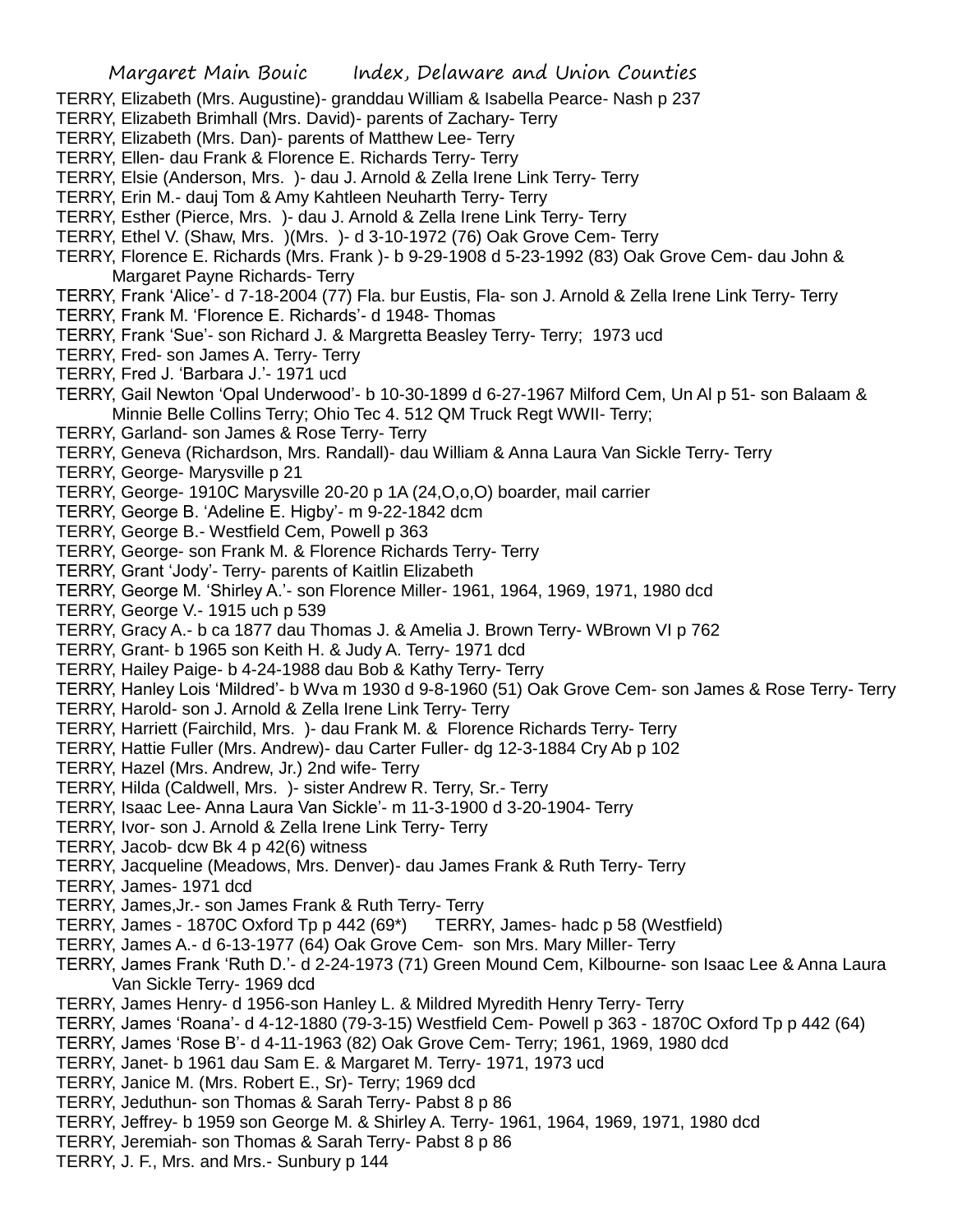- TERRY. Jody (Mrs. Grant)- Terry- parents of Kaitlin Elizabeth
- TERRY, Joey- b 1970 son Fred J. & Barbara J. Terry- 1971, 1980 dcd
- TERRY, Dr. John- Riverside Medical Building- 1985 uch p 147
- TERRY, John H. 'Mae'- 1959 ucd
- TERRY, John P,- son Thomas & Sarah Terry- Pabst 8 p 86
- TERRY, Joseph- hmp p 144, 145
- TERRY, Judy A. (Mrs. Keith H.) 1971 dcd
- TERRY, Julia- b 1965 dau Robert E. & Janice M. Terry- 1969 dcd
- TERRY, June (McKitrick, Mrs. Keith Gawain)- McKitrick p 213
- TERRY. Kaitlin Elizabeth- b 7-15-1999 dau Grant & Jody Terry- Terry
- TERRY, Kandie (Bachelor, Mrs. John)- m 1-2-1966- dau Frank L. & Alice Terry- Terry
- TERRY, Katheryn A. McNamara (Mrs. Philip E.)- m 12-27-1075 dau Harold C. McNamara- Terry; 1980 dcd
- TERRY, Kathy (Mrs. Bob)- Terry- parents of Hailey Paige
- TERRY, Keith H. 'Judy A.''Reanna'- son Hanley Lois & Mildred Myredith Henry. Terry- Terry; 1961, 1964, 1969, 1971, 1980 dcd
- TERRY, Laurie Ann (LeMaster, Mrs. Chris David)- b 1967 m 6-24-1989 dau George M. & Shirley A. Terry-1971, 1980 dcd
- TERRY, Laura Ann Welsh (Mrs. Robert E. Jr.)- m 5-15-1982- dau David H. Welsh- Terry
- TERRY, Leonard- son Edward & Rose Hendron Terry- Terry
- TERRY, Libby (Stidam, Mrs. Dale)- dau Richard J. & Margrette Beasley Terry- Terry
- TERRY, Linda (Stiles, Mrs. )- b 1957 dau Frank & Sue/Alice Terry- Terry; 1973 ucd
- TERRY, Lisa- dau Thomas & Terri Terry- 1980 dcd
- TERRY, Lisa (Cromwell, Mrs. Blake)- dau Thomas S. & Susan Vanarsdale Terry- Terry
- TERRY, Lois Jean (Weiser, Mrs. John Wesley)- b 8-23-1936 m 6-17-1954- dau Hanley Lois & Mildred Myredith Terry- Terry; Weiser p 289
- TERRY, —(Ladd, Mrs. Paul)- dau Hanley Lois & Mildred Terry- Terry
- TERRY, Loretta- dau John H. & Mas Terry- 1959 (15) ucd
- TERRY, Lori- b 1957 dau Fred J. & Babara J. Terry- 1971 dcd
- TERRY, Mae (Mrs. John H.)- 1959 ucd
- TERRY, Marcy R. Burgie (Mrs. P. J.)- m 6-17-2000- dau Rev. Richard & Arlene Burgie- Terry
- TERRY, Margaret J. (Mrs. Sam E.)- 1971, 1973 ucd
- TERRY, Margaret Thomas (Mrs. Thomas E.)- Terry
- TERRY, Margrette Beasley (Mrs. Richard J.)- Terry
- TERRY, Marilyn (Beattie, Mrs. )- dau Edgar & Nellie Saxton Terry, Jr.- Terry
- TERRY, Mary- b 1965 dau Fred J. & Barbara J. Terry- 1971, 1980 dcd
- TERRY, Mary K.(Mrs. Richard)- Terry; 1981, 1983, 1991 ucd
- TERRY, Mary (Vaughn, Mrs. James)- m 6-28-1812 onwq I
- TERRY, Mary (Clark, Mrs. )- dau Frank M. & Florence Richards Terry- Terry
- TERRY, Matthew Lee- b 4-14-1995 son Dan & Elizabeth Terry- Terry
- TERRY, Mel/Melonie- b 1980 ch Richard & Mary Terry- 1981, 1983 ucd
- TERRY, Melissa Ann- d 3-19-1982 (5 ½ m) -St. Mary's Cem- dau Philip E. & Katheryn A. McNamara Terry-**Terry**
- TERRY, Melonie- b 1980 dau Richard A. & Mary K. Terry- 1991 ucd
- TERRY, Michael- d 9-2-1978 Green Mound Cem- son Charles Henry & Ruth Terry- Terry; 1961 (3) dcd
- TERRY, Michelle Rae- b 12- 30- 1969 d 8-28-1997 (27) dau Andrew, Jr. & Carol L. Fleming Terry- Terry
- TERRY, Mildred Myredith Henry (Mrs. Hanl(e)y L. )- b 12-25-1911 WVa d 7-9-2000 (88) Oak Grove Cem- dau Hushel & Verna Nibert Henry- Terry; 1961, 1964, 1969, 1971, 1980 dcd
- TERRY, Milo 'Nettie'- 1880C Taylor Tp 245-248 p 24 (22,O,O,O)
- TERRY, Minnie Belle (Mrs. Balam M.)- b 1882 d 1951 Milford Cem, Un Al p 70; Terry
- TERRY, Mozelle (Edstam, Mrs. )- sister Edgar Terry, Jr.- Terry
- TERRY, Nancy Jo (Straughan, Mrs. )- dau Andrew R. Terry, Sr.- Terry
- TERRY, Nellie S. (Mrs. T. Edgar, Jr.)- d 11-23-1985 (71) Oak Grove Cem- Terry
- TERRY, Nettie (Mrs. Milo)- 1880C Taylor Tp 245-248 p 24 (22,O,O,O)
- TERRY, Opal Underwood (Mrs. Gail Newton)- b 4-14-1905 d 6-15-1987 (82) Milford Center Cem- dau Thomas & Octavia Miles Underwood- Terry; 1971, 1973, 1975, 1977, 1979,. 1981, 1983 ucd,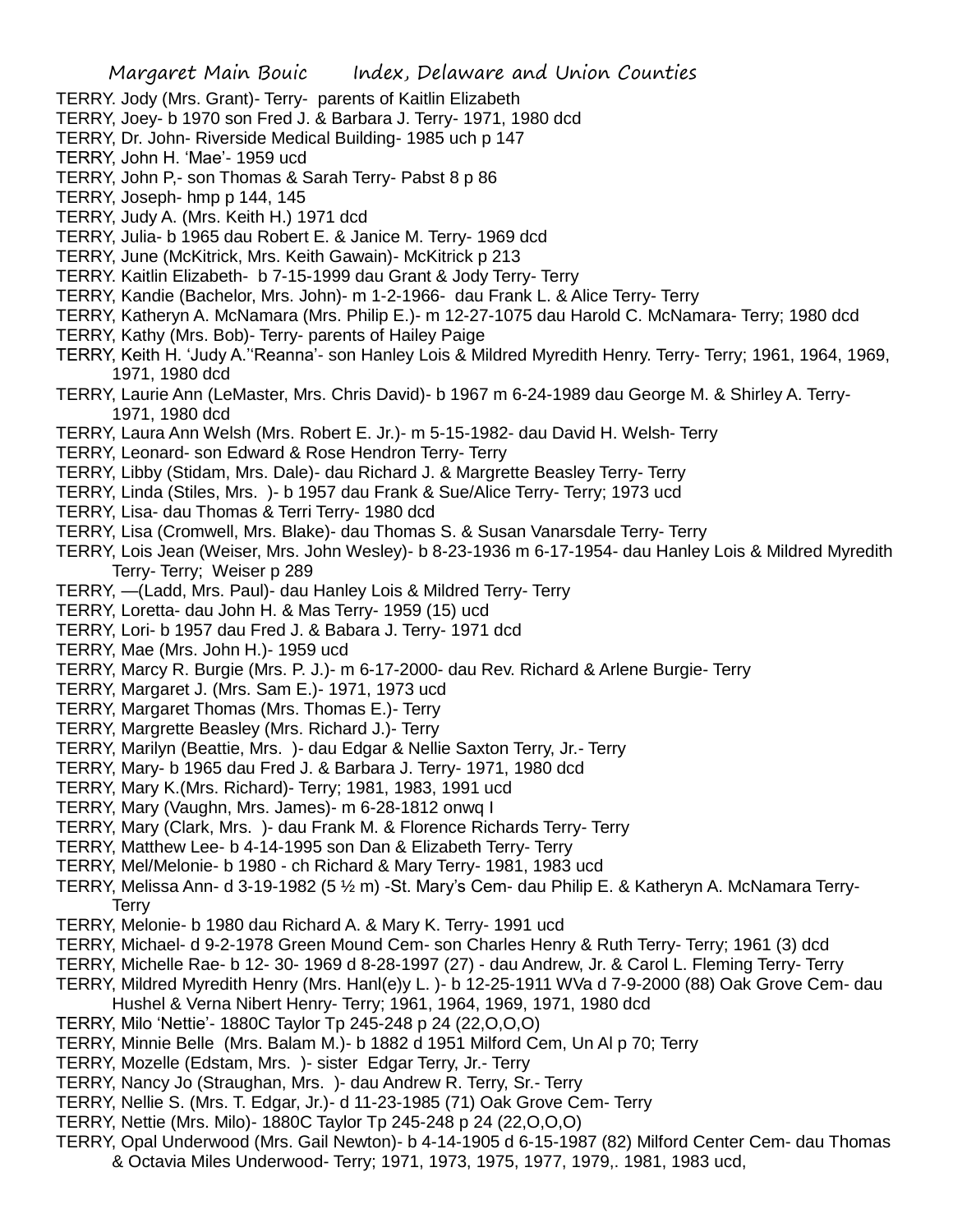TERRY, O. S.- 1880 dch p 295

- TERRY, Pamela- b 1956 dau Sam E. & Margaret M. Terry- 1971, 1973 ucd
- TERRY, Patrice Elaine (Hoffman, Mrs. Michael)- b 6-25-1958 m 8-8-1976 d 9-15-1996 (38) Maskill Cem- dau Richard J. & Margrette Beasley Terry- Terry
- TERRY, Patrick, 1910C Union Tp 6-6 (75,Irel,Irel,Irel)
- TERRY, Patty- b 1965 dau Sam E. & Margaret M. Terry- 1971, 1973 ucd
- TERRY, Paul- son J. Arnold & Zella Irene Link Terry- Terry
- TERRY. Paul- son Frank L. & Alice Terry- Terry
- TERRY, Phil, Jr.- b 1977 son Philip E. & Katheryn A. McNamara Terry- 1980 dcd
- TERRY, Philip E. 'Katheryn A. McNamara'- m 12-27-1975 son T. Edgar, Jr. & Nellie Saxton Terry- Terry; 1980 dcd
- TERRY, P. J. 'Marcy R. Burgie'- m 6-17-2000 son Phil & Katie Terry- Terry
- TERRY, Richard John 'Ellen'- b 9-2-1928 d 5-15-1991 (63) Ala. son Frank M. & Florence Richards Terry- Terry
- TERRY, Richard J. 'Margrette Beasley'- son Florence Elizabeth Terry- Terry
- TERRY, Richard 'Mary'- d 1991 son Frank & Florence E, Richards Terry- Terry; 1981, 1983, 1991 ucd
- TERRY, Richard 'Mary'- son Richard J. & Margretta Beasley Terry- Terry
- TERRY, Rick 'Cheryl;- son Thomas S. & Susan Vanarsdale Terry- Terry
- TERRY, Roane (Mrs. James)- d 8-10-1895 (89y3d) Westfield Cem- Powell p 363
- TERRY, Robert- son Clyde L. & Shirley Terry- Terry
- TERRY, Robert E. 'Janice M.;- Terry; 1969 dcd
- TERRY, Robert E. Jr. 'Laura Ann Welsh'- b 1962 m 5-15-1982- son Robert E. & Janice M. Terry- Terry, parents of Tenille Marie- 1969 dcd; engaged to Kathryn J. Foster
- TERRY, Bob 'Kathy'- Terry- parents of Hailey Paige
- TERRY, Rose B. (Mrs. James)- d 12-2-1974 (88) Oak Grove Cem- Terry; 1961 dcd
- TERRY, Rosetta (Mrs. Edward)- b 1822 d 1897 Westfield Cem- Powell p 383
- TERRY, Rosie- Pabst p 1 p 70
- TERRY, Ruth (Mrs. Charles Henry)- Terry; 1961 dcd
- TERRY, Dorothea Ruth (Mrs. James Frank)- d 5-24-1974 (73) Green Mound Cem; Terry; 1969 dcd
- TERRY, Sam E. 'Margaret M."- 1971, 1973 ucd
- TERRY, Sam, Jr.- b 1959 son Sam E. & Margaret M. Terry- 1971, 1973 ucd
- TERRY, Sam Lees- 1975,. 1977 ucd
- TERRY, Sandra (Eckman, Mrs. )- dau J. Arnold & Zella Irene Link Terry- Terry
- TERRY, Sarah (Mrs. Thomas)- Pabst p 8 p 86
- TERRY, Shirley A. (Mrs. George M.)- 1961, 1964, 1969, 1971, 1980 dcd
- TERRY, Shirley (Mrs. Clyde L.)- Terry
- TERRY, Shirley (Cain, Mrs. )- dau James A. Terry- Terry
- TERRY, Sibertes?'Agnes'- 1880C Jackson Tp 1 p 26 (25,Vt,Vt,NY)
- TERRY, Sue (Mrs. Frank)- Terry; 1973 ucd
- TERRY, Susan Vanarsdale (Mrs. Thomas S.)- d 6-1996- Terry
- TERRY, Sylvester- hadc p 58 (Westfield)
- TERRY, Tenille Marie- b 11-5-1982 dau Robert & Laura Welsh, Jr.- Terry
- TERRY, ----(Terrell, Mrs. Grady)- sister James Terry- Terry
- TERRY, Teresa M. (Terrell, Mrs. )- du Andew R. Terry Sr.- Terry
- TERRY, Terri (Mrs. Thomas)- 1980 dcd
- TERRY, Thomas 'Terri'- son Charles Henry & Ruth Terry- Terry; 1961, 1980 dcd
- TERRY, Thomas E. 'Margaret Thomas'- Terry
- TERRY, Thomas- b 1968 son Fred J. & Barbara J. Terry- 1971, 1980 dcd
- TERRY, Thomas J. 'Amelia Jane Brown'- W./ Brown II p 150. VI p 763; 1985 uch p 20
- TERRY, Thomas S.'Susan Vanarsdale'- b 6-22-1943 Newark d 4-28-2002 (58) bur Johnstown- son Edgar Jr. & Nellie Saxton Terry- Terry
- TERRY, Thomas 'Sarah'- Pabst p 8 p 86
- TERRY, Tom 'Amy Kathleen Neuharth'- Terry; parents of Erin M.
- TERRY, Tracy- dau Richard J. & Margretta Beasley Terry- Terry
- TERRY, Vinal- son S. Arnold & Zella Irene Terry- Terry
- TERRY, Wanda- d 8-4-1988 (81) bur Bedford Ind.- sister Norma Minthorn- Terry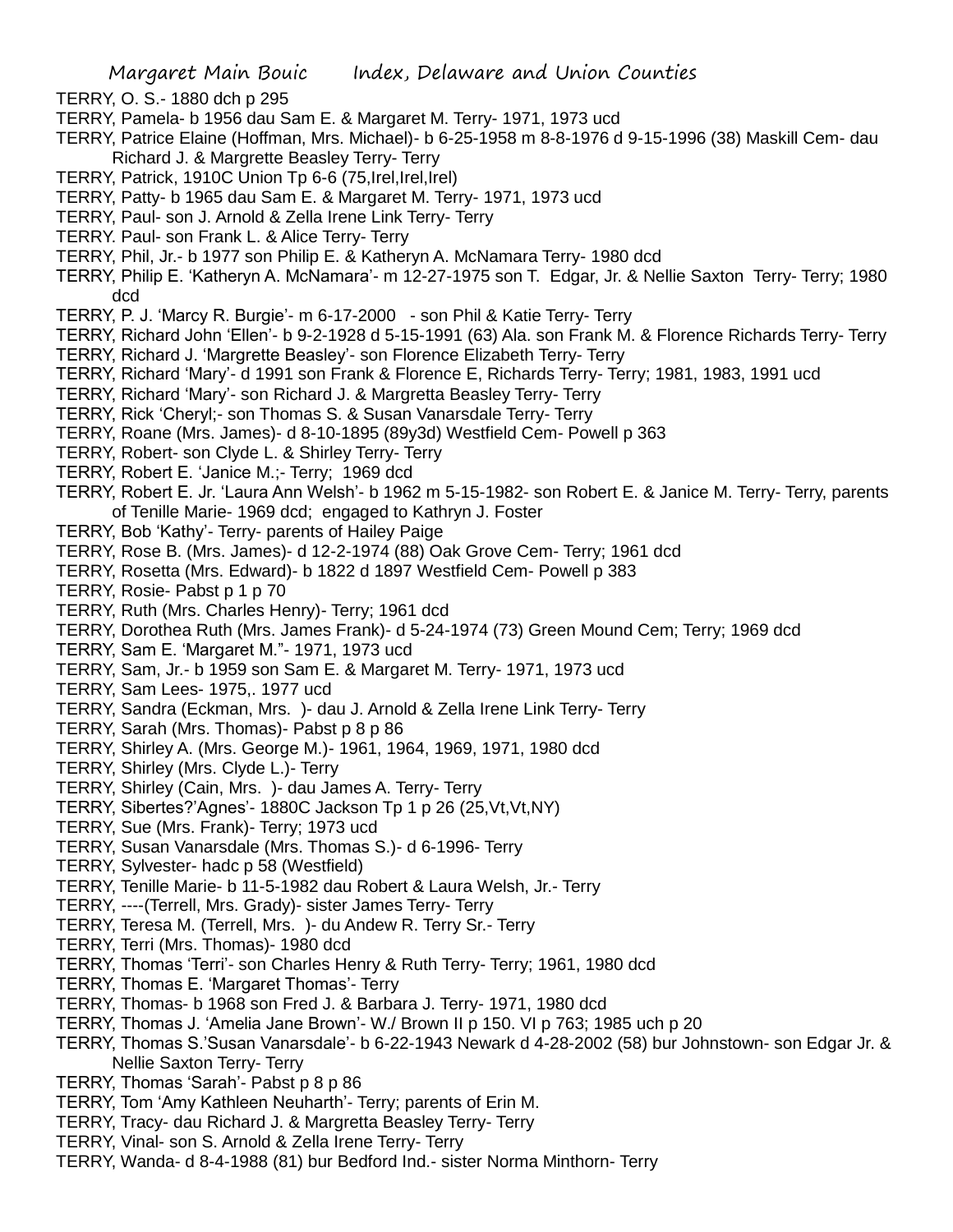Margaret Main Bouic Index, Delaware and Union Counties TERRY, Wanda (Cochran, Mrs. )- dau Frank M. & Florence Richards Terry- Terry TERRY, W. H. (Mrs. )- dau Thomas D. Thomson- dg 1-24-1908, Cry Ab p 101 TERRY, William 'Anna Laura Van Sickle'- m 8-20-1919 d 7-22-1949- Terry TERRY, Wilma (Radd, Mrs. )- dau Hanley LK. & Mildred Myredith Henry Terry- Terry TERRY, W. R.- Pabst p 1 p 137 TERRY, Zachary- b 8-3-1992 son David & Elizabeth Brimhall Terry- Terry TERRY, Zella Irene (Mrs S. Arnold)- b 1902 m 8-30-1922 d 11-29-1991 (89) Fla Green Mound Cem- Terry TERRYMAN, Daniel- 1971 ucd. TERTS, Evline- dau James & Jessie Terts- 1870C Liberty Tp 154 p 19 (2,O) TERTS, James 'Jessie'- 1870C Liberty Tp 154 p 19 (25,O) TERTS, Jessie (Mrs. James)- 1870C Liberty Tp Un Co 154 p 19 (32,O) TERZIS, Anthony J. 'Dawn A.'-- 1979, 1971, 1983, 1991 ucd TERZIS, Christopher- b 1979 son Anthony J. & Dawn A. Terzis- 1979, 1983, 1991 ucd TERZIS, Dawn A. (Mrs. Anthony J.)- 1979, 1983, 1991 ucd TERZIS, Melissa- b 1976 dau Anthony J. & Dawn A. Terzis- 1979, 1983, 1991 ucd TESKE, H. W.- teacher St. Paul's school 1928-1942- 1985 uch p 138, 163 TESMER, Michael G.- son dale Tesmer- Tesmer- engaged to Kathleen Wilson dau Gene Wilson TEST, Sarah (Travis, Mrs. John)- Powell p 317 TESTA, Danna (Mrs. Steven J.)- 1980 dcd TESTA, Steven J. 'Danna'- 1980 dcd TESTER, Earl A. 'Nancy'- Tester TESTER, Elizabeth "Betty"- (Rupert, Mrs. Norman E.)- m 6-23-1946- Tester TESTER, Leroy R.- b 4-12-1928 d 6-3-1987 (59) Dublin Cem- son Earl A. & Nancy M Tuller Tester- Tester TESTER, Mary Jane (Perdue, Mrs. David)- dau Earl A. & Nancy Tuller Tester- Tester TESTER, Nancy Tuller (Mrs. Earl A.)- Tester TETER, Rev.- preached at Wesleyan church- dg 5-8-1891, Cry Ab p 56 TETER, Alice Winifred (Fulkroad, Mrs. Samuel Junior)- b 10-25-1925 m 3-4-1942- Weiser p 359 TETER, Erma Irene (Lenker, Mrs. Albert Ray)- b 8-27-1923- Weiser p 326 TETER, Rev. Henry A.- 1880 dch p 465; 1908 dch p 282 TETER, Shelva J. (Hesson, Mrs. Lawrence F., Jr.)- m 12-21-1965- Teter TETER, Susannah (Organ, Mrs. John)- 1883 uch V p 448 TETERS, David "Webb" 'Ethel E. Murrey'- Teters TETERS, David 'Wava '- son David & Ethel E. Murrey Teters- Teters TETERS, Douglas L.- b 1967- son Ward M. & Shirley Teters- Teters; 1973, 1975, 1977, 1979, 1991 ucd TETERS, Ethel E. Murrey (Mrs. David)- Teters TETERS, Mary (Mrs. Samuel)- d 5-3-1838 (90y4m) on McDonald stone; McDonald Cem, Milford Cem; Un Al p 80 TETERS, Marybelle A. Enos (Mrs.Ward M.)- m (2) 1-4-1997- Teters TETERS, Samuel "Mary'- d 10-6-1823 (90y) McDonald stone; McDonald Cem, - Un Al p 80 TETERS, Shirley (Mrs. Ward M.)- 1973, 1975, 1977, 1979, 1991 ucd TETERS, Ward M. 'Shirley''Marybelle A. Enos'- b 2-13-1939 m(2) 1-4-1997 d 11-18-2001- son David "Webb" & Ethel E. Murrey Teters- Teters; 1973, 1975, 1977, 1979, 1981, 1991 ucd TETERS, Wava (Mrs. David)- Teters TETHER, Bonnie- dau Dr. Edward & Esther Cody Tether- Cody TETHER, Dr. Edward 'Esther Cody'- Cosy TETHER, Edward- son Dr. Edward & Esther Cody Tether- Cody TETHER, Esther Cody (Mrs. Dr. Edward)- b 1912 d 11-3-1962 Oakdale II p 69 dau Walter & Inez Robinson Cody- Cody TETHER, Laurie- dau Dr. Edward & Esther Cody Tether- Cody TETLOW, Harriette (Simons, Mrs. George)- dau Harry E. Tetlow- Tetlow

- TETLOW, Harry E.- d 10-29-1981 (67) St. Joseph Cem, Columbus- Tetlow
- TETLOW, June (Hinty, Mrs. )- dau Harry E. Tetlow- Tetlow
- TETLOW, Margaret- sister Mary A. Elliott Brannan- mt 7-14-1897 p4c6 Abs p 23
- TETLOW, Marjorie (Johnston, Mrs. )- sister Harry E. Tetlow- Tetlow
- TETLOW, Rose (Hale, Mrs. Ray)- dau Harry E. Tetlow- Tetlow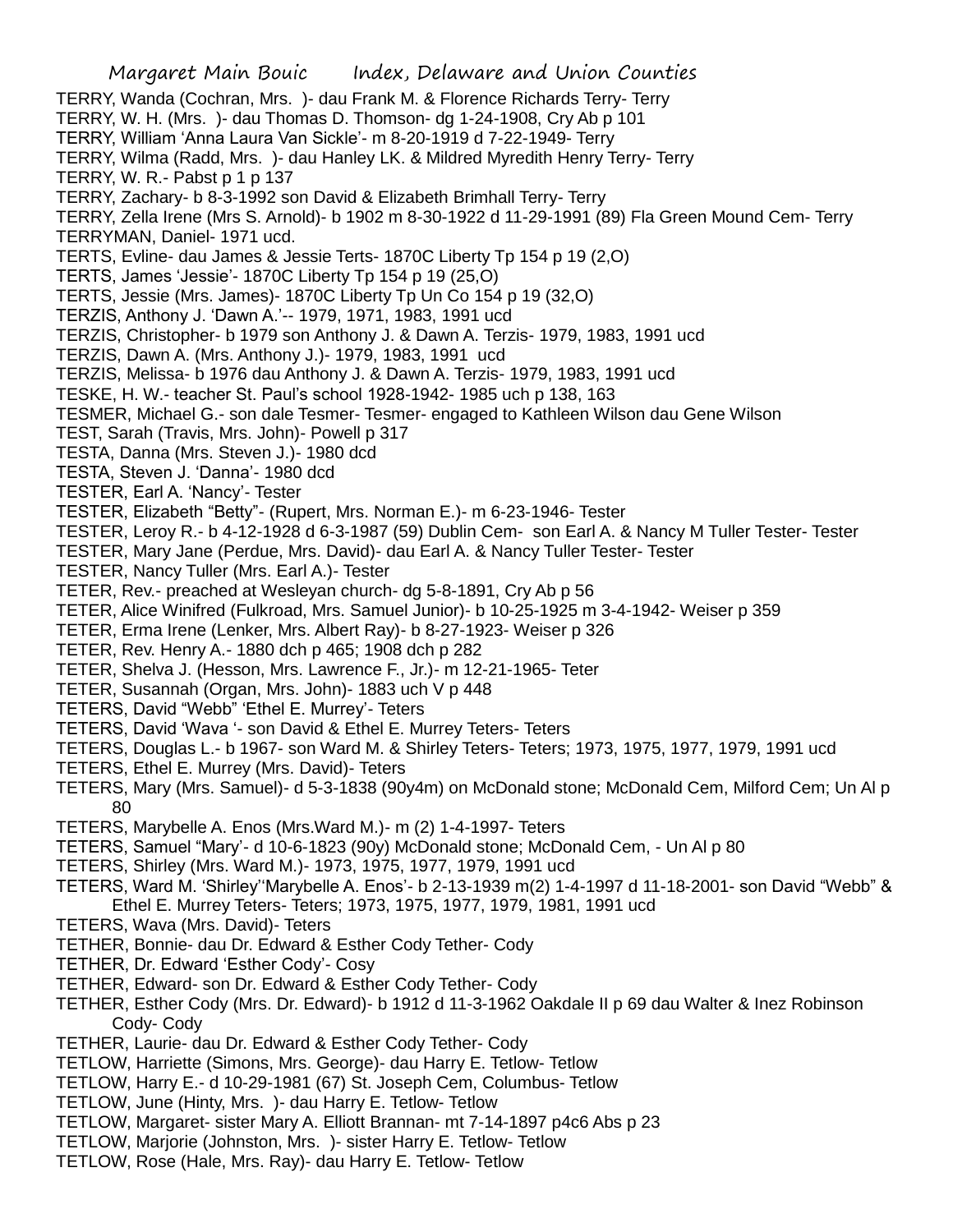- TETRICK, Harold 'Joan Goble'- b 2-4-1929 m 4-27-1953- Weiser p 698
- TETRICK, Joan Goble (Mrs. Harold)- b 12-26-1933 m 4-27-1953 dau Joe Kahle Goble & Hattie Curren Goble-Weiser p 698
- TETRICK, Kelly Kay- b 8-3-1955 dau Harold & Joan Goble Tetrick- Weiser p 698
- TETRICK, Terry- b 2-26-1954 ch Harold & Joan Goble Tetrick- Weiser p 698
- TETTUS, Dorothy Ruhlen (Mrs. Gotlieb)- m 3-24-1861 ucm 3163
- TETTUS, Gotlieb 'Dorothy Ruhlen'- m 3-24-1861 ucm 3163
- TETZ, Brooke Sullivan (Mrs. Dr,. David John)- Tetz
- TETZ, Dr. David John 'Brooke Sullivan'- b12-28-1953 NY d 1-20-1998 Colo. Buried Maine- son John & Verne Whitmore Tetz- Tetz
- TETZ, Donna T. (Kavo, Mrs. Edward E. )- dau John & Verna Whitmore Tetz- Tetz
- TETZ, Dr. James A.- son John & Verna Whitmore Tetz- Tetz
- TETZ, Jared Tetz- son Dr. David John & Brooke Sullivan Tetz- Tetz
- TETZ, John 'Verne Whitmore'- Tetz
- TETZ, Kristin Leigh- dau Dr. David John & Brooke Sullivan Tetz- Tetz
- TETZ, Verne Whitmore (Mrs. John)- Tetz
- TEUFEL, John- pallbearer for Archibald Lybarnd- dg 2-11-1910 Cry Ab p 98; employee of Delaware Chairpallbearer for Mrs. George Haas- dg 4-5-1910, Cry Ab p 113; for Mrs. Mary Ann Pfeufer- dg 1-30-1914, Cry Ab p 88
- TEUFEL, John Jr.- d Tuesday (18) typhoid- at home of uncle; dg 8-9-1907 Cry Ab p 61
- TEUFEL, John- uncle of John, Jr.- dg 8-9-1907 Cry Ab p 61
- TEUSCHER, Cora Doversberger (Mrs. George)- parents of Irma V. Stottlemyer- Teuscher
- TEUSCHER, Irma V. (Stottlemyer, Mrs. William)- dau George & Cora Doversberger Teuscher- Teuscher TEVIS, Adalaska 'Carolyn Roberts'- Tevis
- TEVIS, Anna Mae Holycross (Mrs. Willard)- b 5-20-1930 m 10-8-1948 d 1-29-1987 (56) Raymond Cem- dau Virgil E. & Ruby Reames Holycross- Tevis; 1949 ucd
- TEVIS, Betty M.- 1991 ucd York Tp
- TEVIS, Betty (Meyer, Mrs. Clarence)- dau Claude Leroy & Nellie Saxton Tevis- Tevis; 1949 ucd
- TEVIS, Betty Laughrey (Mrs. Richard L. )- 1985 uch p 97, 98; 1962, 1967, 1971, 1973, 1975, 1977, 1979, 1981, 1983 ucd
- TEVIS, Betty V.- 1959, 1962, 1967, 1971, 1973, 1975, 1977, 1979, 1981 ucd
- TEVIS, Beulah (Foreman, Mrs. Walter Ivan)- dau Harrison & Emma Lee Karr Tevis- Tevis
- TEVIS, Bonnie (Cunningham, Mrs. )- dau Willard & Anna Mae Holycross Tevis- Tevis
- TEVIS, Brandon- b 1972- son Edward L. & Loretta Tevis- 1977, 1979, 1981 ucd
- TEVIS, Carol Sue (Middlesworth, Mrs. Andy)- b 1958 m 9-11-1976 dau Richard & Betty Laughrey Tevis- 1985 uch p 97; 1962 ucd
- TEVIS, Carolyn Roberts (Mrs. Adalaska)- Tevis
- TEVIS, Cindy (Nelson, Mrs. )- b 1957 dau Richard & Betty Laughrey Tevis- 1985 uch p 97; 1962, 1967, 1971, 1973, 1975, 1977 ucd
- TEVIS, Claude Leroy 'Nellie M. Saxton''Sally J.)- b 9-10-1910 m(1) 10-17-1932 Raymond Cem, lptw p 31-son Harrison & Emma Lee Karr Tevis- 1949, 1959, 1962, 1967, 1971, 1973, 1975, 1979, 1981, 1983, 1991 ucd
- TEVIS, Darlene- dau Willard & Anna Mae Holycross Tevis- Tevis
- TEVIS, Debra E.- b 1957- dau Paul E,. & Jo Anne Tevis- 1959, 1962, 1967, 1971, 1973, 1975, 1977 ucd,
- TEVIS, Denise- dau Willard & Anna Mae Holycross Tevis- Tevis
- TEVIS, Diana (Noel, Mrs. Robert)- dau Willard & Anna Mae Holycross Tevis- Tevis
- TEVIS, Donald Lee- son Leverle & Edith Malone Tevis- Tevis
- TEVIS, Edith Malone (Mrs. H. Laverle)- b 1904 d 3-9-1984 Broadway Cem lptw p 81- Tevis
- TEVIS, Edward l 'Loretta'- 1977, 1979, 1981 ucd
- TEVIS, Edward- son Willard & Anna Mae Holycross Tevis- Tevis
- TEVIS, Emma Lee Karr (Mrs. Harrison)- b 1-28-1890 m 6-9-1907 d 8-25-1961 Raymond Cem, lptw p 30- dau Marion & Etta Houston Carr- Tevis
- TEVIS, Evelyn S. Dotson (Mrs. Jerry L.)- Tevis
- TEVIS, Ezra- son Harrison & Edna Lee Carr Tevis- Tevis
- TEVIS, Fern- dau Harrison & Edna Lee Carr Tevis- Tevis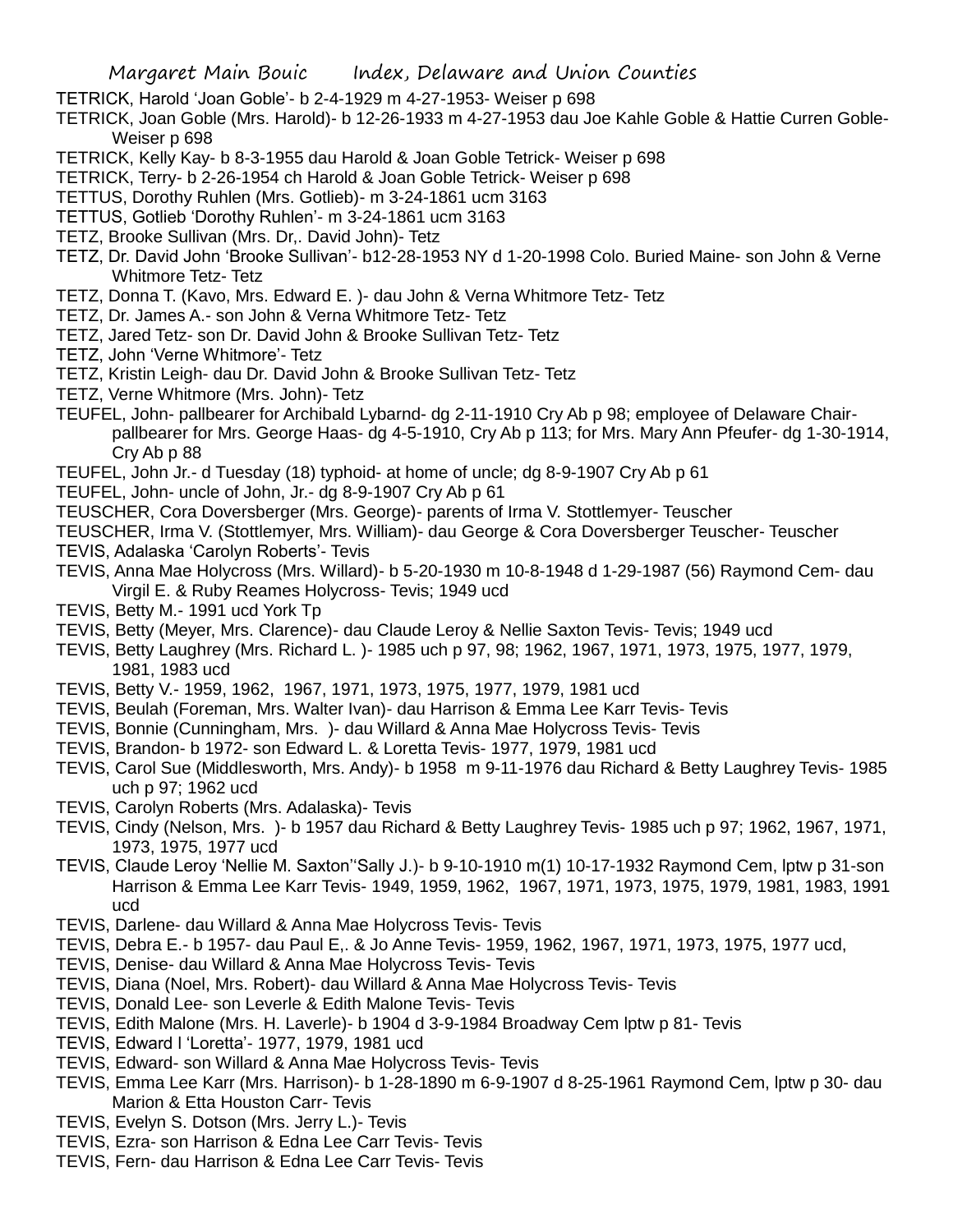- TEVIS, Harold- son Harrison & Edna Lee Carr Tevis- Tevis
- TEVIS, Harrison 'Edna Lee Carr'- b 6-9-1888 d 6-25-1974 Raymond Cem, lptw p 30- son Adalaska & Carolyn Roberts Tevis- Tevis
- TEVIS, Harrison, Jr.- son Harrison & Edna Lee Carr Tevis- Tevis
- TEVIS, Jerry L. 'Evalyn S. Dotson'- son Claude Leroy & Nellie M. Saxton Tevis- Tevis; 1949, 1959 (14), 1962 ucd
- TEVIS, Jo Anne (Mrs. Paul E.)- 1959. 1962, 1967, 1971, 1973, 1975, 1977 ucd
- TEVIS, John- Sunbury p 46
- TEVIS, Junior- son Russell D. & Mary Ledrick Tevis- Tevis; 1967 ucd
- TEVIS, Karen (Rains, Mrs. )- b 1960 dau Richard & Betty Laughrey Tevis- 1985 uch p 97; 1962, 1967, 1971, 1973, 1975, 1977, 1979 ucd
- TEVIS, Kaylene Elaine- dau Jerry & Evelyn S. Dotson Tevis- Tevis- engaged to Dan Ford
- TEVIS, H, Laverle 'Edith Malone'- b 11-10-1908 m 7-4-1931 d 6-9-1975 Broadway Cem, lptw p 81- son Harrison & Emma Lee Karr Tevis- Tevis
- TEVIS, Linda Sue (Fowler, Mrs. Mac)- dau Willard & Anna Mae Holycross Tevis- Tevis
- TEVIS, Lorette (Mrs. Richard L.) 1977, 1979, 1981 ucd
- TEVIS, Marie (Zell, Mrs. Emmett)- dau Harrison & Emma Lee Karr Tevis- Tevis
- TEVIS, Marilyn (Morse, Mrs. Patrick )- dau Richard & Betty Laughrey Tevis- 1985 uch p 97; 1962, 1967, 1971, 1973 ucd
- TEVIS, Marjorie "Betty" (LeVan, Mrs. Floyd)- dau Harrison & Emma Lee Karr Tevis- Tevis
- TEVIS, Mary E.- dau Paul E. & Jo Anne Tevis- 1959 (4), 1962, 1967, 1971, 1973 ucd
- TEVIS, Mary K.- b 1933 d 1942 buried with Claude L. & Nellie M. Tevis- Raymond Cem, lptw p 31
- TEVIS, Mary (McCarty, Mrs. Ray S.)- Tevis
- TEVIS, Mary R. (Mrs. Russell D.)- 1967 ucd
- TEVIS, Melissa- b 1956 dau Paul E. & Jo Anne Tevis- 1959, 1962, 1967, 1971, 1973 ucd
- TEVIS, Melvin- son Willard & Anna Mae Holycross Tevis- Tevis
- TEVIS, Michael- son Willard & Anna Mae Holycross Tevis- Tevis
- TEVIS, Nancy (Penhorwood, Mrs. Dan)- dau Claude Leroy. & Nellie M. Saxton Tevis- Tevis; 1949, 1959 (12), 1962 ucd
- TEVIS, Nellie M. Saxton (Mrs. Claude L.)- b 4-13-1916 m 10-17-1932 d 10-2-1961 Raymond Cem, lptw p 31 dau William & Rosella Schneider Saxton- Tevis; 1949, 1959
- TEVIS, Pamlea- b 1959 dau Paul E. & Jo Anne Tevis- 1962, 1967, 1971, 1973, 1975, 1977 ucd
- TEVIS, Paul E. 'Jo Anne'- son Claude & Nellie Saxton Tevis- Tevis; 1949, 1959, 1962, 1967, 1971, 1973, 1975, 1977 ucd
- TEVIS, Paul- b 1958 son Paul E. & Jo Anne Tevis- 1959, 1962, 1967, 197 1, 1973, 1975, 1977 ucd
- TEVIS, Paul- son Willard & Anna Mae Holycross Tevis- Tevis
- TEVIS, Raymond- son Adalaska & Carolyn Roberts Tevis- Tevis
- TEVIS, Raymond- son Harrison & Emma Lee Karr Tevis- Tevis
- TEVIS, Richard L. 'Betty Laughrey'- son Claude Leroy & Nellie Saxton Tevis- 1985 uch p 97, 98; 1949, 1962, 1967, 1971, 1973, 1975, 1977, 1979, 1981, 1983 ucd
- TEVIS, Ricky E.- b 1953 son Russell D. & Mary R. Tevis- 1967, 1973, 1977, 1981 ucd
- TEVIS, Robert Dale- son Laverle & Edith Malone Tevis- Tevis
- TEVIS, Roger D.- b 1956 son Russell D. & Mary R. Tevis- 1967, 1973, 1975, 1977 ucd
- TEVIS, Russell D. 'Mary R. Ledrick'- b 7-31-1921 m 1951 d 3-22-1969 Raymond Cem lptw p 30- son Harrison & Emma Lee Karr Tevis- Tevis
- TEVIS, Sally Jo (Berry, Mrs. Alan)- b 1959 son Claude Leroy & Nellie Saxton Tevis- Tevis; 1962, 1967, 1971, 1975 ucd
- TEVIS, Sally J. (Mrs. Claude L.)- 1977, 1979, 1981, 1983 ucd
- TEVIS, Sandra- b 19657 dau Russell D. & Mary R. Tevis- 1967, 1971, 1973, 1975, 1977 ucd, lived with Emmett E. & L. Marie Zell
- TEVIS, Sharon- b 1952 dau Russell D. & Mary R. Tevis- 1967 ucd
- TEVIS, Tata Lynn- b 8-25-1973 dau Jerry & Evalyn S. Dotson Tevis- Tevis
- TEVIS, Terry E.- b 1958 ch Russell D. & Mary R. Tevis- 1967, 1971, 1973, 1975, 1977 ucd; lived with Emmett E. & L. Marie Zell
- TEVIS, Timothy- son Willard & Anna Mae Holycross Tevis- Tevis